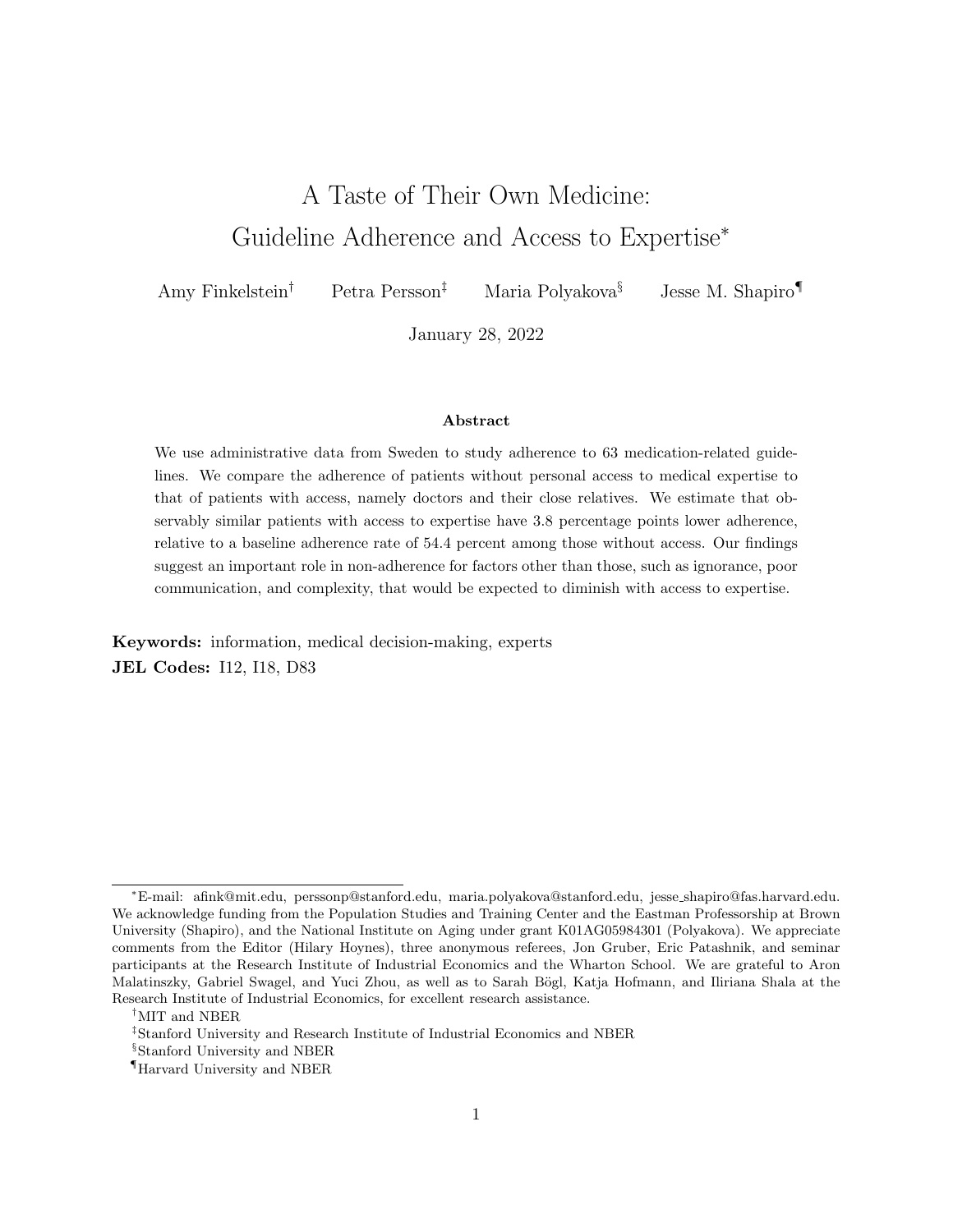## 1 Introduction

Widespread non-adherence to medical guidelines is believed to contribute to a large amount of hospitalizations, deaths, and health care spending each year (Fonarow et al. 2011; Neiman 2017). The causes of non-adherence are the subject of signi cant academic and policy interest (Lopez-Vazquez et al. 2012; Neiman 2017; Hyun 2017). Some of the prominent explanations include patient or provider ignorance, guideline complexity, and lack of trust or communication in the patient-provider relationship (Alpert 2010; Bosworth 2012; Neiman 2017; Aslani et al. 2019).

Such explanations motivate speci c policy interventions, such as attempts to simplify treatment regimes or disseminate information to patients or practitioners (McDonald et al. 2002; Krueger et al. 2005; Brown and Bussell 2011; Irwin et al. 2014; Nieuwlaat et al. 2014; Fischer et al. 2016; van Driel et al. 2016). They also suggest the testable implication that patients with greater access to medical expertise will tend to be more adherent, since they are likely to be better informed, better able to make decisions, and better able to communicate with their medical providers.

We nd that the opposite holds. Speci cally, we study the relationship between a patient's adherence to medication guidelines and whether the patient has personal access to medical expertise, dened as being a doctor or having one in the close family. To do so, we assemble administrative data on the entire population of Sweden from 2005 through 2016 and use it to measure adherence to 63 government-issued prescription drug guidelines. These include 6 guidelines related to antibiotics (e.g., children should start with a narrower- rather than a broader-spectrum antibiotic to combat a respiratory tract infection), 20 guidelines specic to the elderly (e.g., avoid certain sleep medications), 20 guidelines related to specic diagnoses (e.g., take statins after a heart attack), and 17 guidelines on medication use during pregnancy (e.g., avoid certain antidepressants).

We use information on a person's completed education to determine if they are a doctor, and we link doctors to their relatives using a population register. In our baseline analysis, we classify

<sup>&</sup>lt;sup>1</sup>For example, only a minority of patients adhere to the recommendation to take high-intensity statins following a heart attack (Colantonio et al. 2017; Neiman 2017), and many physicians depart from expert guidance on antibiotic prescribing (Lopez-Vazquez et al. 2012; Fleming-Dutra et al. 2016).

<sup>&</sup>lt;sup>2</sup> Other explanations include nancial barriers (Gellad et al. 2009; Choudhry et al. 2011; Bosworth 2012) and behavioral biases (Baicker et al. 2015), both of which may be more important for disadvantaged populations (Mullainathan and Shar 2013 pp. 157, 231; Aslani et al. 2019).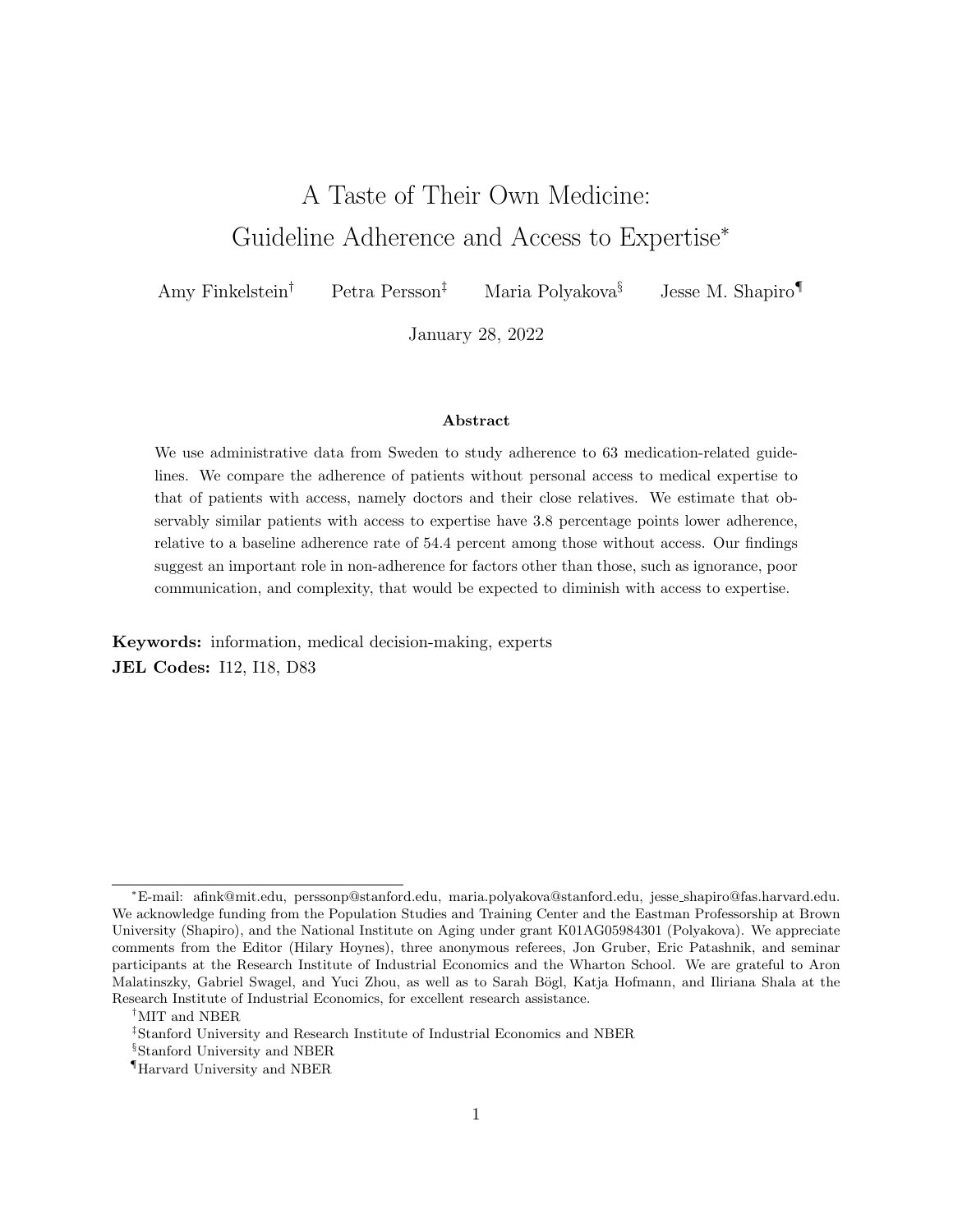a patient as having access to medical expertise if the patient, the patient's partner, or any of the patient's parents or children is a doctor. For each of the 63 guidelines, we narrow in on the set of patients who, based on their health conditions, prior prescription claiming, and demographics, are covered by the guideline; within this risk set, we examine dierences in adherence between those with and without access to expertise.

Adherence to the guidelines we study requires the compliance of both the provider (to prescribe or not prescribe some medication) and the patient (to take or not take some medication). Because of Sweden's universal health insurance, nancial barriers to adherence are likely minimal; patients face limited cost-sharing for medical treatments or prescription drugs (Swedish Dental and Pharmaceutical Bene ts Agency 2020).

We nd that access to expertise is generally associated with less adherence to guidelines. Among the 63 guidelines that we study, and controlling for demographics, income, and education, the association between access to expertise and adherence is negative in 41 cases and statistically signicant in 20 of those. Since the share of the population covered by any given guideline can vary by up to three orders of magnitude, we summarize these ndings by averaging them across guidelines, weighting each guideline by the prevalence of its risk set in the population. We estimate that while the average patient without access to expertise adheres to guidelines 54.4 percent of the time, one with access to expertise adheres only 50.6 percent, a 3.8 percentage point lower adherence rate. The 95 percent condence interval includes a 4.1 to 3.5 percentage point lower adherence rate for those with access to expertise. The education and income controls in our baseline specication strengthen the negative association between adherence and access to expertise. Relative to our baseline, the association also becomes more negative if we narrow the de nition of access to include only being a doctor oneself. It becomes less negative|but remains negative and statistically signi cantlif we broaden the de nition of access to expertise to include having a doctor in the extended rather than just close family, or to include having nurses and pharmacists in the close family.

We consider several explanations for the negative association between guideline adherence and access to expertise. We rst consider a potential role for unobserved socioeconomic or health

3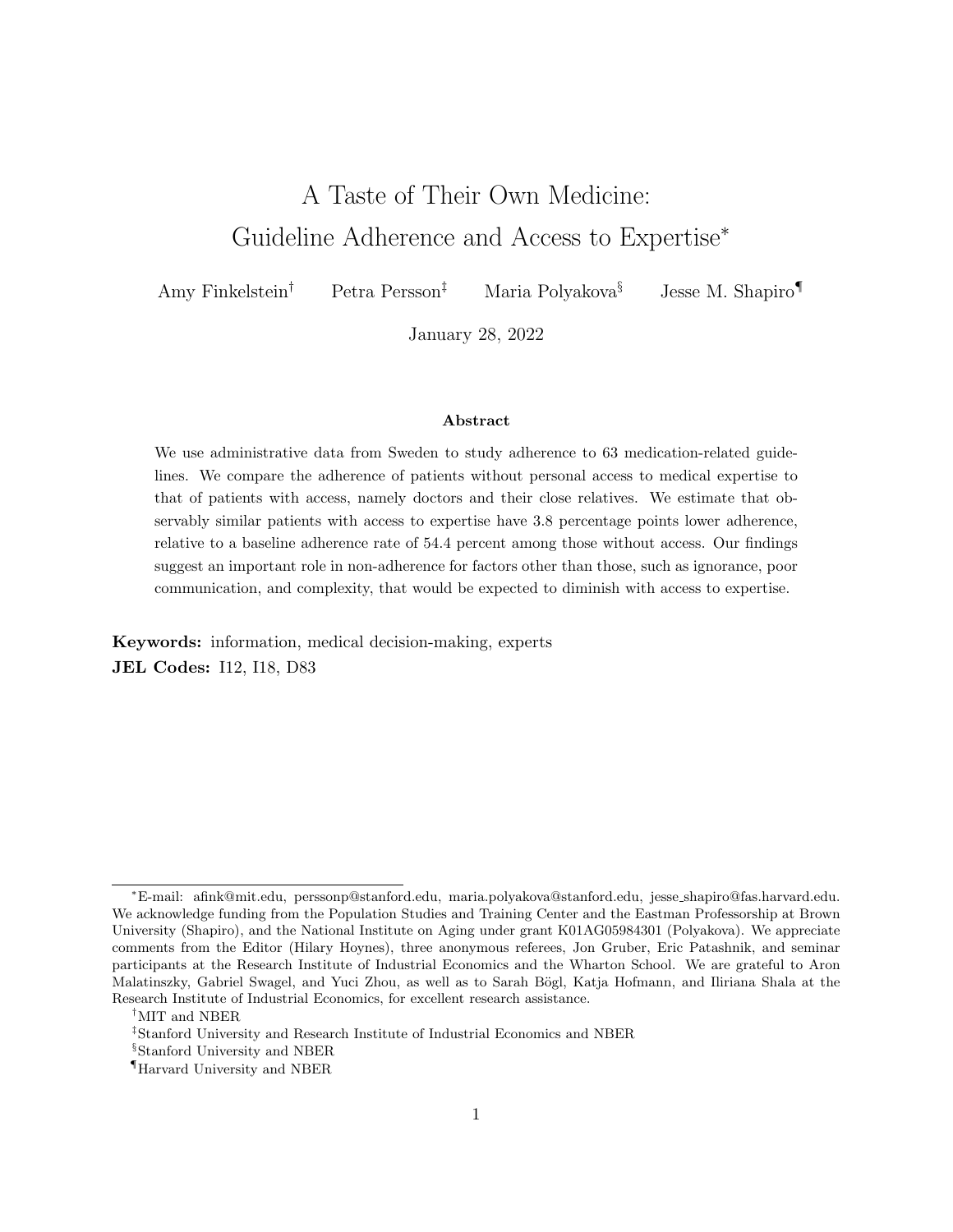dierences between those with and without access to expertise, but nd little evidence to suggest these dierences explain the association. We next consider the possibility that access to expertise is associated with greater comfort with pharmaceutical solutions to medical problems, or, relatedly, greater access to pharmaceuticals. We nd some evidence consistent with this hypothesis: access to expertise is associated with greater use of prescription medications. However, we nd that the negative association between adherence and access to expertise is similar for guidelines to take a particular medication and guidelines to avoid one, which is not consistent with an explanation based solely on relative comfort with, or access to, pharmaceuticals.

The last possibility we consider is that access to expertise gives patients information or con dence that prompts them to disregard guidelines that they do not perceive to be in their clinical interest. Several pieces of evidence suggest that this mechanism is at play. One is that the adherence gap between those with and without access to expertise is greater for guidelines with weaker clinical support, although it remains negative and statistically signi cant even for those with stronger support. Among pregnant women, access to expertise is less negatively associated with adherence for guidelines recommending against drugs classied in category D (which are contraindicated in pregnancy), than guidelines recommending against drugs in category C (which are to be used only when clearly needed). Likewise, the association between adherence and access to expertise is marginally more negative for guidelines rated by the evidence-based clinical resource UpToDate as based on weaker evidence compared to those rated as having stronger evidence, although here the dierence is not statistically distinguishable. Another piece of evidence is that, while the association between access to expertise and adherence is negative for each of the major categories of guidelines we consider, it is most negative for guidelines regarding the appropriate use of antibiotics, which are designed to promote public health rather than the narrow interest of the patient.

Our ndings contribute to a large literature comparing the medical decisions of practitioners and their families to those of the general population. Comparisons have included preventive health behavior (Glanz et al. 1982), treatment decisions and outcomes (Bunker and Brown 1974; Ubel et al. 2011; Chen et al. 2020), end-of-life care (Gramelspacher et al. 1997; Weissman et al. 2016; Wunsch et al. 2019), and use of Cesarean sections (Chou et al. 2006; Grytten et al. 2011; Johnson

4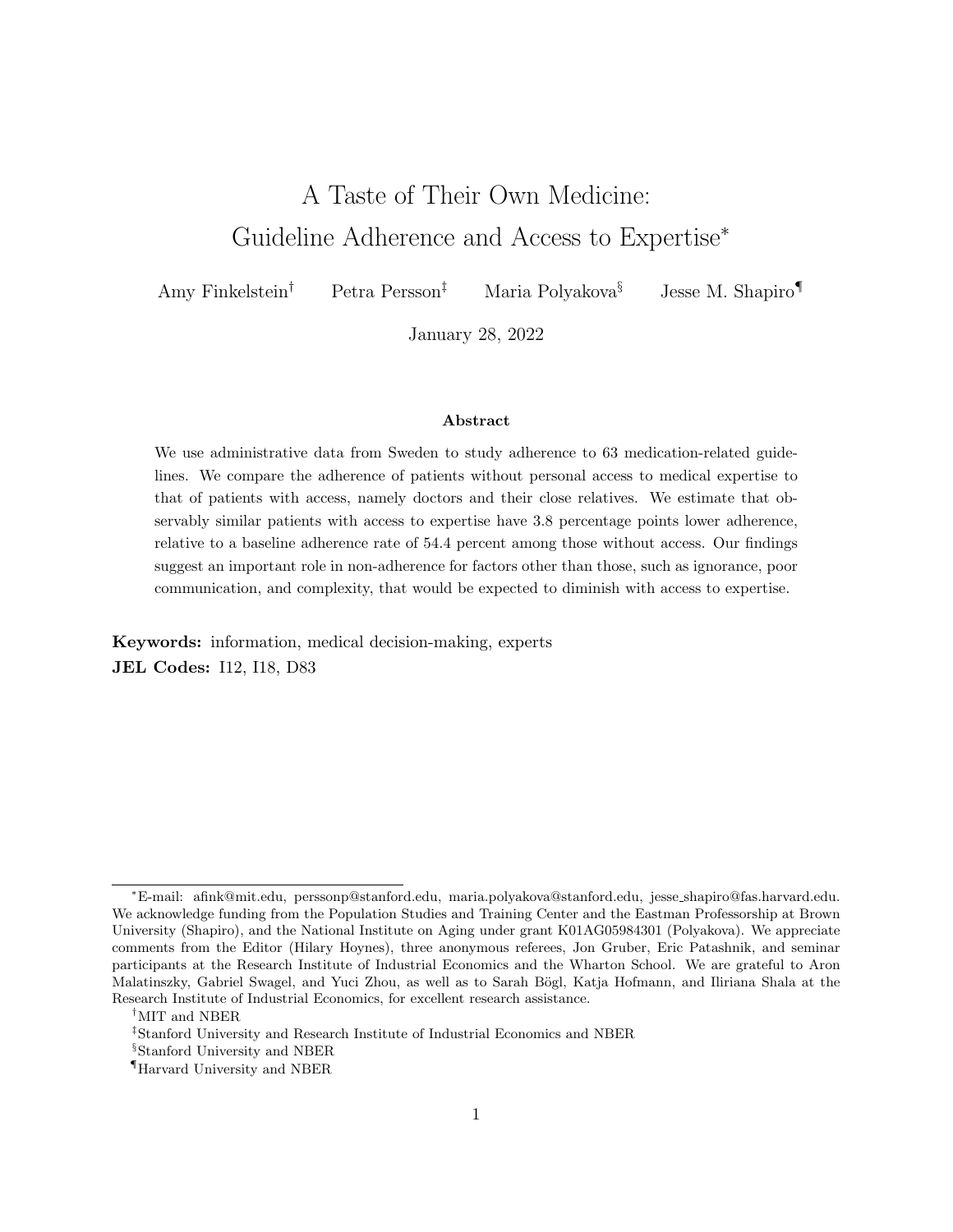and Rehavi 2016). A related literature compares the health outcomes of doctors and their families to those of the general population (Leuven et al. 2013; Artmann et al. forthcoming; Chen et al. forthcoming).

Most closely related to our paper, Frakes et al. (2021) compare the propensity to use several types of low-value and high-value medical care (as dened by the health policy community) between military physicians and other U.S. military personnel. They nd that physicians are only slightly more likely to avoid low-value care or engage in high-value care than non-physicians, and conclude that policies aimed at improving patients' information and medical knowledge would therefore do little to a ect adherence.  $3$  Our ndings reinforce this conclusion in a di erent setting (and focusing on dierent types of guidelines) by showing that doctors and their families tend to be less adherent to guidelines, even those backed by strong evidence.

More broadly, our paper contributes to a literature comparing expert and non-expert behavior in contexts such as consumer purchases (Bronnenberg et al. 2015), real estate (Rutherford et al. 2005; Levitt and Syverson 2008), household nance (Bodnaruk and Simonov 2015), and health insurance (Handel and Kolstad 2015). Some of this literature treats the behavior of informed individuals as a normative benchmark of optimal behavior. It is unclear whether this perspective is appropriate in our context. Medication guidelines represent broad \rules of thumb" that may not apply in all circumstances. It is possible that the care of more informed patients is guided by clinically relevant knowledge that is not used in the care of less informed patients, and that the more informed may benet from their greater departures from guidelines. However, consistent with recent evidence that practitioners' departures from prescribing guidelines lead to worse patient outcomes (Currie and MacLeod 2020; Abaluck et al. 2020; Cuddy and Currie 2020), it is also possible that more informed patients are overcon dent or otherwise mistaken in deviating from guidelines<sup>4</sup>.

<sup>&</sup>lt;sup>3</sup>Relatedly, Abaluck et al. (2020) use data from clinical notes to argue that most departures from clinical guidelines do not stem from practitioners' lack of awareness of these guidelines.

<sup>4</sup>Alpert (2010), for example, argues that evidence-based \guideline-directed therapy for a particular condition has been shown to lead to better clinical outcomes compared with `eminence-based,' personally derived, therapeutic strategies."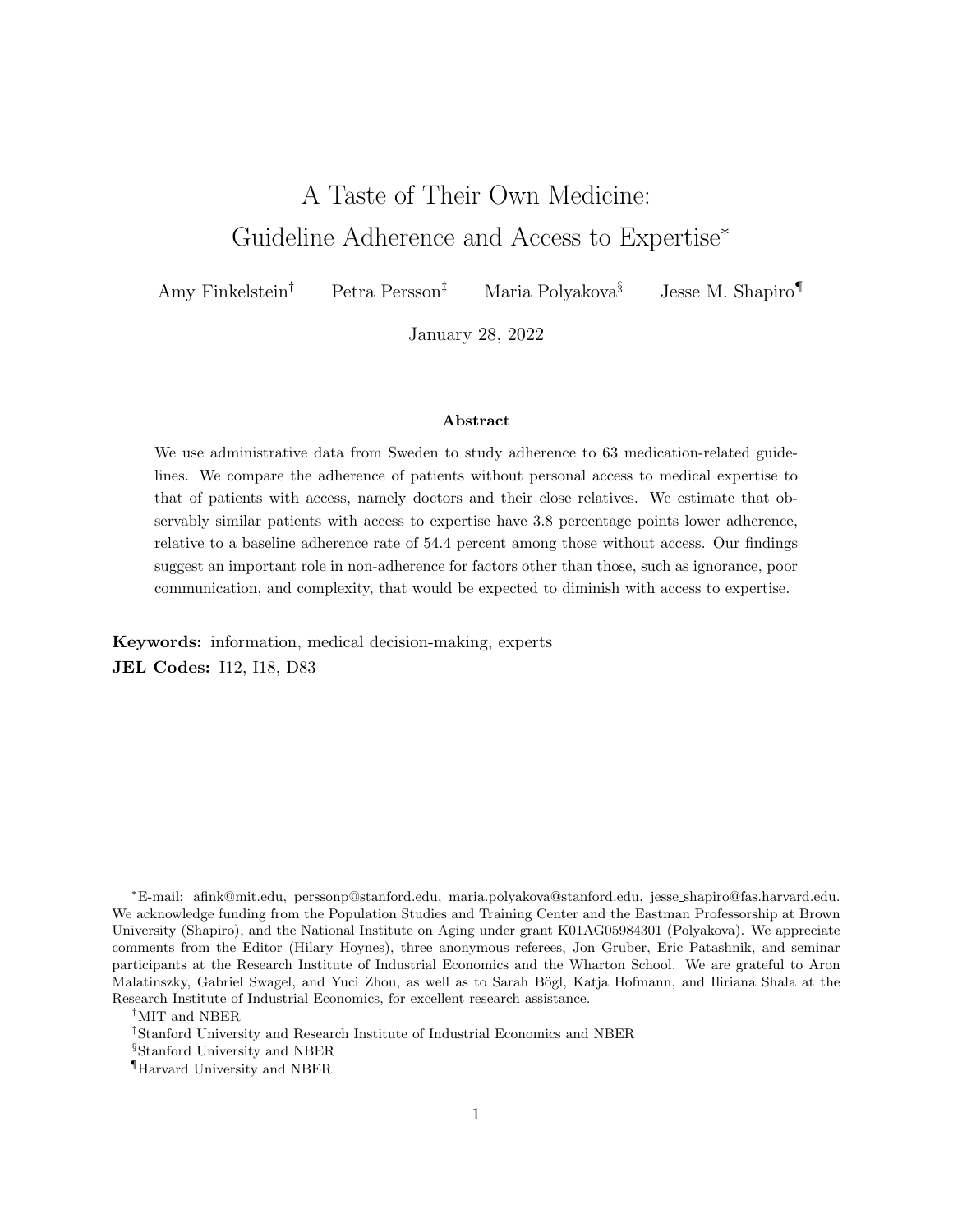## 2 Data

#### 2.1 Population and Characteristics

The backbone of our data is an extract from the Swedish Population Register of all individuals residing in Sweden from 2000 through 2016 (Skatteverket n.d.). For each individual, we observe information about their biological parents, which allows us to link any given individual to their grandparents, parents, siblings, children, cousins, aunts, uncles, nieces, nephews, and grandchildren. We are also able to link individuals to their spouses using marital records and to cohabiting partners using information about addresses and shared biological children. Hereafter, we refer to a person's spouse or cohabiting partner as the person's partner.

We merge these data to Statistics Sweden's longitudinal database of individuals (LISA) from 1990 through 2016, which contains information drawn from various administrative records (Statistics Sweden n.d.). From the education records we obtain information on each individual's highest completed degree in each calendar year. We de ne an individual as a doctor if their highest degree is a medical degree, taking the most recent degree in cases of multiple higher-level degrees. We dene other specialized occupations analogously.

We de ne an individual as having access to medical expertise in a given year if the individual, the individual's partner, or any of the individual's parents or children is a doctor. We sometimes use a broader de nition of access which also includes having a doctor in the extended family (i.e., among the individual's grandparents, siblings, cousins, aunts, uncles, nieces, nephews, grandchildren, or partner's parents). We de ne the presence of other occupations (e.g., nurses, pharmacists) in the family analogously.

We also use LISA to de ne control variables. From the location records, we construct a categorical variable indicating the individual's municipality (kommun) of residence as of the preceding year, using the mother's municipality for those age 17 and under. From the education records, we construct a categorical variable indicating the individual's highest level of completed schooling (i.e., no college, some college, completed college) as of the preceding year, using the mother's schooling for those age 26 and under. Finally, from the tax records, we de ne a measure of pre-transfer in-

6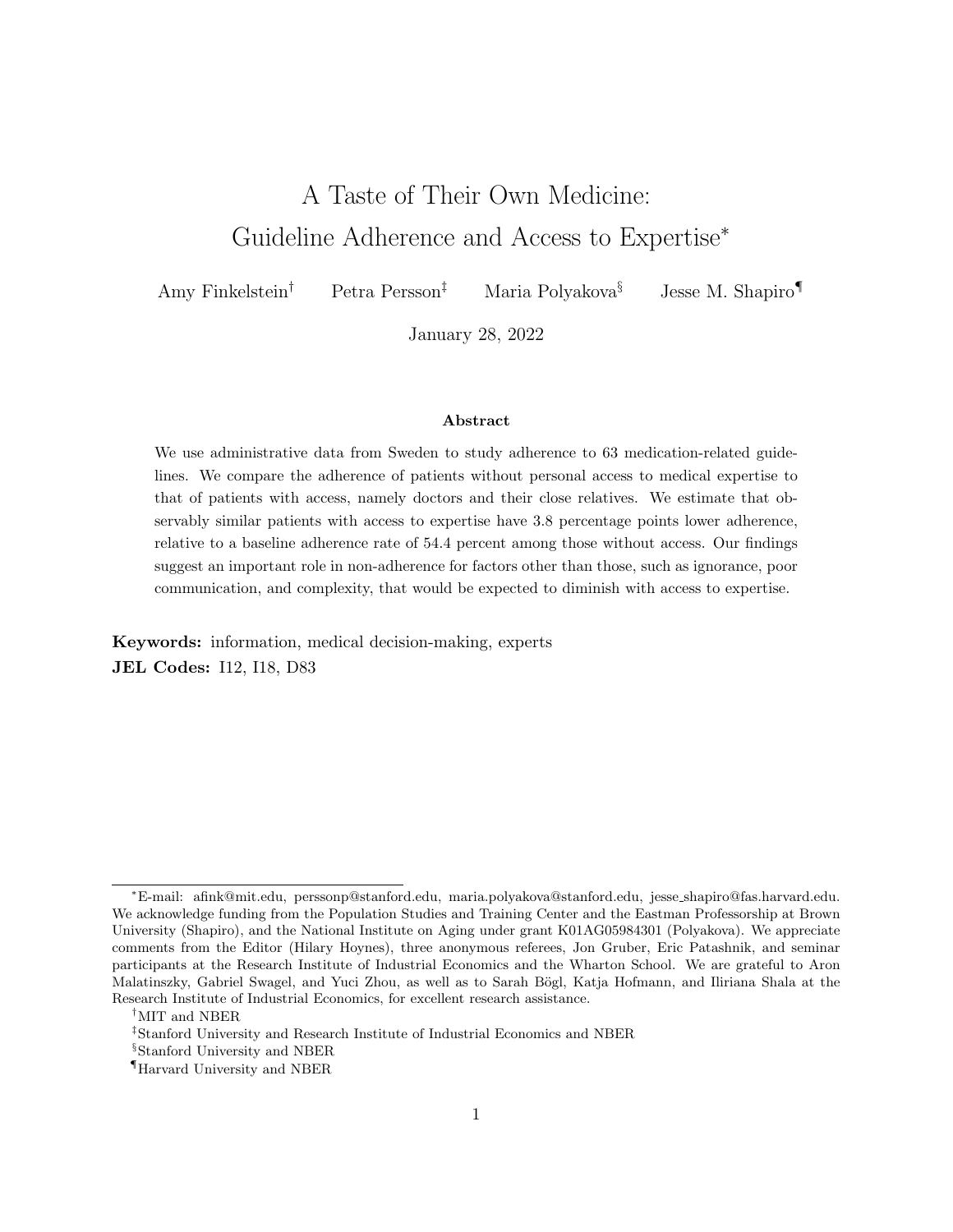come for each individual and year, using the average of parents' nonmissing income for individuals age 26 and under and using income as of age 60 for those over 60. We compute the percentile rank of each individual's income in the preceding year, among those of the same gender and birth cohort who had strictly positive income.

## 2.2 Medical Records

We link the data from Statistics Sweden to health records from the National Board of Health and Welfare (Socialstyrelsen 2019), which we hereafter call the Board. For each individual, we observe the universe of prescription drug purchases made in outpatient pharmacies from July 2005 through 2017. For each purchase, we observe the name of the drug and the drug's seven-digit Anatomical Therapeutic Chemical (ATC) classication code. We do not observe unlled prescriptions, and we do not observe identifying information for the provider who wrote the prescription.

We observe the universe of inpatient hospital visits, outpatient visits (excluding those for primary care and pre-natal care), and births from 2005 through 2016. For each visit, we observe the date of the visit and the diagnosis codes (ICD-10) attached to the visit. For each birth, we infer the date of conception (by subtracting 280 days from the due date), and the date the pregnancy ended (by adding the gestational age at birth to the date of conception). To form control variables for sensitivity analysis, we follow Chen et al. (forthcoming) and de ne separate indicators for whether an individual had a heart attack, heart failure, lung cancer, Type II diabetes, or asthma diagnosis in any preceding year.

### 2.3 Prescription Drug Guidelines

Multiple government agencies promulgate medical guidelines in Sweden. We focus on the subset of guidelines that are for prescription drugs because we are best able to measure adherence for these guidelines. We consider two types of guidelines.

The rst type are guidelines issued by the Board, a government organization that issues national guidelines for treatment of various diseases. These guidelines are written by panels of physicians appointed by the Board. The government tracks adherence to the guidelines as a mechanism for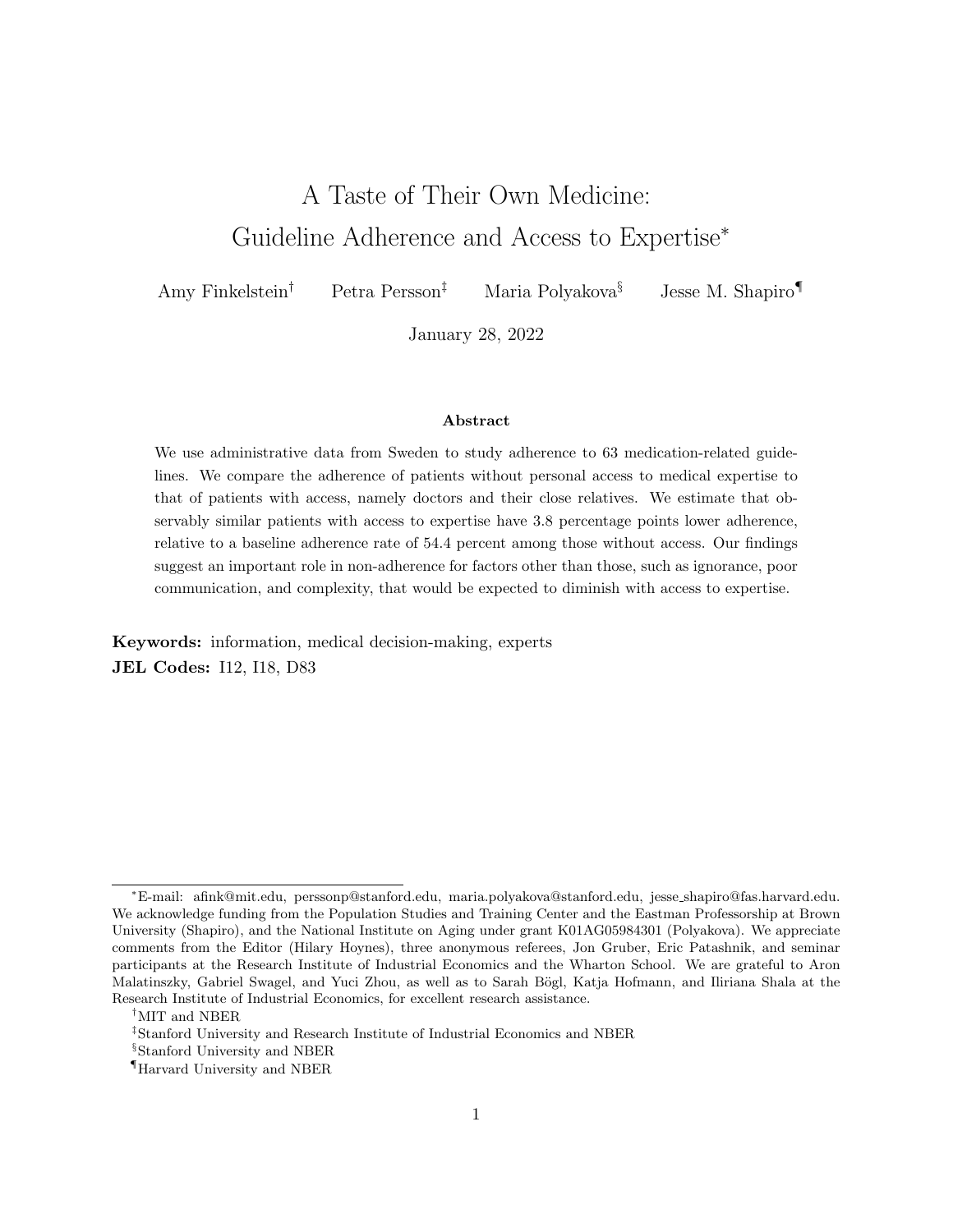improving quality of care, but does not insist that practitioners follow the guidelines. In October of 2019, we identied 93 active guidelines pertaining to prescription drugs that had been issued by the Board.<sup>5</sup> We analyze the 46 of these for which we can measure adherence in our data.

The second type are guidelines covering the use of prescription drugs in pregnancy. The potential for a drug to harm fetal development is re
ected in a letter grade classication (A, B, C, or D) (Danielsson and Dencker 2019). These classications are in turn based on text selected by the drug manufacturer from a standardized set of options provided by the EU (Electronic Medicines Compendium 2017). Sweden's pharmaceutical database (FASS) classies a drug as D-class if the selected text says that the drug is \contraindicated during pregnancy" and as C-class if the text says the drug \has harmful pharmacological eects on pregnancy and/or the fetus/newborn" and \should be used during pregnancy only when clearly needed.<sup>"</sup> We obtained information on which drugs had C and D classications in Sweden in March 2019. We dene one guideline for each of the 10 categories of C-class drugs (e.g., C-class opioids) and one for each of the 5 categories of D-class drugs (e.g., D-class tetracyclines, a type of antibiotic) most frequently purchased by women in our data during the six months before conception. We also de ne one guideline for all other C-class drugs, and one for all other D-class drugs, yielding a total of 17 pregnancy-related guidelines.

We group guidelines into one of four mutually exclusive and exhaustive categories: 6 guidelines covering the use of antibiotics, 20 covering medication use speci cally by the elderly (de ned as those age 75 and older), 20 covering medication use following specic diagnoses, and 17 covering medication use in pregnancy. Appendix Tables  $1/4$  provide additional details on the quidelines in each of these four groups, as well as their classication along two additional dimensions.

First, we classify a subset of guidelines according to whether they recommend against taking a particular drug or class of drugs (\don't take" guidelines) or in favor of taking a particular drug or

<sup>5</sup>We obtained this information from Sveriges Kommuner och Regioner (2019, sections on Indikatorer / indicators and Lakemedelsbehandling / drug treatment) and Socialstyrelsen (2010).

 $6$ We exclude those that rely on special drug registries unavailable to us (38 guidelines), do not have a clear direction or target value (5 guidelines), or track dosage rather than type of medication (4 guidelines).

 $7B$ -class drugs include those whose text indicates that prescribing during pregnancy should be done \only when clearly needed." A-class drugs include those whose text indicates that prescribing during pregnancy should be done \with caution" or that the drug \can be used during pregnancy." See Danielsson and Dencker (2019). Translations via GoogleTranslate.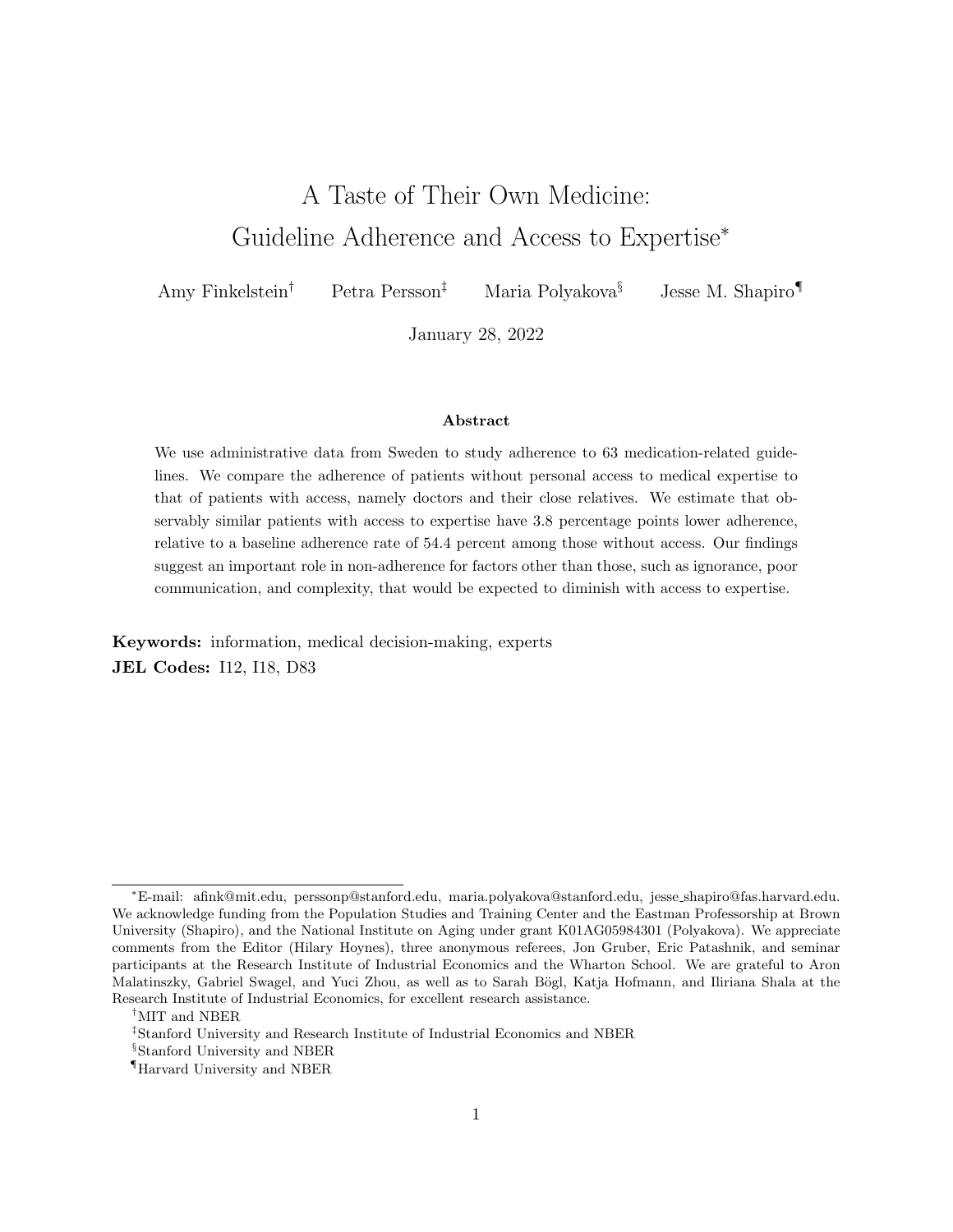class of drugs ( $\dot{\alpha}$  take" guidelines).<sup>8</sup> Adherence to  $\dot{\alpha}$  take" guidelines requires the compliance of both the provider (to prescribe the medication) and the patient (to ll the prescription). Adherence to \don't take" guidelines requires the compliance of either the provider (not to prescribe the medication) or the patient (not to II the prescription).

Second, we classify a subset of guidelines according to the strength of the evidence underlying them. For guidelines covering medication use in pregnancy, we do this by distinguishing between C-class and D-class drugs. For other guidelines, we do this by determining whether UpToDate gives the guideline a 1A rating|its strongest recommendation based on the highest possible quality of evidencelor not.<sup>9</sup>

## 2.4 Measuring Adherence

To measure adherence to each prescription drug guideline, we rst de ne the circumstance under which the guideline applies. We consider each patient-year that meets this circumstance to be in the risk set for the corresponding guideline. We then use the prescription drug purchase data to dene a binary indicator for adherence for each case in the risk set. Appendix Tables 1{4 provide additional information on the de nition of the risk set and of adherence for each quideline.

For 39 of our 46 guidelines issued by the Board, we follow the Board's de nition as closely as possible in de ning the risk set and adherence. For example, one quideline recommends that individuals should use statins 12-18 months after a myocardial infarction (i.e., heart attack) diagnosis. We dene the risk set to include each individual's rst observed inpatient diagnosis for myocardial infarction, and we dene adherence by whether the individual purchases a statin within 12-18 months after discharge from that inpatient episode. The remaining 7 guidelines recommend against certain prescriptions or combinations of prescriptions for those 75 and older. For these guidelines, we dene the risk set to be person-years who are 75 years and older and where the person purchased the given prescription or combination of prescriptions when she was 74.

For the 17 guidelines recommending against the use of certain drugs during pregnancy, we de ne

<sup>&</sup>lt;sup>8</sup>We do not include antibiotics guidelines in this classi cation, as they advocate taking one drug over another.

<sup>9</sup>UpToDate is a US-based publisher of clinical decision support tools for practitioners. It uses the system of ratings developed by the Grading of Recommendations Assessment, Development and Evaluation working group; see The GRADE Working Group (n.d.). For 13 guidelines we are unable to obtain a rating from UpToDate.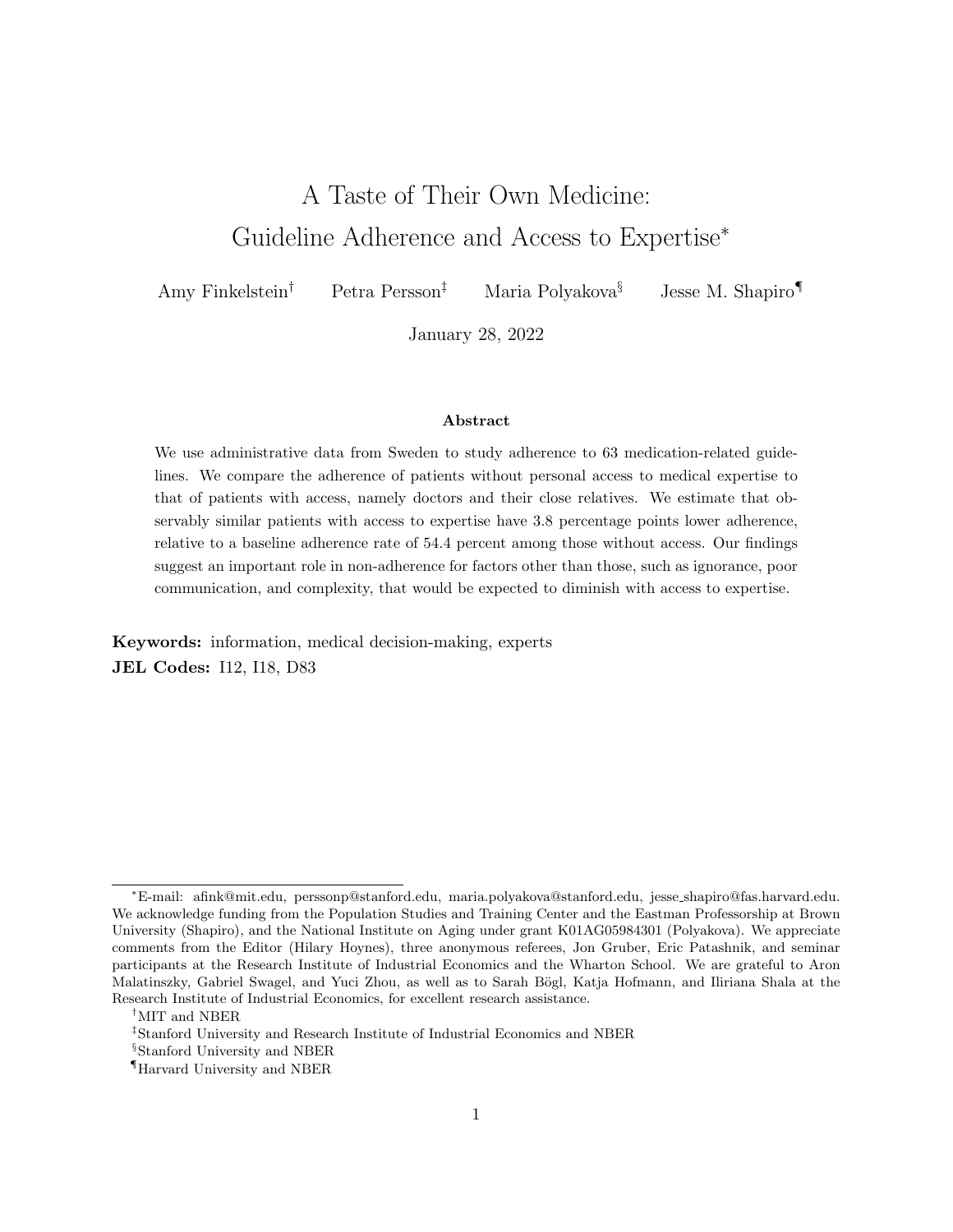the risk set to be the set of pregnancies in which the mother purchased the drug(s) during the 24 months prior to conception, and we de ne adherence as not purchasing the drug(s) during the pregnancy.

#### 2.5 Averaging across Guidelines

We analyze results separately for each guideline, but also average results across guidelines. When we average, we weight each guideline by its prevalence in the population. Specically, for each gender and for each age from 0 through 85, we weight each guideline by the fraction of people in our sample, of the given gender and age, who are in the risk set in a reference year. We then take an unweighted average across ages for each gender and across both males and females as our measure of prevalence. The resulting summary statistics on guideline prevalence and adherence should be interpreted as re
ecting the average experience of a (hypothetical) person who lives each age of life, from 0 through 85, during our sample period.

#### 2.6 Descriptive Statistics

Our analysis sample consists of 5,887,471 individuals aged 85 or younger for whom we have valid information on completed education and who fall into the risk set for at least one guideline over the 2005-2017 period during which we measure prescription drug purchases. Of these individuals, 149,399 have access to expertise at some point during the sample period, of whom over 95 percent have access to expertise throughout.

The share of the population in the risk set ranges from 7.6 percent for the guideline that adults should use penicillin V for their rst antibiotic treatment (as opposed to starting with a broaderspectrum antibiotic), to 0.003 percent for the recommendation against using anti-epileptics during pregnancy (Appendix Figure 1, Panel A).

On average, over their life cycle, an individual is exposed to 36.32 guidelines. The average

 $10$  For guidelines recommending against certain prescriptions for those 75 and older, the reference year is 2017, the most recent year in which we measure prescription drug purchases. Otherwise, the reference year is 2016, the most recent year in which we measure inpatient and outpatient hospital visits.

 $11$  Of those who fall into the risk set for at least one guideline, 2.4 percent are excluded from the analysis sample because of missing or invalid information on completed education.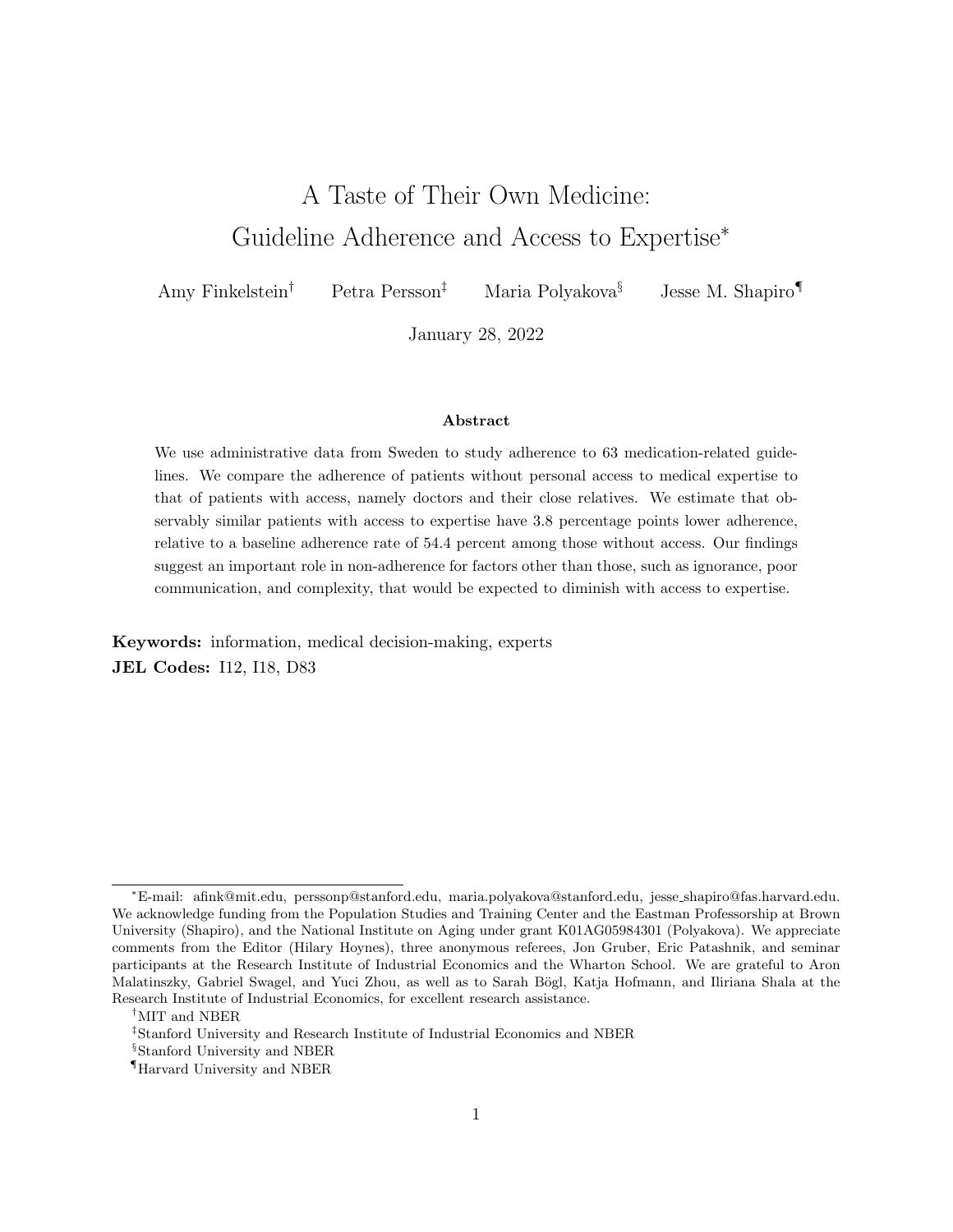woman is subject to 43.23 guidelines and the average man to 28.85 guidelines, with the dierence driven primarily by the pregnancy guidelines. Guidelines are substantially more prevalent for the elderly. Appendix Figure 2 shows patterns of guideline prevalence in more detail.

Rates of adherence vary considerably across guidelines (Appendix Figure 1, Panel B). Among those without access to expertise, adherence ranges from 20.4 percent for the recommendation that individuals age 50 and older take osteoporosis medications in the 12 months after a fracture diagnosis, to 98.8 percent for the guidelines against taking D-class tetracyclines (antibiotics) and progestogens (hormones) during pregnancy. On average, over their life cycle, an individual without access to expertise adheres to guidelines 54.4 percent of the time.

Appendix Tables 1{4 report the share of the population covered by each guideline, as well as the average adherence rate for each guideline among those without access to expertise.

## 3 Results

#### 3.1 Individual Guidelines

Figure 1 presents dierences in adherence between otherwise similar individuals with and without access to expertise for each of the 63 guidelines. Speci cally each row reports the coe cient and the 95 percent pointwise con dence interval from a linear regression of an indicator for adherence on an indicator for access to expertise and a set of baseline controls; the sample is the set of patient-years in the risk set for the given guideline. The baseline controls are indicators for: income percentile, calendar year, month, age in years, gender, highest level of education, municipality of residence, and the number of children previously born to the person (zero for males). The con dence intervals are based on standard errors which are clustered at the patient level for any guidelines for which a patient can appear in the risk set more than once, and which are heteroskedasticity-robust otherwise.

Figure 1 orders guidelines by the size of the coecient on access to expertise. Darker colors indicate guidelines that aect a larger share of the population, which is also re
ected in generally

<sup>&</sup>lt;sup>12</sup> For comparison, Sabate, ed (2003) reports that adherence to recommended regimes for patients with chronic illnesses averages about 50 percent in developed countries.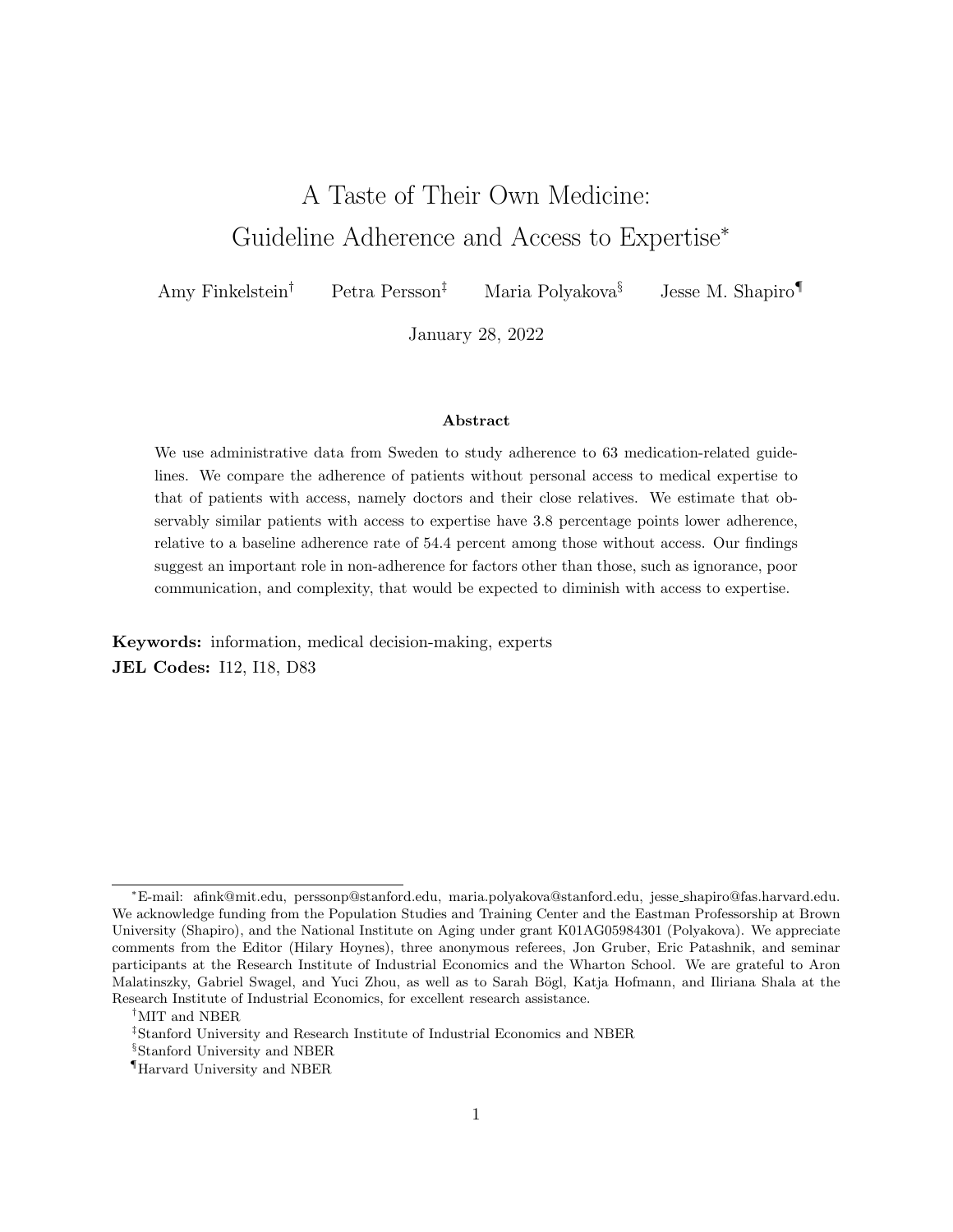smaller con dence intervals.

Out of 63 guidelines, we nd a negative point estimate for 41 of them, indicating that access to expertise is associated with lower adherence; 20 of these 41 estimates are statistically signi cantly dierent from zero. For example, for the guideline that individuals aged 75 and older should avoid a particular set of potentially risky drugs including some tranquilizers and opioids, we nd that access to expertise is associated with a statistically signicant 4.1 percentage point lower adherence (95 percent condence interval 5.7 to 2.6), relative to a 49.4 percent adherence rate among those without access to expertise. Likewise, for the guideline advising that pregnant women not take C-class opioids, access to expertise is associated with a statistically signi cant 1.9 percentage point lower adherence (95 percent con dence interval 3.4 to 0.3), relative to an 85.1 percent adherence rate among those without access to expertise.

For the remaining 22 guidelines, the point estimate is positive, with 3 of these estimates statistically signi cantly di erent from zero. For example, for the guideline recommending the use of statins 12-18 months after a myocardial infarction diagnosis, access to expertise is associated with a statistically insigni cant 0.5 percentage point greater adherence (95 percent con dence interval -2.1 to 3.0) relative to a 53.2 percent adherence rate among those without access to expertise.

#### 3.2 Aggregate Patterns

On average across all of these guidelines, individuals with access to expertise are 3.8 percentage points less likely to adhere to guidelines (Figure 2, top row); the 95 percent condence interval spans 4.1 to  $3.5^{13}$  The point estimate represents a 7.0 percent lower adherence rate among those with access to expertise. In other words, while the average patient without access to expertise adheres to guidelines 54.4 percent of the time, a demographically similar patient with access to expertise adheres only 50.6 percent of the time.

Figure 2 Panel A shows that adherence is statistically signi cantly lower for those with access to expertise in each of the four, mutually exclusive and exhaustive categories of guidelines we created. The adherence gap is most pronounced for antibiotic guidelines, where those with access

 $13$  The 95 percent con dence intervals reported in Figure 2 are based on a patient-level bootstrap with 50 replicates.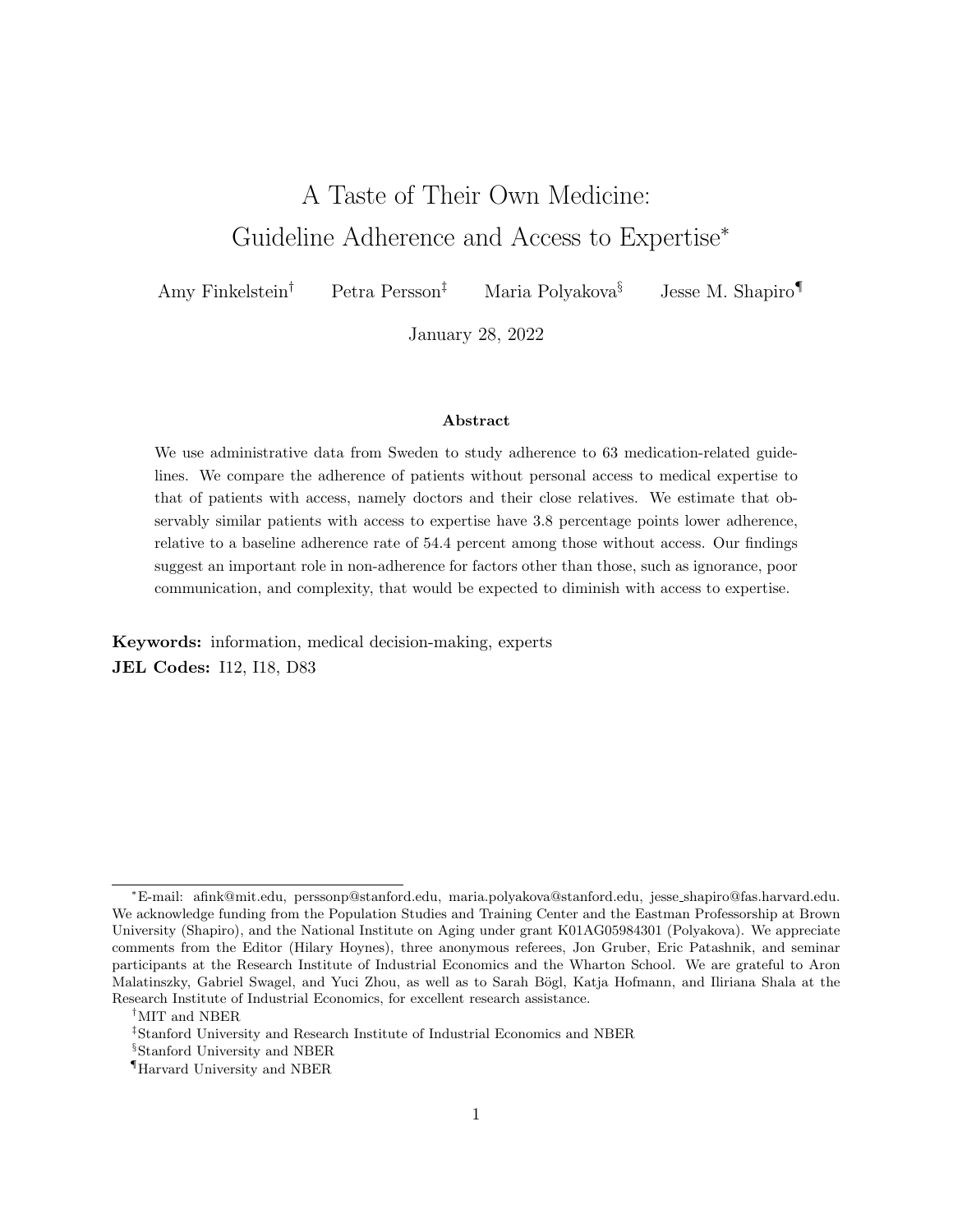to expertise are on average 5.2 percentage points (about 9.8 percent) less likely to adhere (95 percent condence interval 5.6 to 4.9 percentage points). The adherence gap for antibiotics is statistically dierent from the adherence gap for each of the other three guideline categories  $\phi$ values are  $0.0009<sub>5</sub>$  0.0001, and  $0.0001$  for tests of equality with elderly, diagnosis-speci c, and pregnancy guidelines, respectively). The adherence gap is least pronounced (but still statistically signi cantly di erent from zero) for the pregnancy quidelines, where those with access to expertise are on average 2.1 percentage points (about 2.4 percent) less likely to adhere (95 percent condence interval 2.6 to 1.6 percentage points)<sup>14</sup> We also nd that guidelines that have a higher adherence rate among those without access to expertise tend to have a more pronounced adherence gap, although this relationship is not statistically signicant (Appendix Figure 4).

Panel B shows how the relationship between access to expertise and adherence changes as we narrow or broaden the de nition of either \access" or \expertise." Our baseline de nition of access to expertise denes doctors as experts and access based on being a doctor, partnering with one, or having one in the close family<sup>15</sup> When we narrow the de nition of access to expertise to include only being a doctor oneself, access to expertise is now associated with a more negative, 8.4 percentage point lower adherence rate (95 percent condence interval: 9.0 to 7.8), compared to our baseline estimate of  $3.8<sup>6</sup>$  When we broaden the de nition of access to include having a physician in one's extended family, access to expertise is associated with only a 1.6 percentage point lower adherence rate (95 percent con dence interval: 1.9 to 1.3). Likewise, if we leave the de nition of access unchanged but broaden the de nition of experts to include nurses and pharmacists, access to expertise is associated with only a 0.9 percentage point lower adherence rate (95 percent condence interval 1.0 to 0.7).

<sup>&</sup>lt;sup>14</sup> We also nd that the adherence gap is slightly larger for men than women, consistent with a smaller gap for pregnancy guidelines, and larger for children than for non-elderly adults or elderly adults, consistent with a larger gap for antibiotic guidelines (Appendix Figure 3).

<sup>&</sup>lt;sup>15</sup>Our baseline analysis de nes access to expertise at the patient-year level. When we instead de ne access to expertise at the patient level, based on whether the patient ever has access to expertise during the sample period, we estimate an adherence gap of -3.5 (95 percent condence interval -3.8 to -3.2 percentage points).

<sup>&</sup>lt;sup>16</sup>When we exclude those who are doctors from the sample entirely (not shown), access to expertise is associated with a less negative 1.8 percentage point lower adherence rate (95 percent con dence interval: 2.2 to 1.4).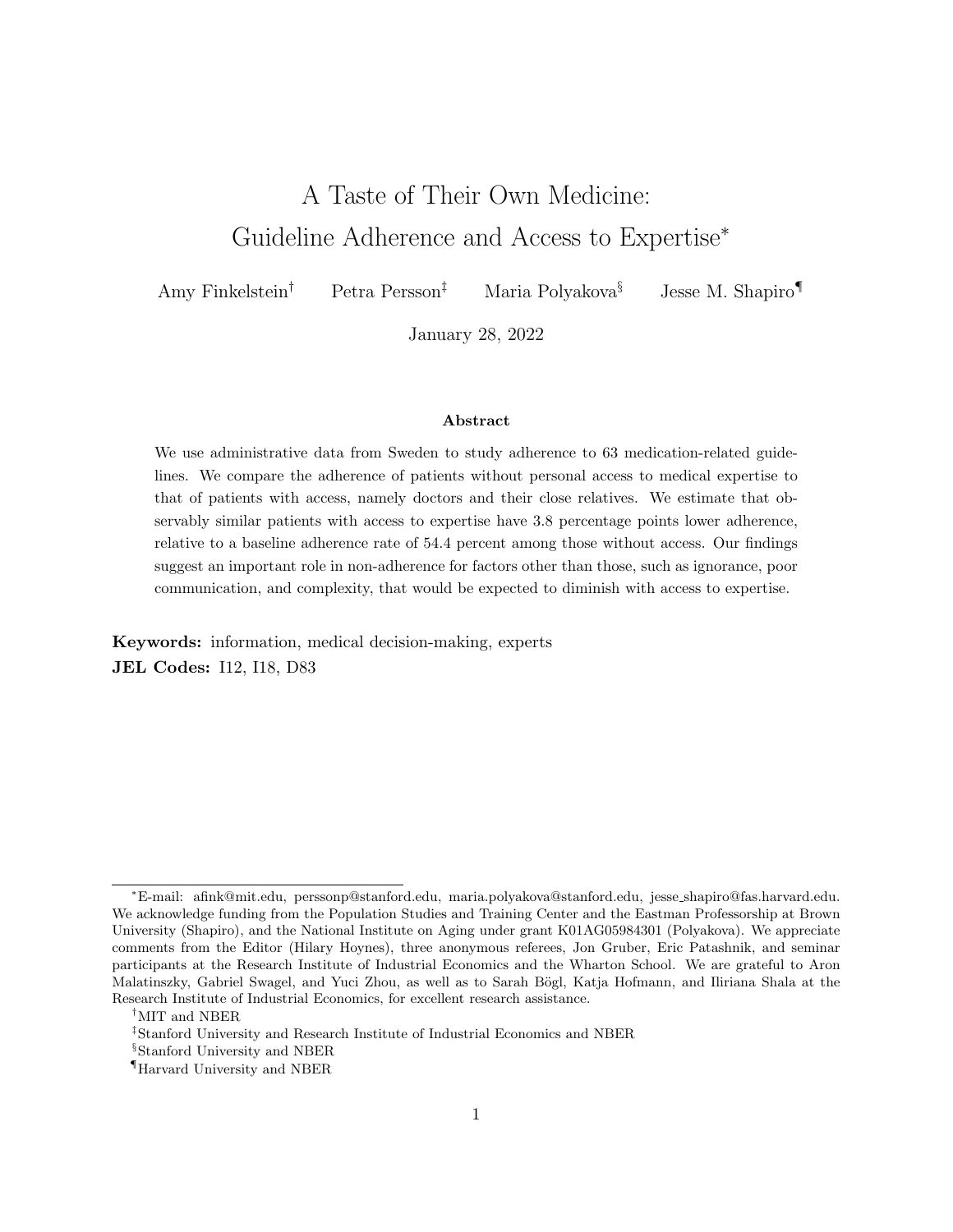#### 3.3 Interpretation

#### 3.3.1 Socioeconomic Status

One explanation for the lower adherence to medication guidelines among those with access to expertise is that the negative relationship between access to expertise and adherence is driven by unobserved dierences in socioeconomic status (SES) between those with and without access to expertise. Recall that we control for income percentile and education in our main analysis. Since doctors are a relatively high-SES occupation, and prior evidence indicates that adherence is positively associated with SES in both the US (Kennedy and Erb 2002; Mojtabai and Olfson 2003; Madden et al. 2008) and Sweden (Wamala et al. 2007), we expect any unmeasured dierences in SES to bias against our ndings, toward a more positive association between adherence and access to expertise. Consistent with this expectation, Panel C of Figure 2 shows that removing income percentile and education from our set of controls produces a slightly less negative association between adherence and access to expertise.

The scatterplot in Figure 3 evaluates the role of income more directly. They-axis variable is a measure of the association between adherence and access to each of a broad set of specialized occupations, obtained by augmenting the models underlying Figure 1 to include indicators for access to each occupation. Thex-axis variable is the average income percentile of those with access to the given occupation. Not surprisingly, we nd a positive association between the average income of people with access to a given occupation and their adherence rate. However, doctors are a major outlier; although those with access to doctors have very high incomes, access to doctors is associated with markedly lower adherence.<sup>17</sup> Figure 3 thus suggests that access to doctors is associated with lower adherence despite, rather than because of, the high socioeconomic status of those with access to doctors.

 $17$  Consistent with Panel B of Figure 2, those with access to nurses and pharmacists are close to the line of best t in Figure 3.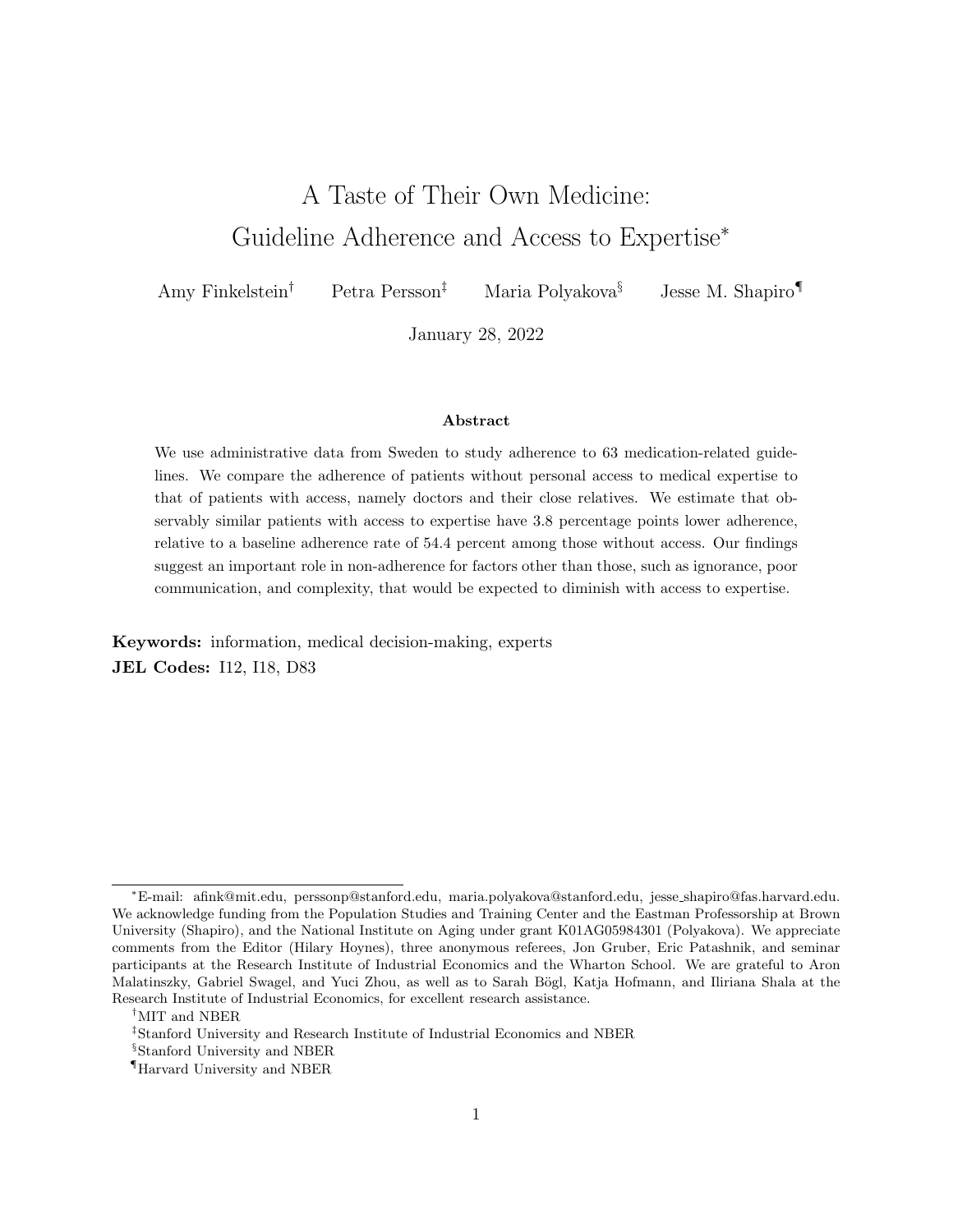#### 3.3.2 Health

Our nding could also be driven by health dierences between those with and without access to expertise. Existing evidence, including prior work in our setting, indicates that doctors and their families tend to have better health and health behaviors (Leuven et al. 2013; Artmann et al. forthcoming; Chen et al. forthcoming).<sup>18</sup>

Each of our analyses of the adherence gap is restricted to those who fall within the risk set for the given guideline. We expect that this reduces the scope for dierences in health between those with and without access to expertise. But it is likely that some unmeasured variation in health remains among those in the risk set, both because the construction of the risk set considers only a limited number of health factors, and because selection into the risk set may depend on non-health factors such as willingness to seek out diagnosis or treatment.

Whether people who are in better health are more or less likely to follow guidelines is a priori unclear. In cases where adherence to the guideline trades o the health of the patient against other considerations|such as antibiotic guidelines which recommend starting with a less aggressive treatment for public health reasons, or recommendations against medication in pregnancy which trade o the health of the mother against potential risks to the fetus|we might expect patients in poorer health to be less likely to follow the guideline. If those in the risk set with access to expertise are in better health, this would bias the estimates against our ndings, toward a positive association between adherence and access to expertise. In practice, adding controls for the ve health conditions described in Section 2.2 makes little dierence to the estimated relationship between adherence and access to expertise (Figure 2, Panel C).

#### 3.3.3 Comfort with or Access to Pharmaceuticals

Another possible explanation for the adherence gap is that access to expertise is associated with greater familiarity and comfort with pharmaceutical solutions to medical problems, or greater ease of lling prescriptions, and thus a greater propensity to take medications even in contradiction of guidelines. Consistent with this explanation, for guidelines whose risk set is based on taking a

 $18$ Consistent with this evidence, Panel A of Appendix Figure 5 shows that those with access to expertise are less likely to be in the risk set for some guidelines where the risk set is based on a diagnosis.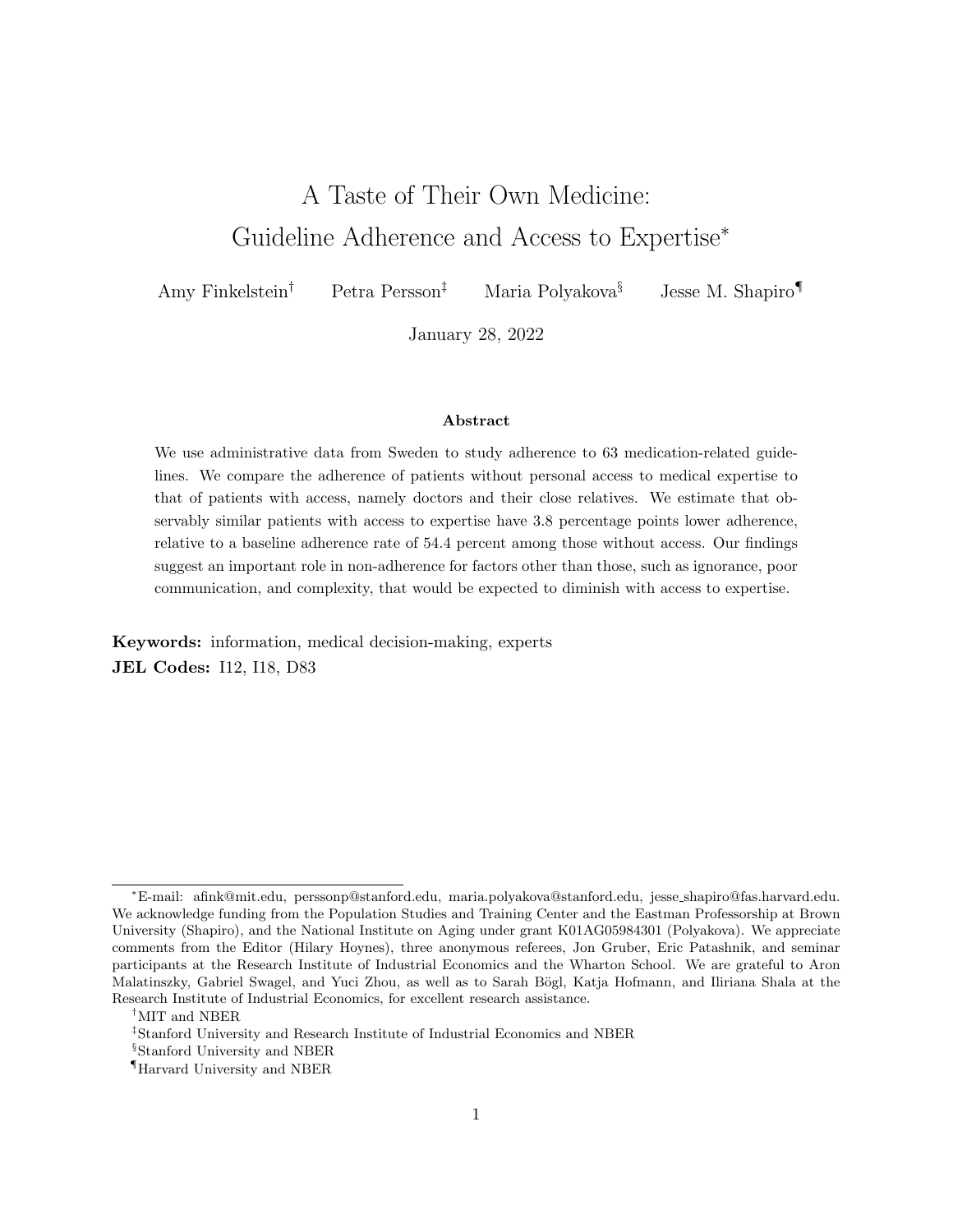particular medication, those with access to expertise are on average more likely to be in the risk set (Appendix Figure 5, Panel B). As noted above, dierential selection into the risk set could also aect the association between access to expertise and unmeasured factors, such as health, among those in the risk set.<sup>19</sup>

However, Panel D of Figure 2 shows that the relationship between adherence and access to expertise is similar between guidelines that recommend against taking a specic drug or class of drugs (\don't take" guidelines) and those that recommend in favor of doing so (\do take" guidelines). For the 30 \don't take" guidelines, we estimate that access to expertise is associated with a 3.4 percentage point (95 percent condence interval 4.2 to 2.6) lower probability of adherence. This is similar to the 2.9 percentage point lower adherence (95 percent condence interval 3.3 to 2.6) for the 27 \do take" recommendations. The adherence gaps are not statistically distinguishable between these two groups  $6$ -value = 0.1950). This suggests that comfort with or access to pharmaceuticals does not account for the negative association between adherence and access to expertise.

#### 3.3.4 Superior Information about Guidelines

The nal explanation we consider is that access to expertise brings with it access to information that contradicts the guidelines in some situations, the condence (or ability) to act on this information, and/or access to providers who have such information. One testable implication of this hypothesis is that access to expertise will be more negatively associated with adherence to guidelines that are based on weaker clinical evidence. Consistent with this implication, Panel E of Figure 2 shows a larger adherence gap where the evidence is weaker. For guidelines related to medication use in pregnancy, the recommendation against C-class drugs is weaker than that against D-class drugs (see Section 2.3); correspondingly, the adherence gap is -2.3 on average for C-class drugs and -1.2 on average for D-class drugs, and these two values are statistically distinguishablo ( $\omega$ alue = 0.0044). For guidelines related to speci c diagnoses and to medication use among the elderly, among those for which we are able to nd a rating on UpToDate (again see Section 2.3 for details), we nd

 $19$  The adherence gap persists in the subset of guidelines for which the strength of the association between being in the risk set and access to expertise is below the median, as measured by the absolute value of the coecient from Appendix Figure 5 divided by the share in the risk set from Appendix Tables 1{4. For this subset, we estimate an adherence gap of -3.8 (95 percent condence interval -4.2 to -3.4).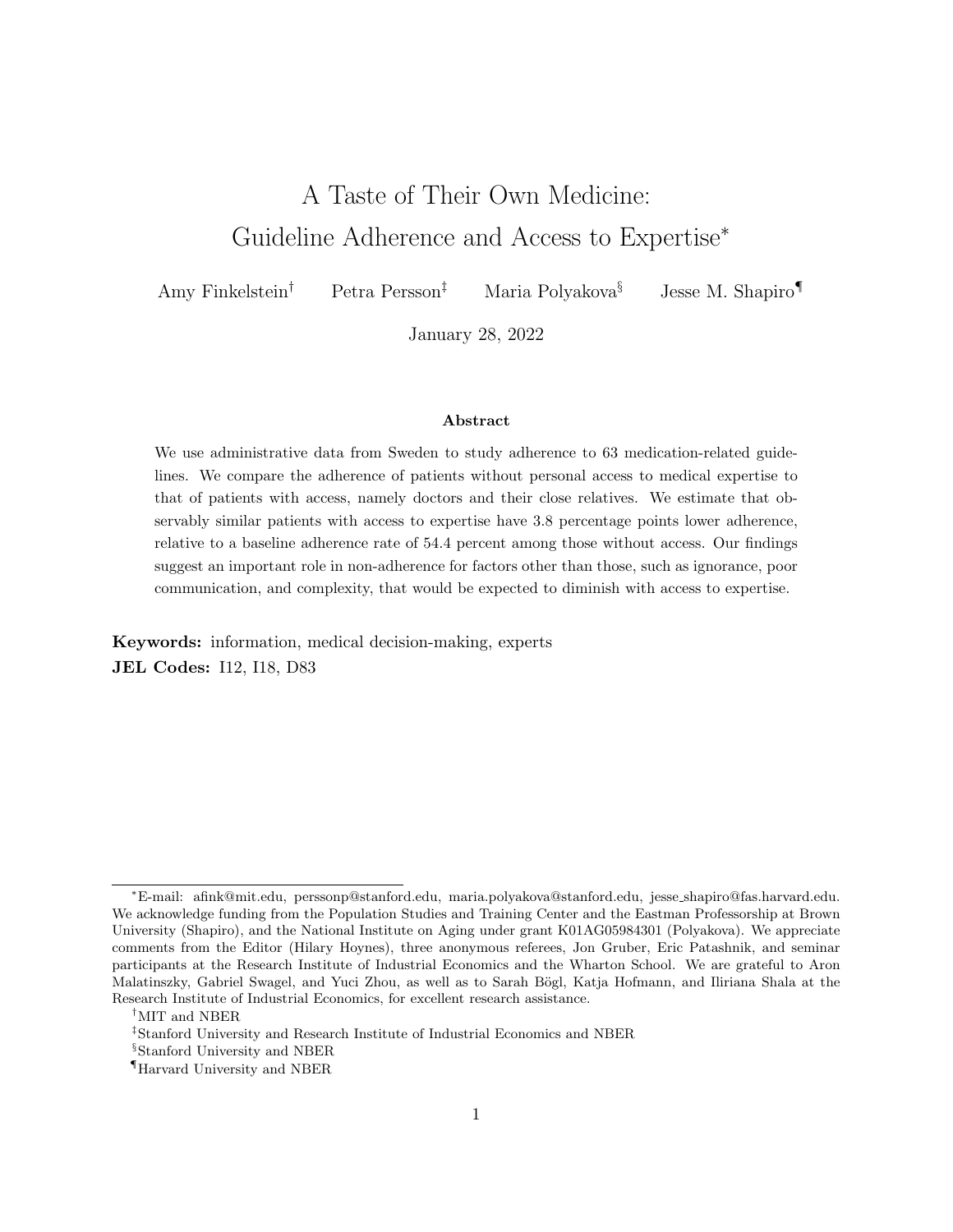an adherence gap of -3.7 among those with weaker evidence and a gap of -3.4 among those with stronger evidence, though the dierence between the two groups is not statistically distinguishable (p-value =  $0.1960$ )<sup>20</sup>

Another testable implication is that access to expertise will be most negatively associated with adherence to guidelines whose recommendations are intended to serve goals other than the narrow interest of the patient. The antibiotic guidelines to use narrower- rather than broader-spectrum antibiotics are an example of recommendations motivated by public (rather than private) health considerations (Pichichero 2002; Sirota et al. 2017; Hyun 2017). As reported in section 3.2, the adherence gap is largest by a considerable and statistically signi cant margin for the antibiotic guidelines, among the four groups of guidelines that we consider.

## 4 Conclusion

As of mid-2018, the US National Guidelines Clearinghouse described over 1,400 currently active medical guidelines (Timmermans and Berg 2003; Agency for Healthcare Research and Quality 2018a,b). Guidelines can help move average practice towards evidence-based standards, but can also discourage customizing care to relevant medical circumstances (Basu 2011; Lugtenberg et al. 2011; Boudoulas et al.  $2015<sup>21</sup>$ 

We nd that patients with access to medical expertise are, on average, less adherent to medication guidelines. This suggests an important role in non-adherence for factors other than those emphasized in much of the literature|such as ignorance, complexity, or failures of patient-provider communication|which would be expected to diminish with access to expertise.

The normative implications of our ndings are not clear. It is possible that lower guideline adherence among those with access to expertise may partly re
ect these patients' superior understanding of guidelines. Our nding that the negative relationship between access to expertise and guideline adherence is more pronounced for guidelines based on weaker clinical evidence, and for

 $20$  For the 13 guidelines in these categories for which we were not able to nd a rating on UpToDate, we nd an adherence gap of -4.3 percentage points (95 percent con dence interval -5.0 to -3.6).

<sup>&</sup>lt;sup>21</sup> Gerber et al. (2010) report that more than 80 percent of the US public is somewhat or very convinced by the argument that treatment guidelines prevent customizing care; see also Patashnik et al. (2017).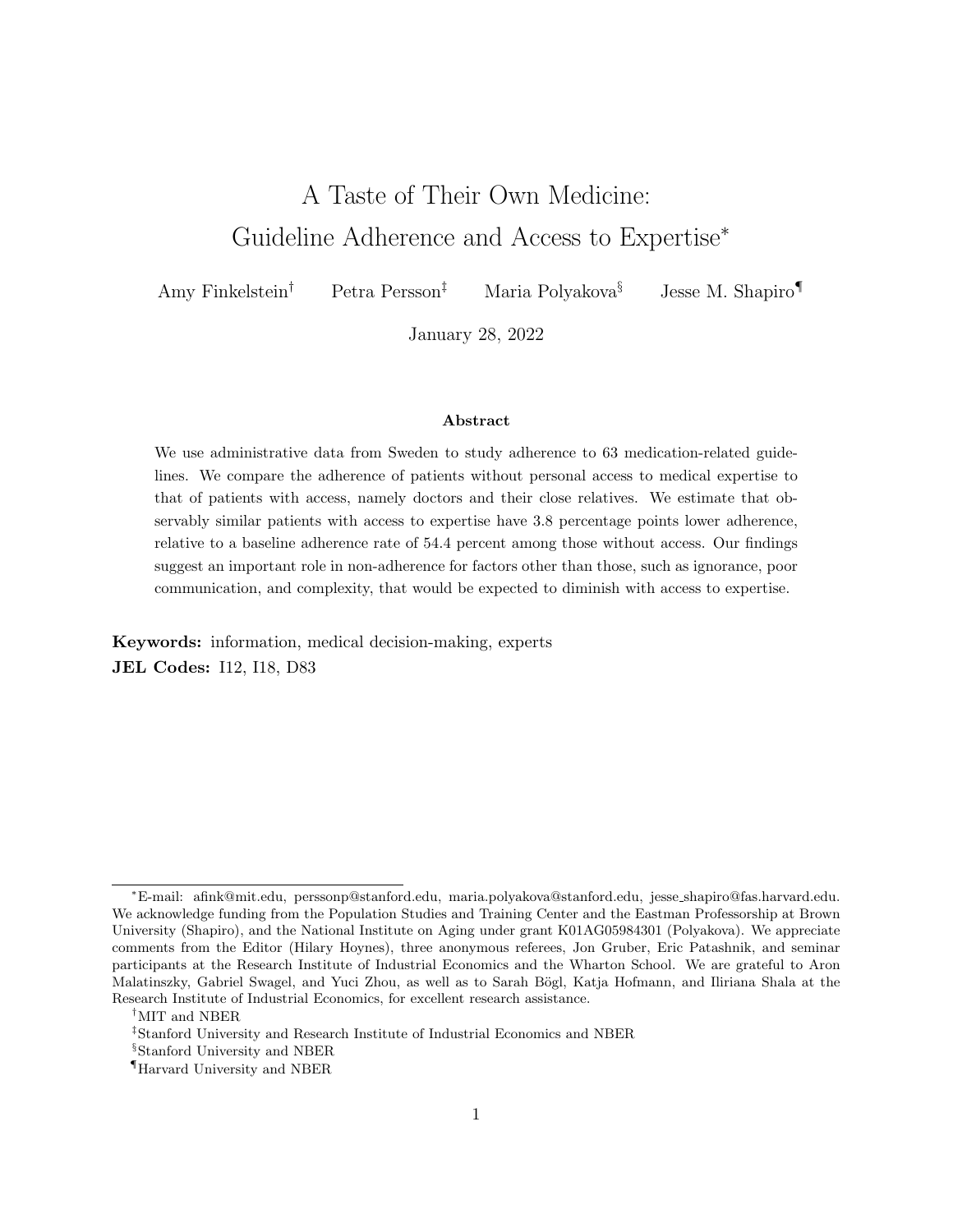guidelines intended to serve interests beyond those of the patient, is consistent with this interpretation, as is other evidence from our setting that those with a health professional in their family are healthier overall (Chen et al. forthcoming). However, there is also evidence that practitioners' departures from prescribing guidelines lead to worse patient outcomes (Currie and MacLeod 2020; Abaluck et al. 2020; Cuddy and Currie 2020). An important avenue for further research is to identify whether and when non-adherence is in the patient's best interest.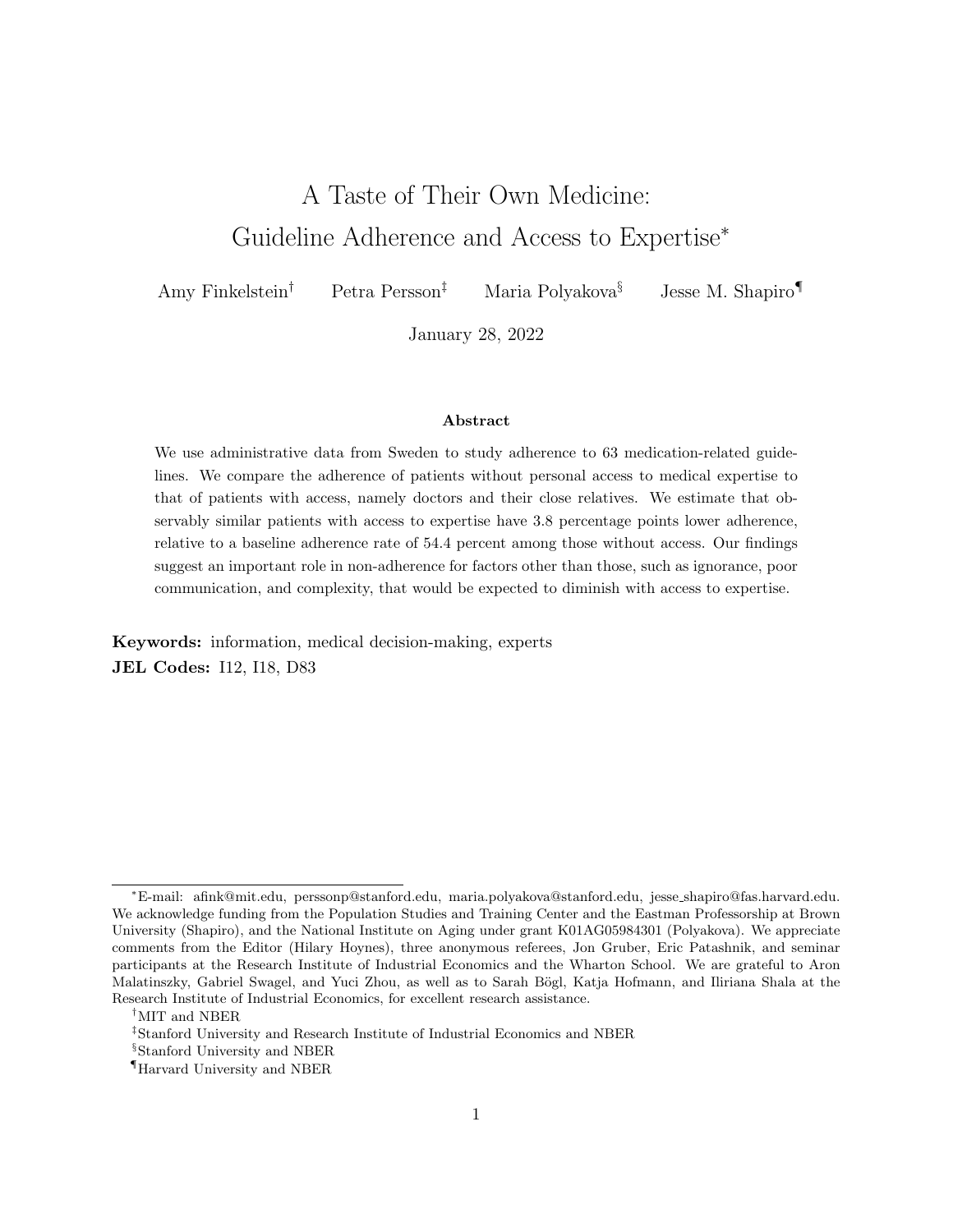## References

- Abaluck, Jason, Leila Agha, David Chan, Daniel Singer, and Diana Zhu , \Fixing Misallocation With Guidelines: Awareness vs. Adherence," Working Paper 27467, National Bureau of Economic Research July 2020.
- Agency for Healthcare Research and Quality , \About NGC and NQMC: Guidelines and Measures," 2018.http://www.ahrg.gov/gam/about/index.html
- $\sim$ , Web Archive of National Guideline Clearinghouse," July 2018. Accessed May 15, 2020.https: //web.archive.org/web/20180713042326/https://www.guideline.gov/
- Alpert, Joseph S. , \Why Are We Ignoring Guideline Recommendations?," The American Journal of Medicine, February 2010,123 (2), 97{98.
- Artmann, Elisabeth, Hessel Oosterbeek, and Bas van der Klaauw , \Do Doctors Improve the Health Care of their Parents? Evidence from Admission Lotteries," American Economic Journal: Applied Economics, forthcoming.
- Aslani, Parisa, Rana Ahmed, and Filipa Alves da Costa , \The Role of Adherence in Pharmaceutical Care," in Filipa Alves da Costa, J. W. Foppe van Mil, and Aldo Alvarez-Risco, eds.,The Pharmacist Guide to Implementing Pharmaceutical Care, Cham: Springer International Publishing, 2019, pp. 41{57.
- Baicker, Katherine, Sendhil Mullainathan, and Joshua Schwartzstein , \Behavioral Hazard in Health Insurance," Quarterly Journal of Economics, 2015,130 (4), 1623{1668. Publisher: Oxford University Press.
- Basu, Anirban , \Economics of Individualization in Comparative Eectiveness Research and a Basis for a Patient-Centered Health Care," Journal of Health Economics, May 2011, 30 (3), 549{559. Edition: 2011/04/23.
- Bodnaruk, Andriy and Andrei Simonov, NDo Financial Experts Make Better Investment Decisions?,"Journal of Financial Intermediation , October 2015,24 (4), 514{536.
- Bosworth, Hayden B. , \Causes of Medication Nonadherence," in Hayden B. Bosworth, ed., Enhancing Medication Adherence: The Public Health Dilemma, Tarporley: Springer Healthcare Ltd., 2012, pp. 9{16.
- Boudoulas, Konstantinos Dean, Carl V. Leier, Paraschos Geleris, and Harisios Boudoulas , \The Shortcomings of Clinical Practice Guidelines," Cardiology, 2015, 130 (3), 187{200.
- Bronnenberg, Bart J., Jean-Pierre Dube, Matthew Gentzkow, and Jesse M. Shapiro , \Do Pharmacists Buy Bayer? Informed Shoppers and the Brand Premium," Quarterly Journal of Economics, November 2015,130 (4), 1669{1726.
- Brown, Marie T. and Jennifer K. Bussell , Medication Adherence: WHO Cares?," Mayo Clinic Proceedings, April 2011, 86 (4), 304{314.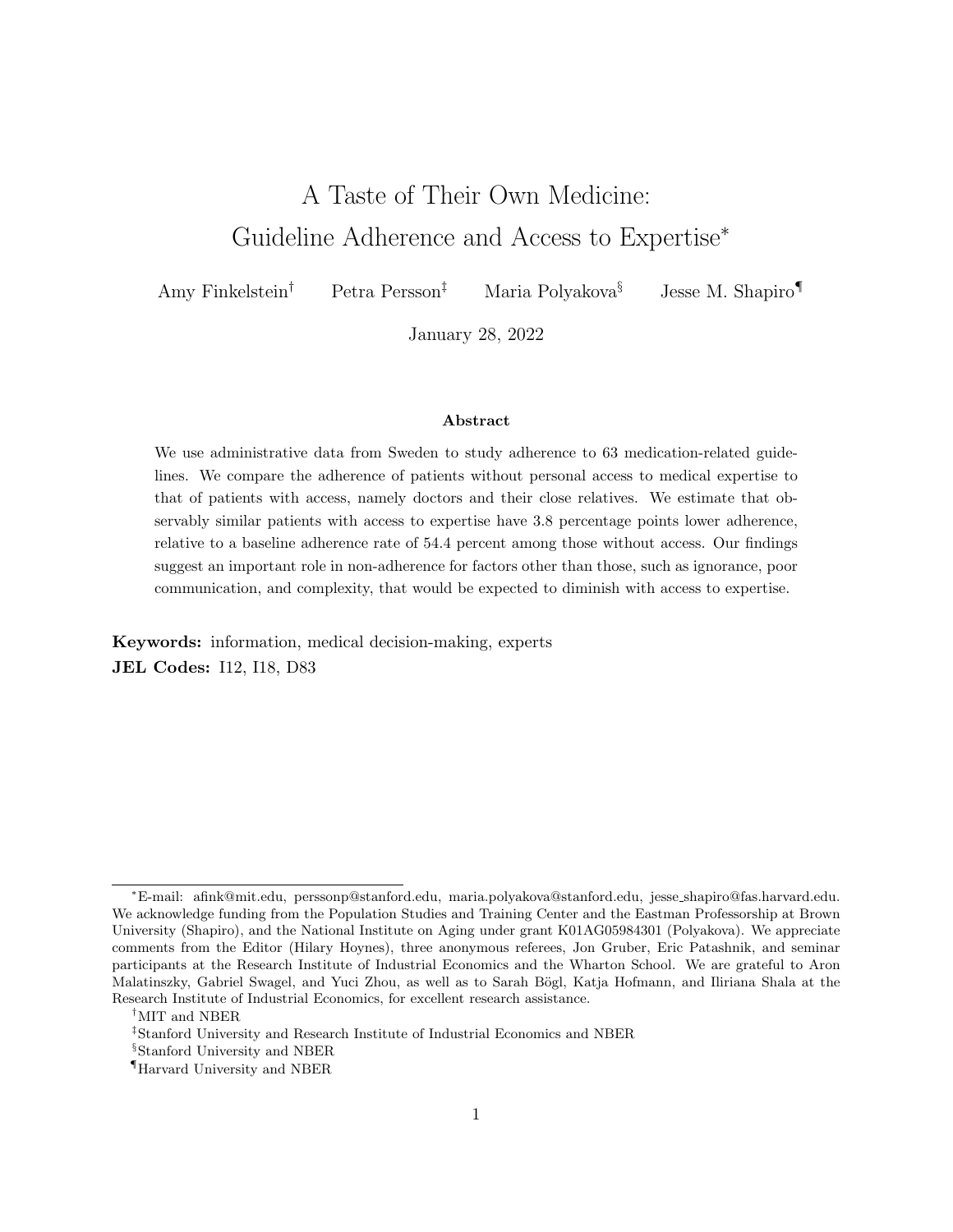- Bunker, John P. and Byron Wm. Brown , \The Physician-Patient as an Informed Consumer of Surgical Services,"New England Journal of Medicine, May 1974, 290 (19), 1051{1055.
- Chen, Stacey H., Hongwei Chuang, Jennjou Chen, and Tzu-Hsin Lin , \Physicians Treating Physicians: The Relational and Informational Advantages in Treatment and Survival," SSRN Scholarly Paper, Social Science Research Network December 2020.
- Chen, Yiqun, Petra Persson, and Maria Polyakova , \The Roots of Health Inequality and The Value of Intra-Family Expertise," American Economic Journal: Applied Economics, forthcoming.
- Chou, Yiing-Jenq, Nicole Huang, I-Feng Lin, Chung-Yeh Deng, Yi-Wen Tsai, Long-Shen Chen, and Cheng-Hua Lee , \Do Physicians and their Relatives Have a Decreased Rate of Cesarean Section? A 4-Year Population-Based Study in Taiwan,"Birth , September 2006,33 (3), 195{202.
- Choudhry, Niteesh K., Jerry Avorn, Robert J. Glynn, Elliott M. Antman, Sebastian Schneeweiss, Michele Toscano, Lonny Reisman, Joaquim Fernandes, Claire Spettell, Joy L. Lee, Raisa Levin, Troyen Brennan, and William H. Shrank , \Full Coverage for Preventive Medications after Myocardial Infarction," New England Journal of Medicine, November 2011,365 (22), 2088{2097.
- Colantonio, Lisandro D., Lei Huang, Keri L. Monda, Vera Bittner, Maria-Corina Serban, Benjamin Taylor, Todd M. Brown, Stephen P. Glasser, Paul Muntner, and Robert S. Rosenson , \Adherence to High-Intensity Statins Following a Myocardial Infarction Hospitalization Among Medicare Bene ciaries," JAMA Cardiology, August 2017, 2 (8), 890{895.
- Cuddy, Emily and Janet Currie , \Rules vs. Discretion: Treatment of Mental Illness in U.S. Adolescents," Working Paper 27890, National Bureau of Economic Research October 2020.
- Currie, Janet M. and W. Bentley MacLeod , \Understanding Doctor Decision Making: The Case of Depression Treatment,"Econometrica, May 2020, 88 (3), 847{878.
- Danielsson, Bengt R. and Lennart Dencker , \Graviditets- och amningsinformation," February 2019. Accessed January 12, 2022https://www.fass.se/LIF/menydokument?userType=0& menyrubrikId=124
- Electronic Medicines Compendium , \What is an SmPC? Help and Support," October 2017. Accessed May 20, 2020https://emcsupport.medicines.org.uk/support/solutions/ articles/7000007888-what-is-an-smpc- .
- Fischer, Florian, Kerstin Lange, Kristina Klose, Wolfgang Greiner, and Alexander Kraemer , \Barriers and Strategies in Guideline Implementation|A Scoping Review," Healthcare, 2016,4 (3).
- Fleming-Dutra, Katherine E., Adam L. Hersh, Daniel J. Shapiro, Monina Bartoces, Eva A. Enns, Thomas M. File Jr, Jonathan A. Finkelstein, Jerey S. Gerber, David Y. Hyun, Jerey A. Linder, Ruth Lyneld, David J. Margolis, Larissa S. May, Daniel Merenstein, Joshua P. Metlay, Jason G. Newland, Jay F. Piccirillo, Rebecca M. Roberts, Guillermo V. Sanchez, Katie J. Suda, Ann Thomas, Teri Moser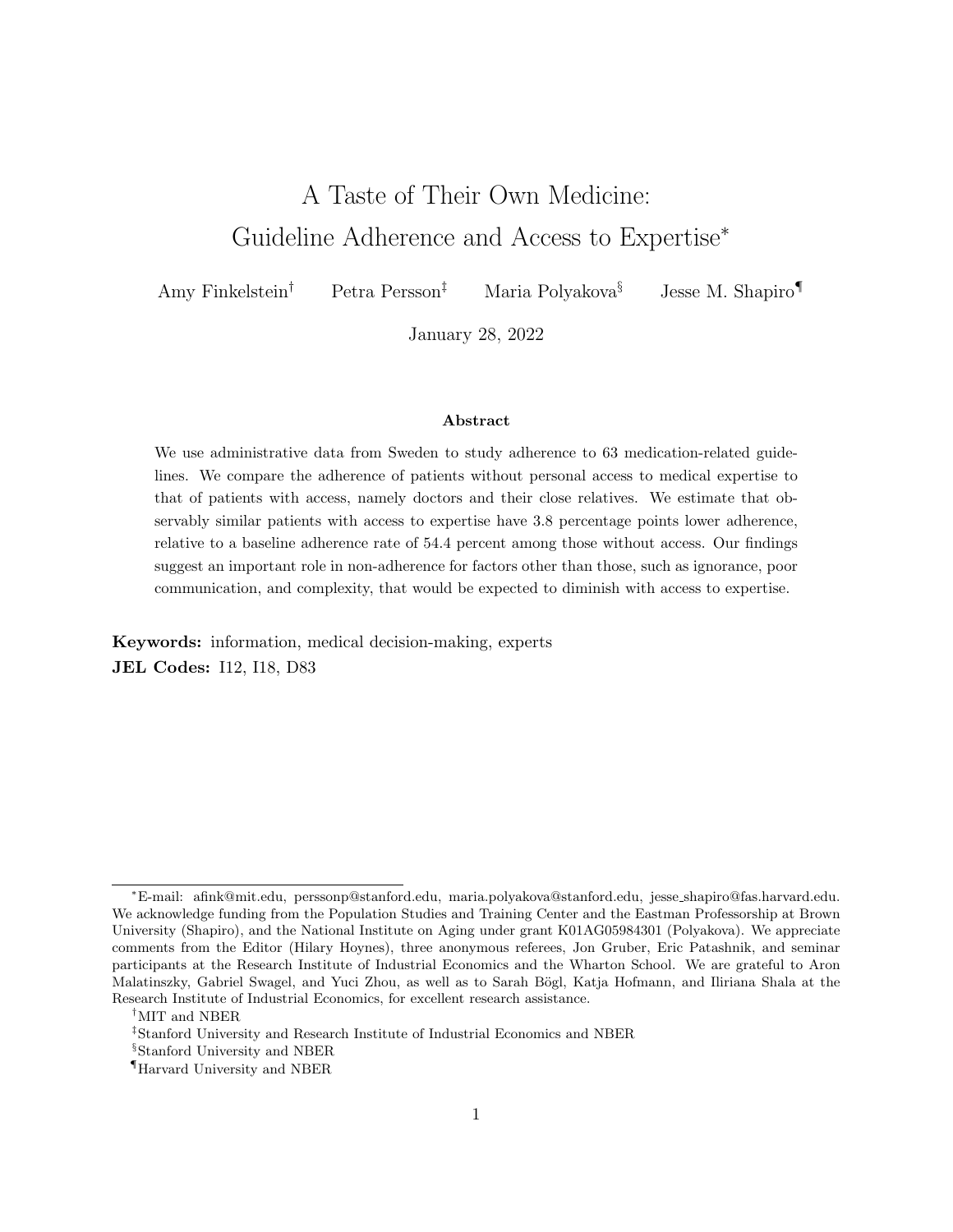Woo, Rachel M. Zetts, and Lauri A. Hicks , \Prevalence of Inappropriate Antibiotic Prescriptions Among US Ambulatory Care Visits, 2010-2011," JAMA , May 2016, 315 (17), 1864{ 1873.

- Fonarow, Gregg C., Clyde W. Yancy, Adrian F. Hernandez, Eric D. Peterson, John A. Spertus, and Paul A. Heidenreich , \Potential Impact of Optimal Implementation of Evidence-Based Heart Failure Therapies on Mortality," American Heart Journal, 2011, 161 (6), 1024{1030.e3.
- Frakes, Michael, Jonathan Gruber, and Anupam Jena , Ns Great Information Good Enough? Evidence from Physicians as Patients,"Journal of Health Economics, January 2021, 75, 102406.
- Gellad, Walid F., Jerry Grenard, and Elizabeth A. McGlynn , \A Review of Barriers to Medication Adherence: A Framework for Driving Policy Options," Technical Report, RAND Corporation, Santa Monica, CA 2009.
- Gerber, Alan S., Eric M. Patashnik, David Doherty, and Conor Dowling , \A National Survey Reveals Public Skepticism about Research-Based Treatment GuidelinesHealth A airs, October 2010,29 (10), 1882{1884.
- Glanz, K., S.B. Fiel, L.R. Walker, and M.R. Levy , \Preventive Health Behavior of Physicians," Academic Medicine, 1982,57 (8).
- Gramelspacher, Gregory P., Xiao-Hua Zhou, Mark P. Hanna, and William M. Tierney , \Preferences of Physicians and Their Patients for End-of-Life Care,"Journal of General Internal Medicine, June 1997,12 (6), 346{351.
- Grytten, Jostein, Irene Skau, and Rune Srensen , \Do Expert Patients Get Better Treatment Than Others? Agency Discrimination and Statistical Discrimination in Obstetrics," Journal of Health Economics, January 2011,30 (1), 163{180.
- Handel, Benjamin R. and Jonathan T. Kolstad , Nealth Insurance for `Humans': Information Frictions, Plan Choice, and Consumer Welfare," American Economic Review, 2015,105 (8), 2449{2500.
- Hyun, David , \What Drives Inappropriate Antibiotic Use in Outpatient Care?," Technical Report, Pew Charitable Trusts 2017.
- Irwin, Amy, Susan Moore, Connie Price, Tim Jenkins, Lauren DeAlleaume, and David West , \Flexible Interventions to Decrease Antibiotic Overuse in Primary Care Practice: A Report from SNOCAP-USA," Technical Report, Agency for Healthcare Research and Quality 2014.
- Johnson, Erin M. and M. Marit Rehavi , \Physicians Treating Physicians: Information and Incentives in Childbirth," American Economic Journal: Economic Policy, 2016,8 (1), 115{41.
- Kennedy, Jae and Christopher Erb, Nerescription Noncompliance Due to Cost among Adults with Disabilities in the United States," American Journal of Public Health, July 2002, 92 (7), 1120{1124.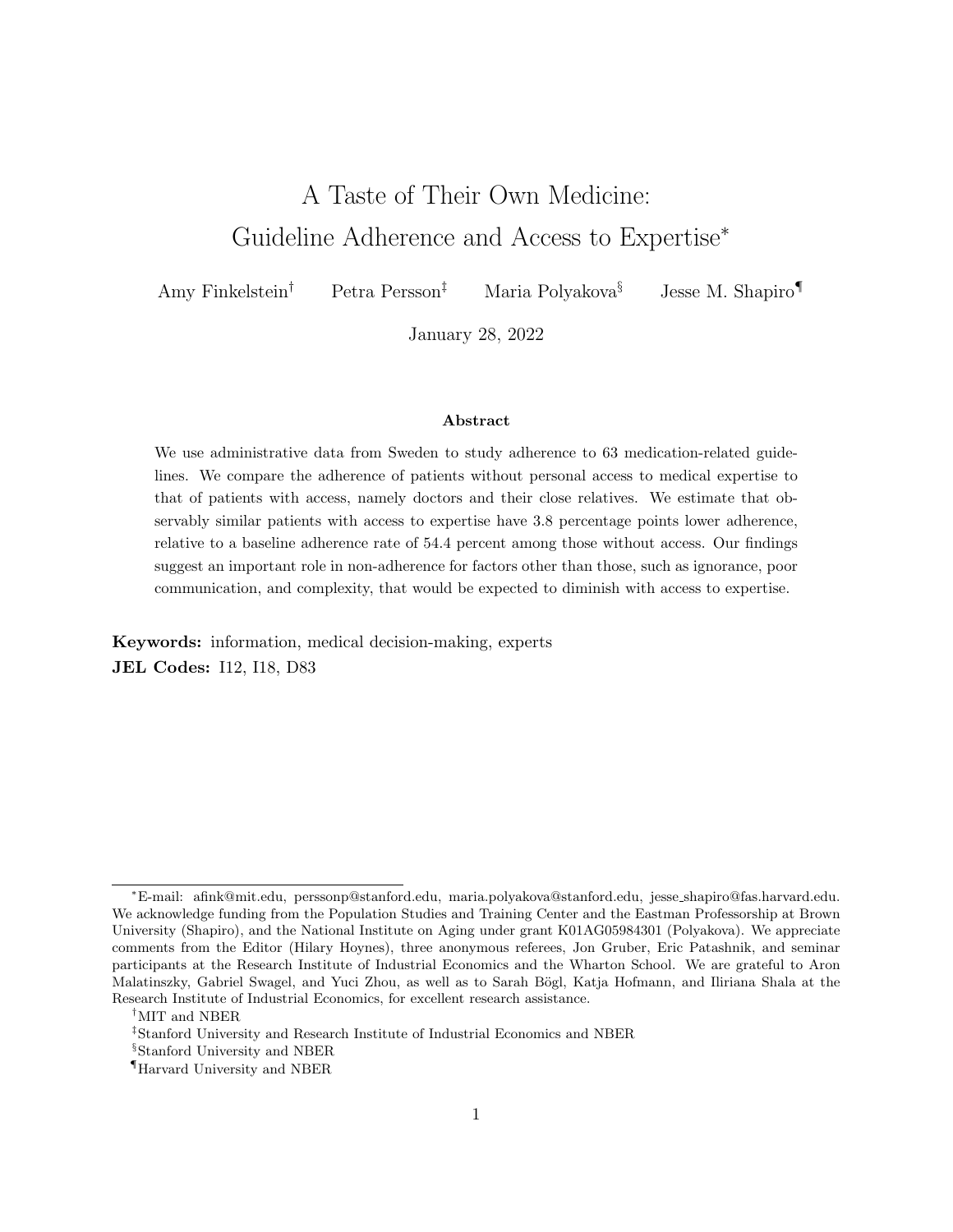- Krueger, Kem P., Bruce A. Berger, and Bill Felkey , Nedication Adherence and Persistence: A Comprehensive Review,"Advances in Therapy, July 2005, 22 (4), 313{356.
- Leuven, Edwin, Hessel Oosterbeek, and Inge de Wolf , \The E ects of Medical School on Health Outcomes: Evidence from Admission Lotteries,"Journal of Health Economics, July 2013, 32 (4), 698{707.
- Levitt, Steven D. and Chad Syverson , \Market Distortions When Agents are Better Informed: The Value of Information in Real Estate Transactions," Review of Economics and Statistics, November 2008,90 (4), 599{611.
- Lopez-Vazquez, Paula, Juan M. Vazquez-Lago, and Adolfo Figueiras , \Misprescription of Antibiotics in Primary Care: A Critical Systematic Review of its Determinants," Journal of Evaluation in Clinical Practice , April 2012, 18 (2), 473{484.
- Lugtenberg, Marjolein, Jako S. Burgers, Carolyn Clancy, Gert P. Westert, and Eric C. Schneider , \Current Guidelines Have Limited Applicability to Patients with Comorbid Conditions: A Systematic Analysis of Evidence-Based Guidelines, PloS one, 2011, 6 (10), e25987.
- Madden, Jeanne M., Amy J. Graves, Fang Zhang, Alyce S. Adams, Becky A. Briesacher, Dennis Ross-Degnan, Jerry H. Gurwitz, Marsha Pierre-Jacques, Dana Gelb Safran, Gerald S. Adler, and Stephen B. Soumerai , \Cost-Related Medication Nonadherence and Spending on Basic Needs Following Implementation of Medicare Part D," JAMA , April 2008, 299 (16), 1922{1928.
- McDonald, Heather P., Amit X. Garg, and R. Brian Haynes , \Interventions to Enhance Patient Adherence to Medication Prescriptions: Scienti c Review," JAMA, December 2002288 (22), 2868{2879.
- Mojtabai, Ramin and Mark Olfson , \Medication Costs, Adherence, and Health Outcomes among Medicare Bene ciaries," Health A airs, July 2003, 22 (4), 220{229.
- Mullainathan, Sendhil and Eldar Shar , Scarcity: Why Having Too Little Means So Much, New York, NY, US: Times Books/Henry Holt and Co, 2013. Pages: 289.
- Neiman, Andrea B. , \CDC Grand Rounds: Improving Medication Adherence for Chronic Disease Management | Innovations and Opportunities," MMWR. Morbidity and Mortality Weekly Report, 2017,66.
- Nieuwlaat, Robby, Nancy Wilczynski, Tamara Navarro, Nicholas Hobson, Rebecca Jeery, Arun Keepanasseril, Thomas Agoritsas, Niraj Mistry, Alfonso Iorio, Susan Jack, Bhairavi Sivaramalingam, Emma Iserman, Reem A Mustafa, Dawn Jeraszewski, and Chris Cotoi , \Interventions for Enhancing Medication Adherence," Cochrane Database of Systematic Review 2014, (11).
- Patashnik, Eric M., Alan S. Gerber, and Conor M. Dowling , Unhealthy Politics: The Battle over Evidence-Based Medicine Princeton, NJ: Princeton University Press, 2017.
- Pichichero, Michael E. , \Dynamics of Antibiotic Prescribing for Children," JAMA , June 2002, 287 (23), 3133{3135.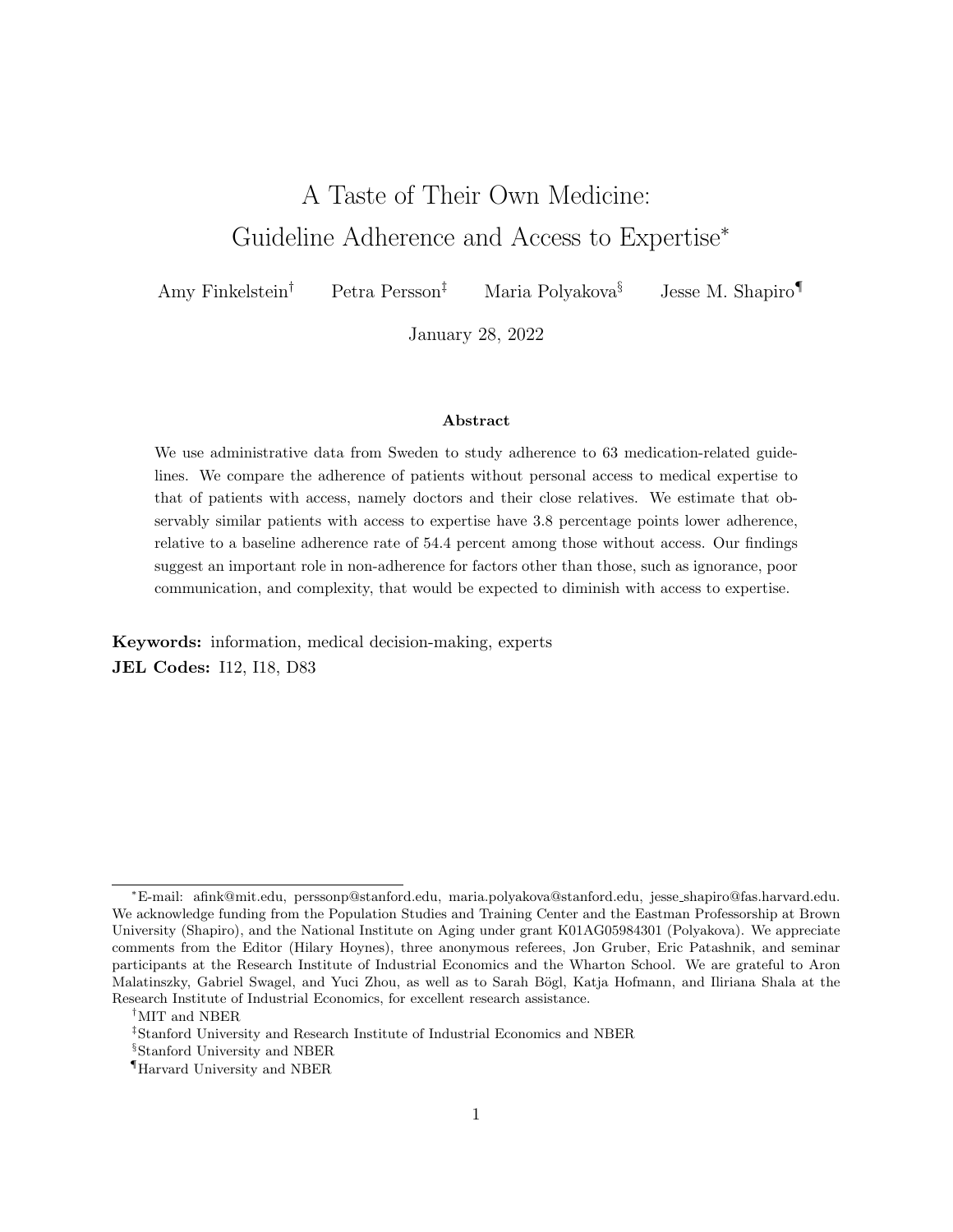- Rutherford, R.C., T.M. Springer, and A. Yavas , \Con icts Between Principals and Agents: Evidence from Residential Brokerage,"Journal of Financial Economics, June 2005,76 (3), 627{ 665.
- Sabae, Eduardo, ed., Nacherence to Long-Term Therapies: Evidence for Action," Technical Report, World Health Organization 2003.
- Sirota, Miroslav, Thomas Round, Shyamalee Samaranayaka, and Olga Kostopoulou , \Expectations for Antibiotics Increase their Prescribing: Causal Evidence about Localized Impact," Health Psychology, 2017,36 (4), 402{409.
- Skatteverket , \Individuals and Employees." Accessed January 4, 2022. https://www. skatteverket.se/servicelankar/otherlanguages/inenglish/individualsandemployees. 4.7be5268414bea064694c3e1.html.
- Socialstyrelsen, *\*Indikatorer for god bakemedelsterapi hos aldre," 2010. Accessed October 2019. https://www.socialstyrelsen.se/globalassets/sharepoint-dokument/artikelkatalog/ ovrigt/2010-6-29.pdf .
- $\Box$ , \Halsodataregister raddar liv och ger battre ard," 2019. Accessed August 2021. https://www.socialstyrelsen.se/globalassets/sharepoint-dokument/dokumentwebb/ovrigt/halsodataregister-information-om-nyttan-med-register.pdf .
- Statistics Sweden , \Longitudinal Integrated Database for Health Insurance and Labour Market Studies (LISA)." Accessed May 2019.https://www.scb.se/en/services/orderingdata-and-statistics/ordering-microdata/vilka-mikrodata-finns/longitudinellaregister/longitudinal-integrated-database-for-health-insurance-and-labourmarket-studies-lisa/ .
- Sveriges Kommuner och Regioner, Narden i siror," 2019. Accessed October 16, 2019. https://vardenisiffror.se/ .
- Swedish Dental and Pharmaceutical Bene ts Agency , What is the High Cost Threshold? How it Works," January 2020. Accessed January 5, 2022https://www.tlv.se/in-english/ medicines/what-is-the-high-cost-threshold/how-it-works.html .
- The GRADE Working Group , \GRADE Home." Accessed June 10, 2020.https://www. gradeworkinggroup.org/ .
- Timmermans, Stefan and Marc Berg , The Gold Standard, Temple University Press, 2003.
- Ubel, Peter A., Andrea M. Angott, and Brian J. Zikmund-Fisher , \Physicians Recommend Di erent Treatments for Patients Than They Would Choose for Themselves," Archives of Internal Medicine, April 2011, 171 (7), 630{634.
- UpToDate, Inc. and/or its a liates , \Evidence-Based Clinical Decision Support at the Point of Care." Accessed June 10, 2020https://www.uptodate.com/home .
- van Driel, Mieke L., Michael D. Morledge, Robert Ulep, Johnathon P. Shaer, Philippa Davies, and Richard Deichmann , Interventions to Improve Adherence to Lipid-Lowering Medication," Cochrane Database of Systematic Review 2016, (12).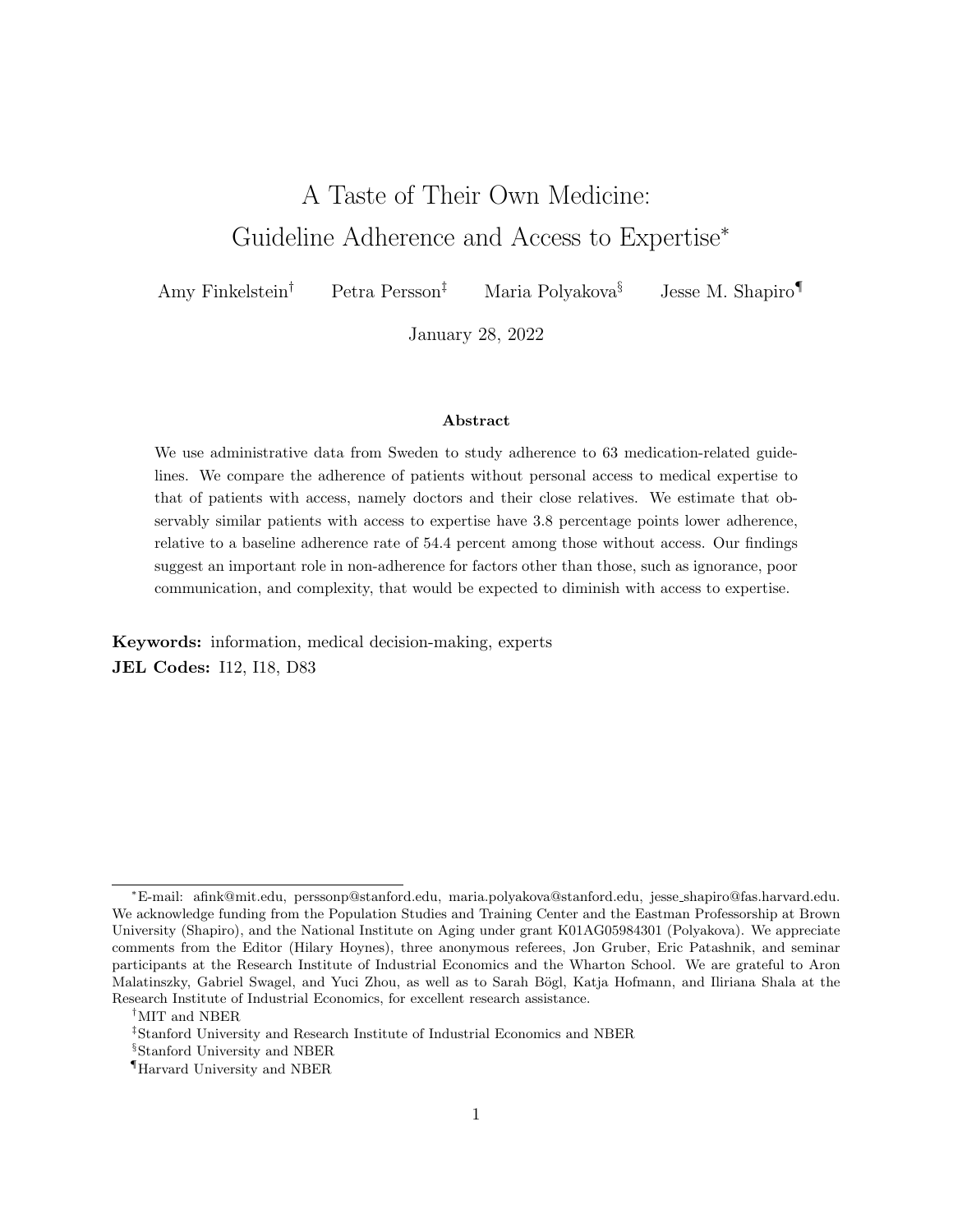- Wamala, Sarah, Juan Merlo, Gunnel Bostrom, Christer Hogstedt, and Gunner Agren \Socioeconomic Disadvantage and Primary Non-adherence with Medication in Sweden, International Journal for Quality in Health Care , June 2007,19 (3), 134{140.
- Weissman, Joel S., Zara Cooper, Joseph A. Hyder, Stuart Lipsitz, Wei Jiang, Michael J. Zinner, and Holly G. Prigerson , \End-of-Life Care Intensity for Physicians, Lawyers, and the General Population," JAMA , January 2016,315 (3), 303{305.
- Wunsch, Hannah, Damon Scales, Hayley B. Gershengorn, May Hua, Andrea D. Hill, Longdi Fu, Therese A. Stukel, Gordon Rubenfeld, and Robert A. Fowler , \End-of-Life Care Received by Physicians Compared with Nonphysicians,"JAMA Network Open, July 2019, 2 (7), e197650.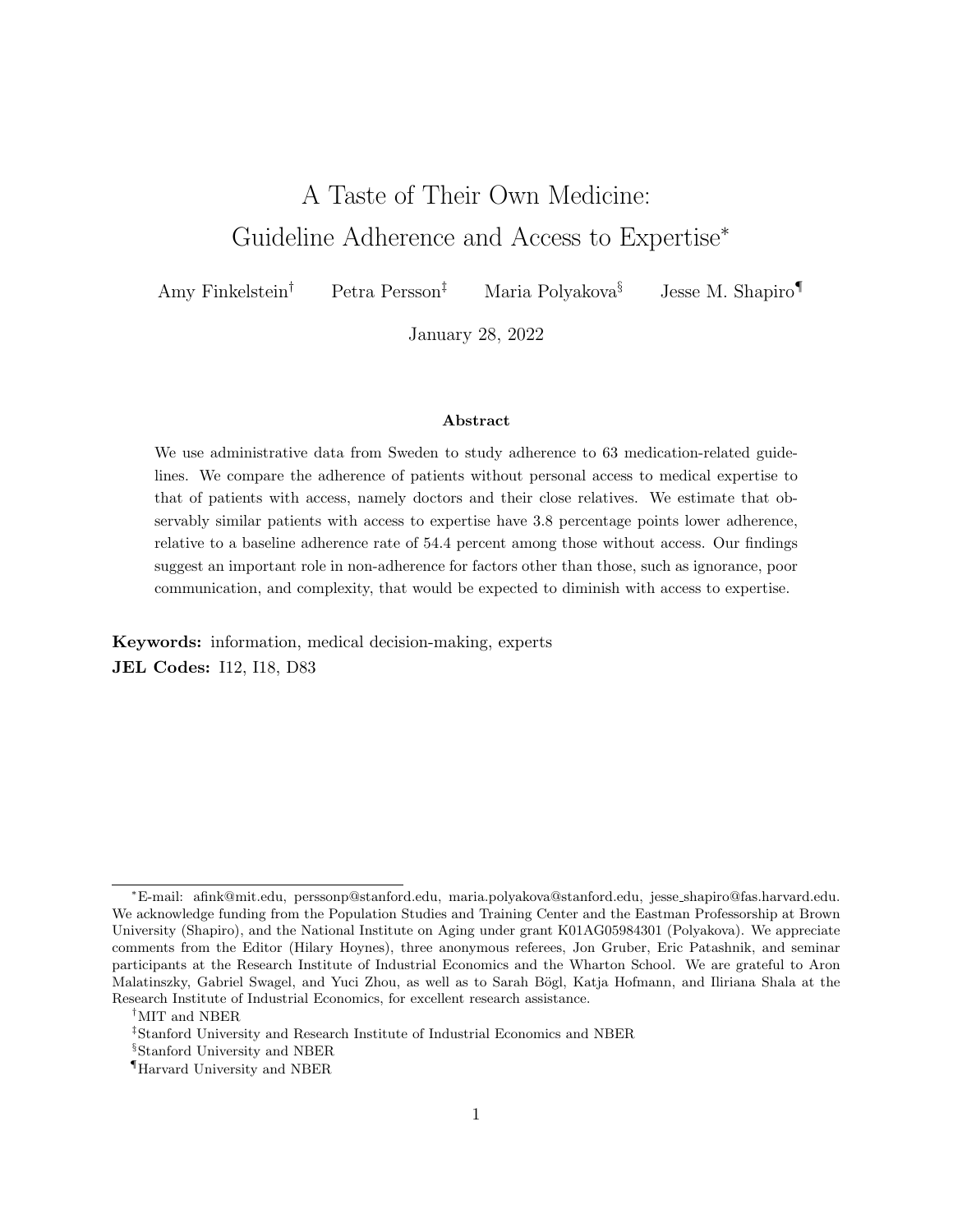Figure 1: Adherence and Access to Expertise, by Guideline

Note: For each guideline, we run an OLS regression of an indicator variable for adherence on an indicator for access to expertise, controlling for indicators for the calendar year and seasonal month at which we start measuring adherence, indicators for age in years, gender, highest level of education (or of mother's education for those age 26 and under), municipality of residence (or of mother's residence for those age 17 and under), income percentiles, and number of children previously born to the person (zero for males), all measured in the previous year. We include separate indicators for whether income is missing, zero, or negative (these represent, respectively, 4.2, 4.0, and 4.3 percent of the analysis sample) and for whether municipality of residence is missing (2.7 percent of the analysis sample). The sample for each regression is the set of patient-years in the corresponding risk set. Depicted 95% pointwise con dence intervals are based on standard errors which are clustered at the patient level for any guidelines for which a patient can appear in the risk set more than once, and which are heteroskedasticity-robust otherwise. The color code represents eight equally-sized bins of guideline prevalence, with darker colors representing higher prevalence.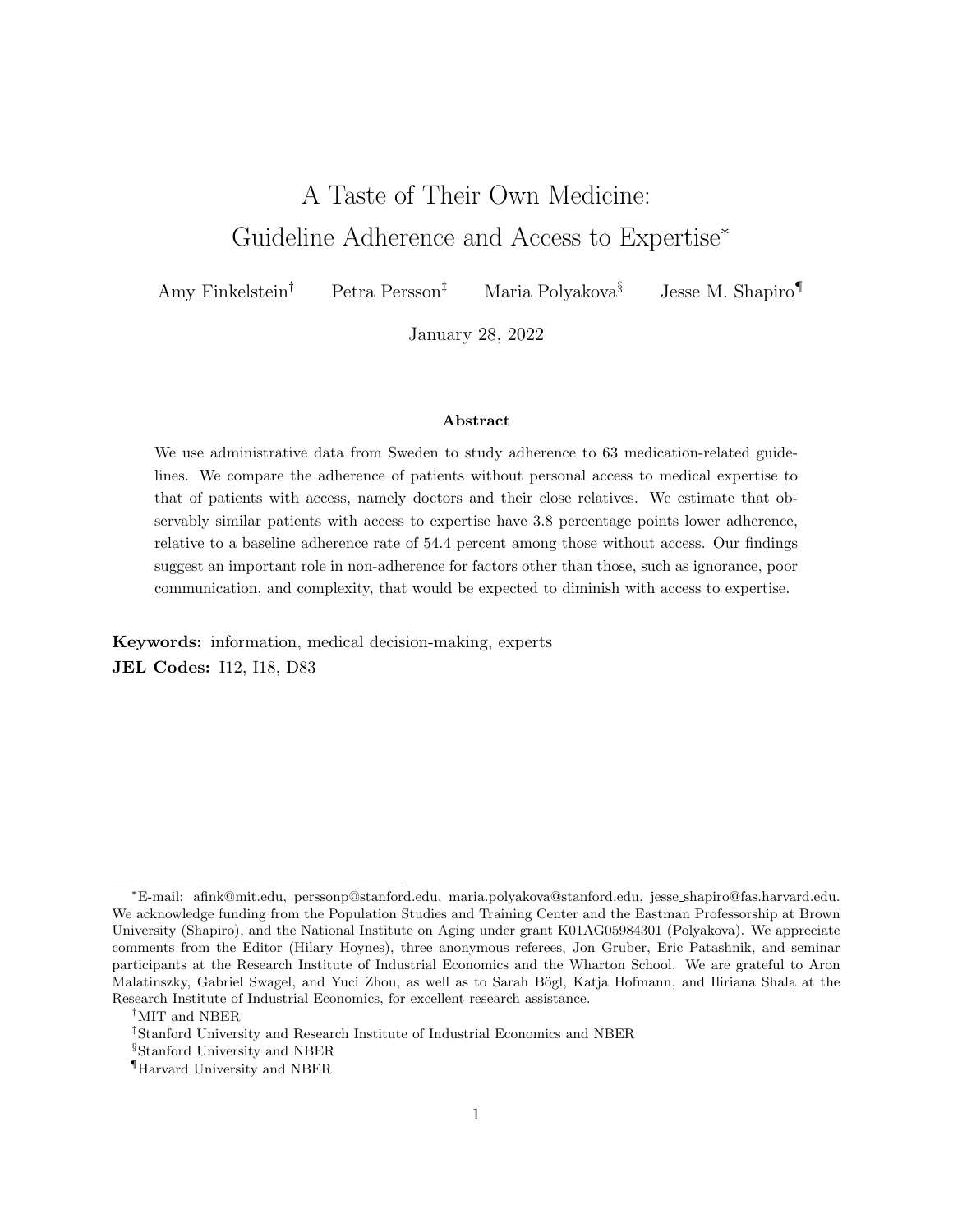#### Figure 2: Adherence and Access to Expertise, Averages

Note: The plot shows the prevalence-weighted average coe cient on access to expertise from the regressions described in Figure 1. Spikes indicate upper and lower bounds of the 95% con dence interval. Row labels describe the analysis, with the number of included guidelines in parentheses if dierent from baseline. We bootstrap the estimation with 50 replicates drawn at the patient level, and construct con dence intervals based on the bootstrap standard errors. The prevalence weights are the guideline- and age-specic empirical probabilities of being in the risk set in the reference year. Baseline includes all patients and guidelines. In Panels A, D and E, we average the coecients for each set of guidelines. In Panel B, we re-estimate the regressions described in Figure 1 modifying the denition of access to expertise in three ways, rst by excluding patients who are not themselves doctors (and thus excluding two guidelines that apply only to children), second by including patients with a doctor in their extended family, and third by including patients with access to a nurse or pharmacist. In the rst row of Panel C, we re-estimate the regressions described in Figure 1 excluding the education and income controls. In the second row of Panel C, we re-estimate the regressions described in Figure 1 including as controls separate indicators for whether an individual had a heart attack, heart failure, lung cancer, type II diabetes, or asthma diagnosis in any preceding year. Panel D excludes the 6 antibiotic recommendations while Panel E excludes 13 guidelines for which there was no UptoDate grade available.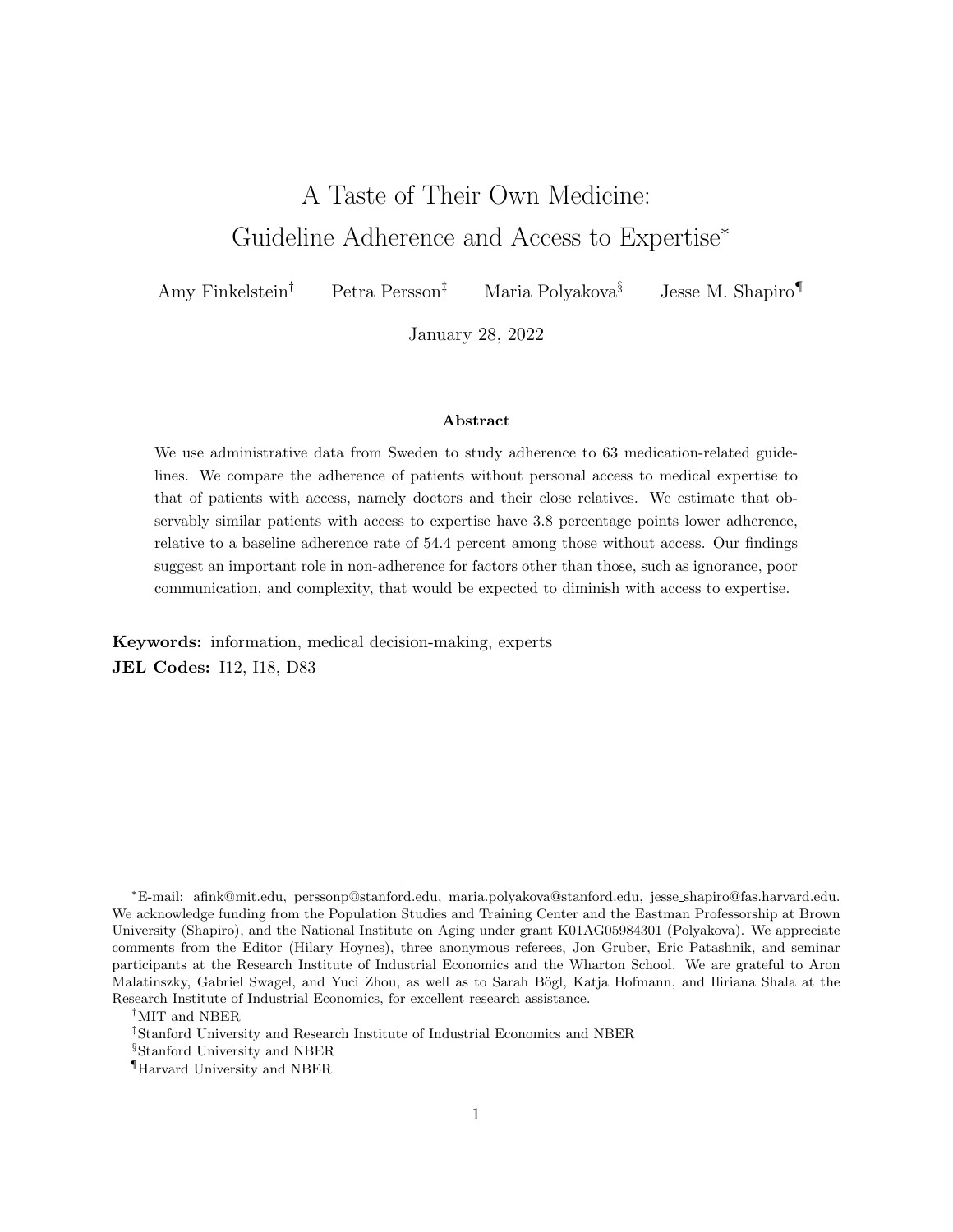Note: The plot shows the prevalence-weighted average relationship between adherence and access to a given occupation, plotted against the average income percentile of those with access to the occupation. To construct the y-axis variable, we augment the models underlying Figure 1 to include indicators for access to each occupation; the regressions include all of our baseline controls (including own income percentile), and a given case in the risk set may have access to multiple occupations. We then average the coecient on the access indicator using the method underlying Figure 2. We exclude occupations with fewer than 150 individuals. We normalize the average coe cient for each occupation by subtracting the average coe cient for access to a doctor. To construct the x-axis variable, we calculate the average income percentile of those with access to the given occupation in 2016. We plot the line of best t excluding doctors, nurses, and pharmacists, weighted by the number of individuals in the occupation, which is proportional to circle areas.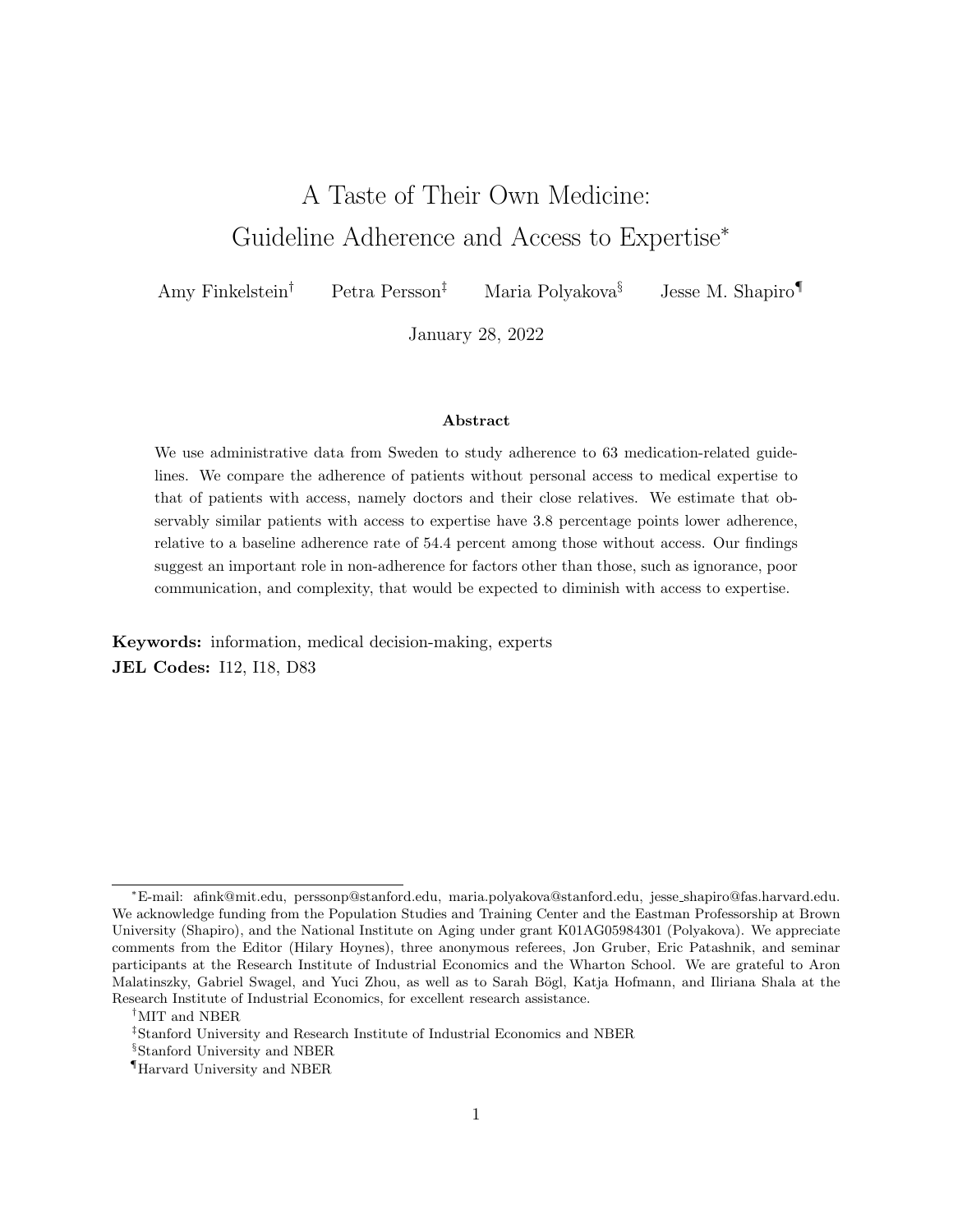## Appendices

| Guideline                                                         | Risk set                                                                                      |        | Adherence                                                                                  |         |
|-------------------------------------------------------------------|-----------------------------------------------------------------------------------------------|--------|--------------------------------------------------------------------------------------------|---------|
|                                                                   | De nition                                                                                     | Share  | De nition                                                                                  | Share   |
| Don't initiate UTI<br>treatment with<br>quinolones, elderly       | Elderly with rst prescription for antibiotics<br>against UTI in/after July 2007; age 75+      | .0038  | Individual's rst antibiotics prescrip-<br>tion is not for quinolones                       | .63     |
| Initiate UTI treatment with recom-<br>mended antibiotics, elderly | Elderly with rst prescription for antibiotics<br>against UTI in/after July 2007; age 75+      | .0038  | Individual's rst antibiotics prescrip-<br>tion is for nitrofurantoin or pivmecil-<br>linam | .55     |
| Initiate RTI treatment with penicillin<br>V, children             | Individuals with rst prescription for antibi-<br>otic against RTI in/after July 2007; age 0{6 | .01    | Individual's rst antibiotics prescrip-<br>tion is for penicillin V                         | .79     |
| Don't initiate UTI treatment with<br>quinolones, women            | Women with rst prescription for antibiotics<br>against UTI in/after July 2007; age 18{79}     | .018   | Individual's rst antibiotics prescrip-<br>tion is not for quinolones                       | .84     |
| Initiate antibiotics treatment with<br>penicillin V, children     | Individuals with rst prescription for antibi-<br>otics in/after July 2007; age $0\{17$        | .021   | Individual's rst antibiotics prescrip-<br>tion is for penicillin V                         | .64     |
| Initiate antibiotics treatment with<br>penicillin V, adults       | Individuals with rst prescription for antibi-<br>otics in/after July 2007; age 18+            | .076   | Individual's rst antibiotics prescrip-<br>tion is for penicillin V                         | $\cdot$ |
| Average                                                           |                                                                                               | .00076 |                                                                                            | .53     |

## Appendix Table 1: Guidelines Covering the Use of Antibiotics

Note : All guidelines but the rst are recommendations that patients start with narrower- as opposed to broader-spectrum antibiotics. UTI: urinary tract infection; RTI: respiratory tract infection. We de ne that an individual initiates antibiotic treatment if she did not have an antibiotic prescription within 2 years before the rst prescription we observe in the drug claims data. As we start observing drug claims made in July 2005, we consider individuals with rst prescription in/after July 2007. Column \share"under \risk set" lists the share of the Swedish population in each guideline's risk set in the reference year; column \share" under \adherence" lists the adherence rate for those without access to expertise. We do not classify these guidelines as \do take" or \don't take" because they recommend in favor of some drugs over others conditional on takingan antibiotic. In other words, the recommendations worded \don't initiate with" (a broader-targeted antibiotic) are implicitly recommending initiating with <sup>a</sup> narrower-targeted antibiotic. The last row shows the average of age-specic guideline prevalence in the reference year across all ages and guidelines and lifecycle-prevalenceweighted average of adherence among those without access to expertise. For regressions involving the guidelines listed in this table, the unit of analysis is the patient.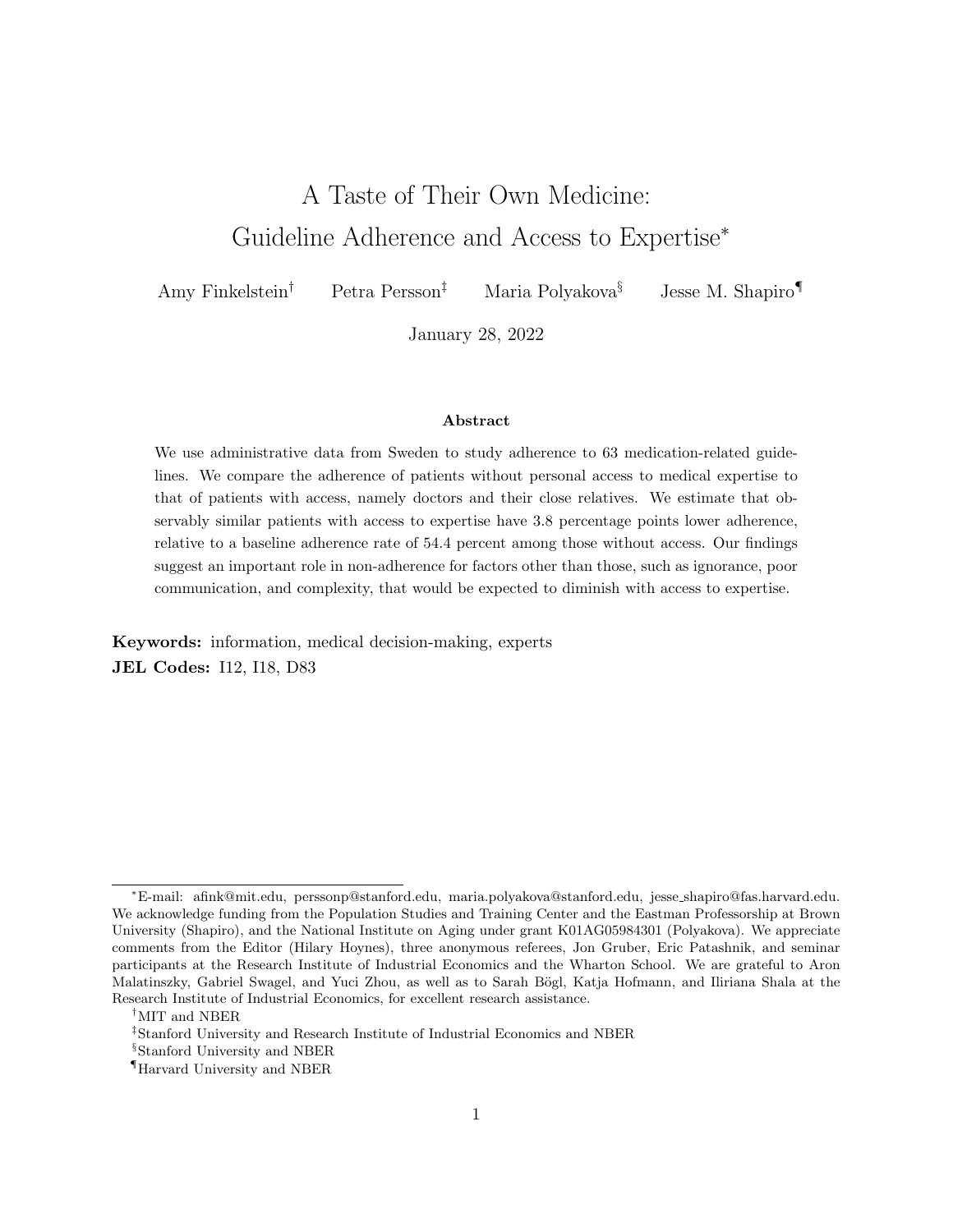| Guideline                                                                                             | Risk set                                                                                                                                             |         | Adherence                                                                                                                                                             |       | Do vs.     | Strength<br>of |
|-------------------------------------------------------------------------------------------------------|------------------------------------------------------------------------------------------------------------------------------------------------------|---------|-----------------------------------------------------------------------------------------------------------------------------------------------------------------------|-------|------------|----------------|
|                                                                                                       | De nition                                                                                                                                            | Share   | De nition                                                                                                                                                             | Share | don't take | evidence       |
| Don't take hazardous drugs<br>after ischemic heart disease<br>& heart failure diagnoses, el-<br>derly | Elderly with rst inpatient or out-<br>patient diagnosis for ischemic heart<br>disease, with heart failure diagnosis;<br>discharge in/after July 2005 | .000082 | No prescription for diltiazem<br>or verapamil after discharge                                                                                                         | .98   | Don't take | Ungraded       |
| Don't take hazardous drugs<br>after ischemic heart disease &<br>A b diagnoses, elderly                | Elderly with rst inpatient or out-<br>patient diagnosis for ischemic heart<br>disease, with A b diagnosis; dis-<br>charge in/after July 2005         | .00011  | No prescription for diltiazem<br>or verapamil in combination<br>with beta blockers after dis-<br>charge                                                               | .96   | Don't take | Ungraded       |
| Take digoxin after heart fail-<br>ure & A b diagnoses, elderly                                        | Elderly with rst inpatient or out-<br>patient diagnosis for heart fail-<br>ure, with A b diagnosis; discharge<br>in/after July 2005                  | .00034  | Prescription after discharge                                                                                                                                          | .35   | Do take    | Below 1A       |
| Take recommended drugs af-<br>ter dementia diagnosis, el-<br>derly                                    | Elderly with rst inpatient or out-<br>patient diagnosis for dementia; dis-<br>charge in/after July 2005                                              | .00051  | Prescription for a recom-<br>mended drug (one of tacrine,<br>donepezil, rivastigmine, or<br>memantine) after discharge                                                | .62   | Do take    | Below 1A       |
| Don't take hazardous drugs<br>after dementia diagnosis, el-<br>derly                                  | Elderly with rst inpatient or out-<br>patient diagnosis for dementia; dis-<br>charge in/after July 2005                                              | .00051  | No prescription for drugs<br>with anticholinergic e ects,<br>sleeping agents, or antipsy-<br>chotic drugs not for severe<br>psychotic symptoms                        | .32   | Don't take | Below 1A       |
| Don't take hazardous drugs<br>after heart failure diagnosis,<br>elderly                               | Elderly with rst inpatient or out-<br>patient diagnosis for heart failure;<br>discharge in/after July 2005                                           | .00078  | No prescription for NSAIDs,<br>heart rate lowering calcium<br>disopyramide,<br>antagonists,<br>propafenone,<br>ecainide,<br>dronedarone or sotalol after<br>discharge | .78   | Don't take | Below 1A       |

## Appendix Table 2: Guidelines Covering Medication Use by the Elderly (Ages 75+)

29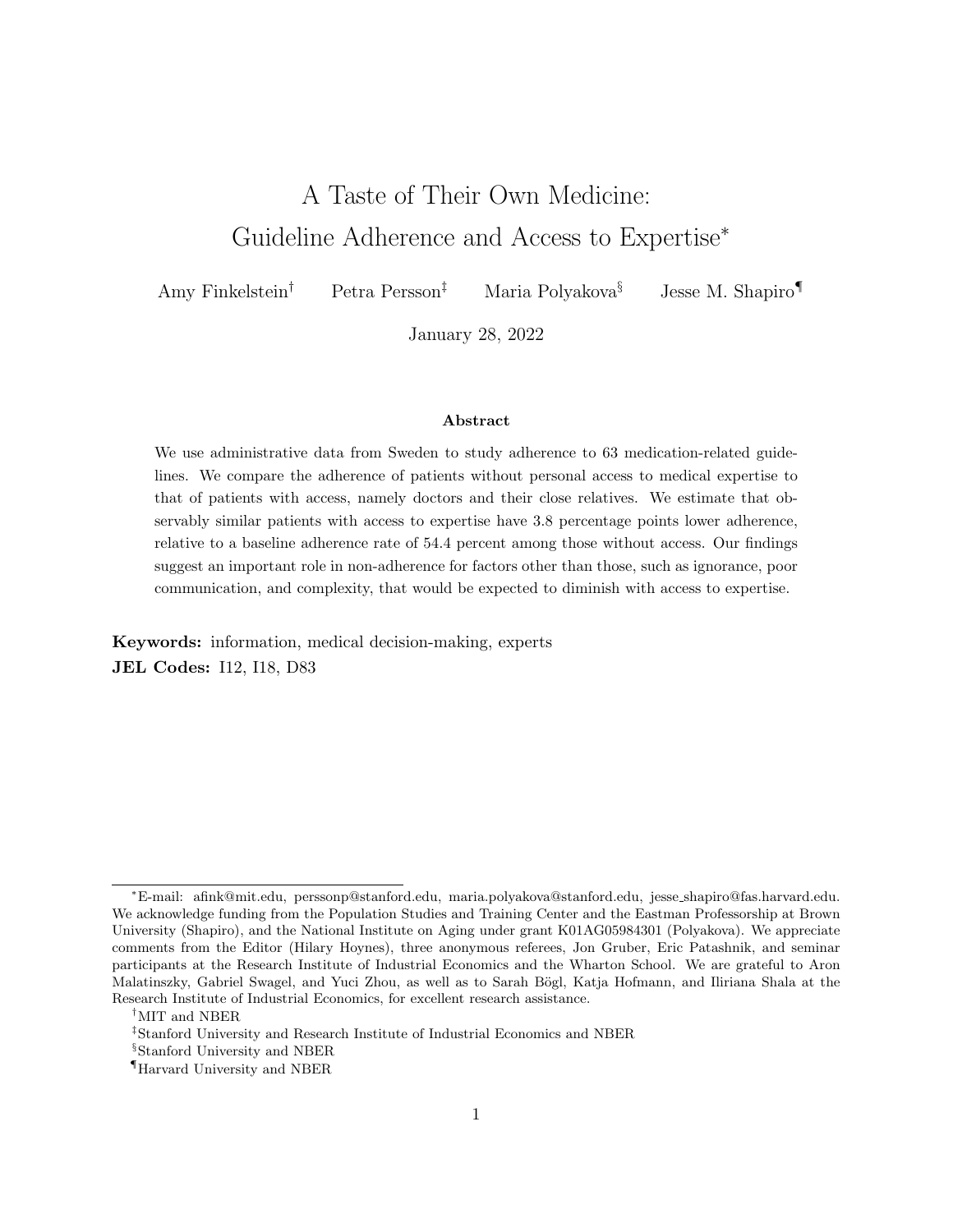| Guideline<br>(continued)                                                                   | Risk set                                                                                                                       |        | Adherence                                                                                                                                                                                                                                                                                                                             |       | Do vs.     | Strength<br>of |
|--------------------------------------------------------------------------------------------|--------------------------------------------------------------------------------------------------------------------------------|--------|---------------------------------------------------------------------------------------------------------------------------------------------------------------------------------------------------------------------------------------------------------------------------------------------------------------------------------------|-------|------------|----------------|
|                                                                                            | De nition                                                                                                                      | Share  | De nition                                                                                                                                                                                                                                                                                                                             | Share | don't take | evidence       |
| Take beta blockers & ACE in-<br>hibitors or ARBs after heart<br>failure diagnosis, elderly | Elderly with rst inpatient or out-<br>patient diagnosis for heart failure;<br>discharge in/after July 2005                     | .00078 | Prescription for beta blockers<br>and one of ACE inhibitors or<br>ARBs after discharge                                                                                                                                                                                                                                                | .77   | Do take    | Below 1A       |
| Take ACE inhibitors or ARBs<br>after heart failure diagnosis,<br>elderly                   | Elderly with rst inpatient or out-<br>patient diagnosis for heart failure;<br>discharge in/after July 2005                     | .00078 | Prescription for either drug<br>after discharge                                                                                                                                                                                                                                                                                       | .86   | Do take    | Below 1A       |
| Don't<br>take<br>antipsychotic<br>drugs, elderly                                           | Elderly (age above 75) with pre-<br>scription for antipsychotic drug at<br>age 74                                              | .00079 | No prescription for antipsy-<br>chotic drug in a given year                                                                                                                                                                                                                                                                           | .32   | Don't take | Ungraded       |
| anticoagulants<br>after<br>Take<br>A b diagnosis, elderly                                  | Elderly with rst inpatient or out-<br>patient diagnosis for A b; discharge<br>in/after July 2005                               | .001   | Prescription after discharge                                                                                                                                                                                                                                                                                                          | .86   | Do take    | 1A             |
| Don't take antiplatelet drugs<br>after A b diagnosis, elderly                              | Elderly with rst inpatient or out-<br>patient diagnosis for A b; discharge<br>in/after July 2005                               | .001   | after dis-<br>No prescription<br>charge                                                                                                                                                                                                                                                                                               | .66   | Don't take | Below 1A       |
| Avoid drugs with certain in-<br>teractions, elderly                                        | Elderly with claims for drugs of cer-<br>tain interactions (see the next col-<br>umn) in a quarter of the year they<br>turn 74 | .0011  | De ned at patient-year level;<br>individual has no claims for<br>these interaction of drugs<br>in the same quarter of a<br>given year: warfarine and as-<br>pirin; warfarine and NSAIDs;<br>potassium and potassium-<br>sparing diuretics; beta block-<br>ers and verapamil; diltiazem<br>and verapamil; ditalopram<br>and donepeztil | .66   | Don't take | Ungraded       |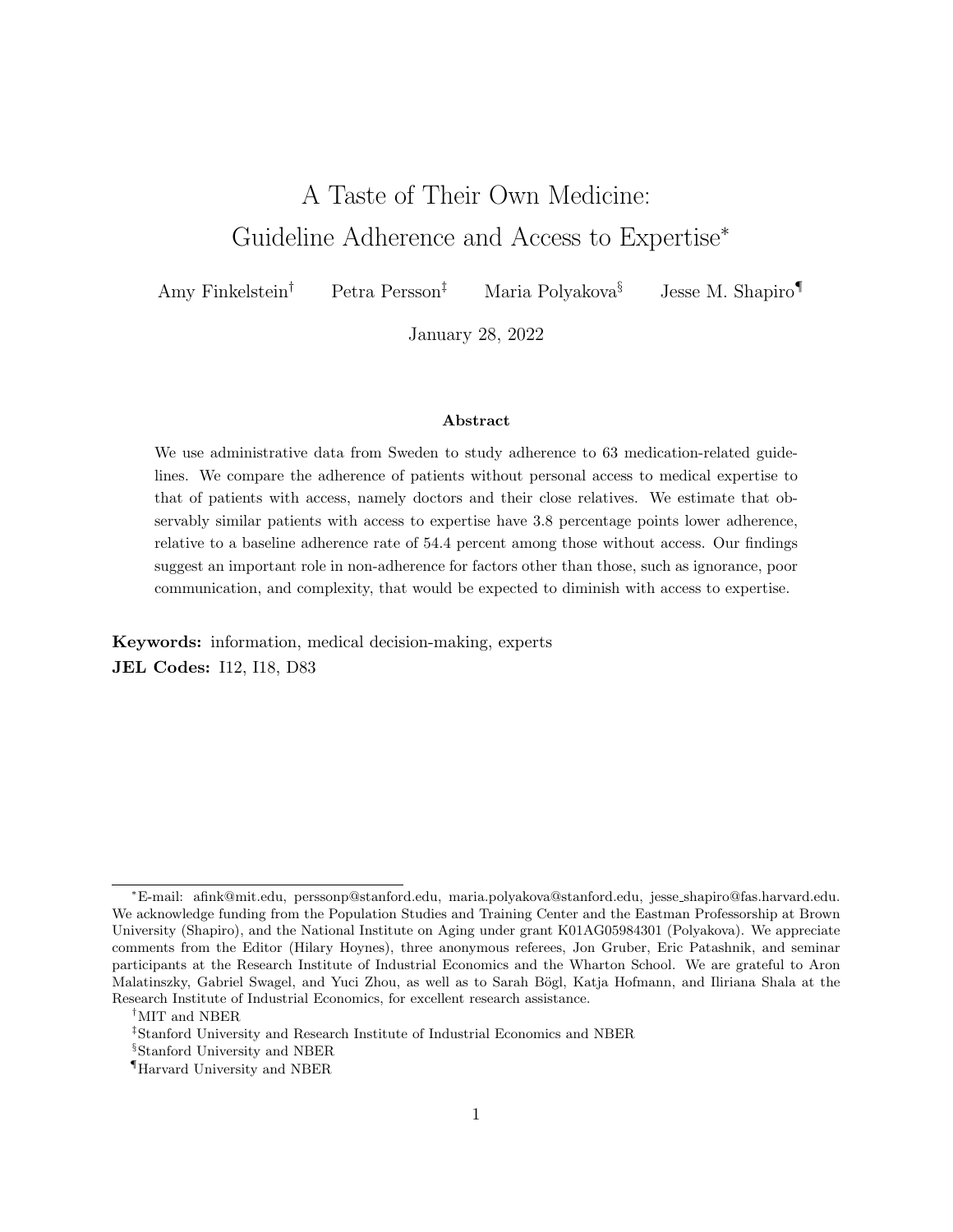| (continued)<br>Guideline                                                          | Risk set                                                                                                                     |       | Adherence                                                                                                                                                                                                                                                             |       | Do vs.     | Strength<br>of |
|-----------------------------------------------------------------------------------|------------------------------------------------------------------------------------------------------------------------------|-------|-----------------------------------------------------------------------------------------------------------------------------------------------------------------------------------------------------------------------------------------------------------------------|-------|------------|----------------|
|                                                                                   | De nition                                                                                                                    | Share | De nition                                                                                                                                                                                                                                                             | Share | don't take | evidence       |
| No polypharmacy w.r.t. psy-<br>chotropic drugs, elderly                           | Elderly with claims for three or<br>more di erent psychotropic drugs in<br>a quarter of the year they turn 74                | .0022 | De ned at patient-year level;<br>individual has claims for no<br>more than two psychotropic<br>drugs in the same quarter of<br>a given year                                                                                                                           | .4    | Don't take | Ungraded       |
| Take oxazepam conditional<br>on anxiolytics, elderly                              | Elderly-years with prescription for<br>anxiolytics, 2006-2017                                                                | .0065 | De ned at patient-year level;<br>all anxiolytics prescriptions in<br>a given year are for oxazepam                                                                                                                                                                    | .28   | Do take    | Ungraded       |
| polypharmacy<br>No<br>w.r.t.<br>drugs in the same therapeu-<br>tic group, elderly | Elderly with claims for two or more<br>drugs from the same therapeutic<br>ATC group in a quarter of the year<br>they turn 74 | .0075 | De ned at patient-year level;<br>individual has claims for no<br>more than one drug from the<br>same therapeutic ATC group<br>in the same quarter of a given<br>year                                                                                                  | .61   | Don't take | Ungraded       |
| No polypharmacy w.r.t. all<br>drugs, elderly                                      | Elderly with claims for 10 or more<br>di erent drugs in a quarter of the<br>year they turn 74                                | .0088 | De ned at patient-year level;<br>individual has claims for<br>no more than nine di erent<br>drugs in the same quarter of<br>a given year                                                                                                                              | .28   | Don't take | Ungraded       |
| Don't take NSAIDs, elderly                                                        | Elderly with prescription for NSAID<br>at age 74                                                                             | .011  | De ned at patient-year level;<br>no prescription for NSAID in<br>a given year                                                                                                                                                                                         | .69   | Don't take | Ungraded       |
| Don't take speci c drugs, el-<br>derly                                            | Elderly with prescription for drug<br>that should be avoided at age 74                                                       | .013  | De ned at patient-year level;<br>no prescription for diazepam,<br>nitraepam,<br>unitrazepam,<br>tramadol,<br>propiomazine,<br>codeine and paracetamol or<br>other non-opioid analgesics,<br>glibenclamide, or drugs with<br>anticholinergic e ects in a<br>given year | .49   | Don't take | Ungraded       |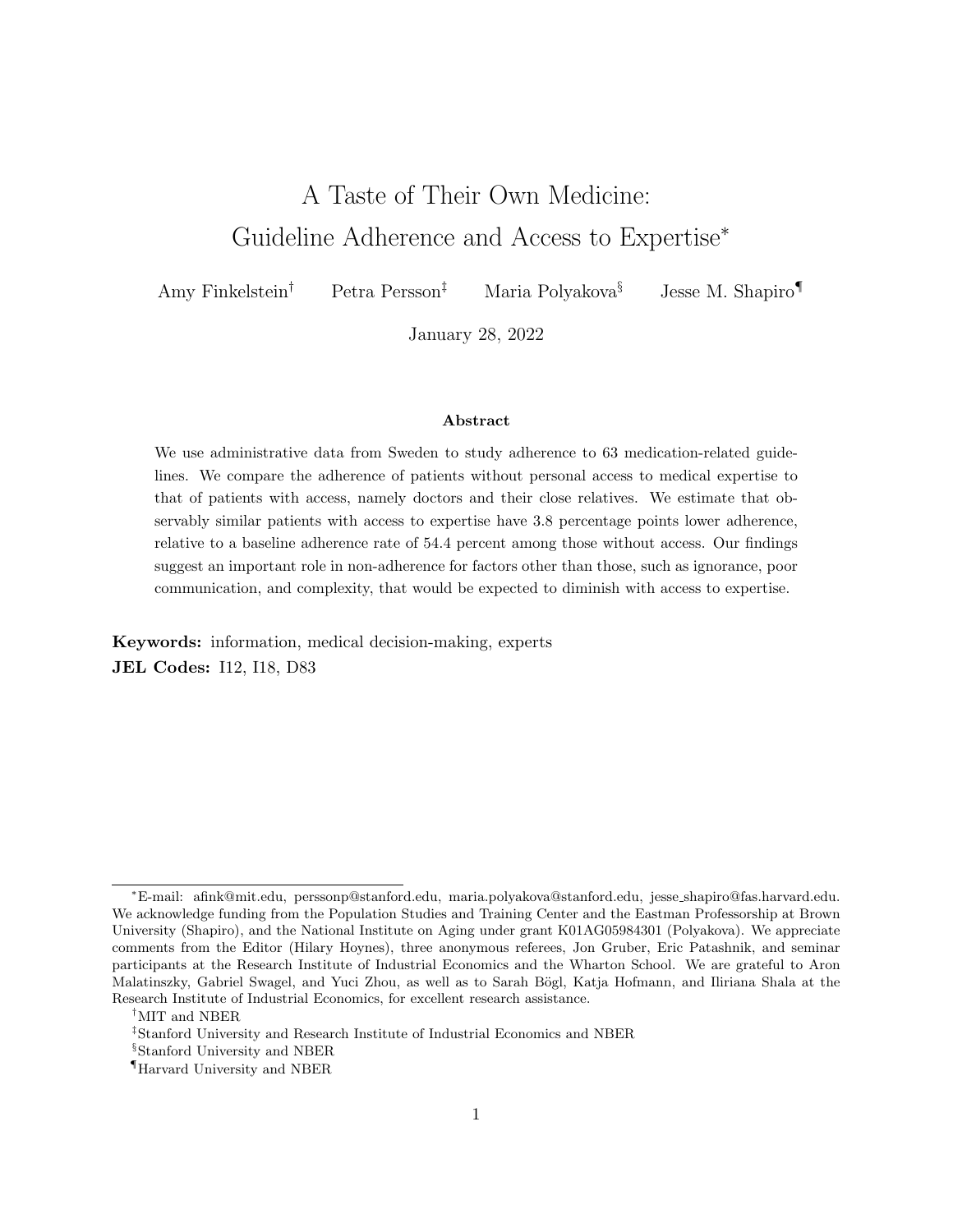| Guideline<br>(continued)                                                      | Risk set                                                                  |        | Adherence                                                                                                                                                                                                                               |       | Do vs.     | Strength<br>of |
|-------------------------------------------------------------------------------|---------------------------------------------------------------------------|--------|-----------------------------------------------------------------------------------------------------------------------------------------------------------------------------------------------------------------------------------------|-------|------------|----------------|
|                                                                               | De nition                                                                 | Share  | De nition                                                                                                                                                                                                                               | Share | don't take | evidence       |
| Take zopiclone conditional on<br>taking hypnotics and seda-<br>tives, elderly | Elderly-years with prescription for<br>hypnotics and sedatives, 2006-2017 | .013   | De ned at patient-year level;<br>all hypnotics and sedatives<br>prescriptions in a given year<br>are for zopiclone                                                                                                                      | .37   | Do take    | Below 1A       |
| Don't take hazardous sleep<br>medication, elderly                             | Elderly-years with prescription for<br>sleep medication, 2006-2017        | .016   | De ned at patient-year level;<br>no sleep medication prescrip-<br>tions in a given year for<br>long-acting<br>benzodiazepines<br>(diazepam, nitrazepam, u-<br>nitrazepam), propiomazine,<br>hydroxizine, alimemazine or<br>promethazine | .72   | Don't take | Ungraded       |
| Average                                                                       |                                                                           | .00078 |                                                                                                                                                                                                                                         | .53   |            |                |

 $\frac{8}{2}$ 

Note : UTI: urinary tract infection; RTI: respiratory tract infection; Ab: atrial brillation; TIA: transient ischemic attack; NSAID: nonsteroidal anti-in
ammatory drugs. Column \share" under \risk set" lists the share of Swedish population in each guideline's risk set in the reference year; column \share" under \adherence" lists the adherence rate for all those without access to expertise. We classify <sup>a</sup> guideline as \do take" if it recommends taking certain drug, and as \don't take" if it recommends against takingcertain drug. As rated by UpToDate, grade 1A guidelines (indicated in column \strength of evidence") are supported by high quality scienti c evidence, and the bene ts of compliance clearly outweighs risks and burdens, if there are any; <sup>a</sup> guideline is ungraded if it is not rated by UpToDate. The last row shows the average of age-specic guideline prevalence in the reference year across all ages and guidelines and lifecycle-prevalence weighted average of adherence among those without access to expertise. Prevalence is measured in 2017 for guidelines whose risk sets are not de ned by the Board. For regressions involving the guidelines listed in this table, the unit of analysis is

the patient unless speci ed as the patient-year in the \adherence" column.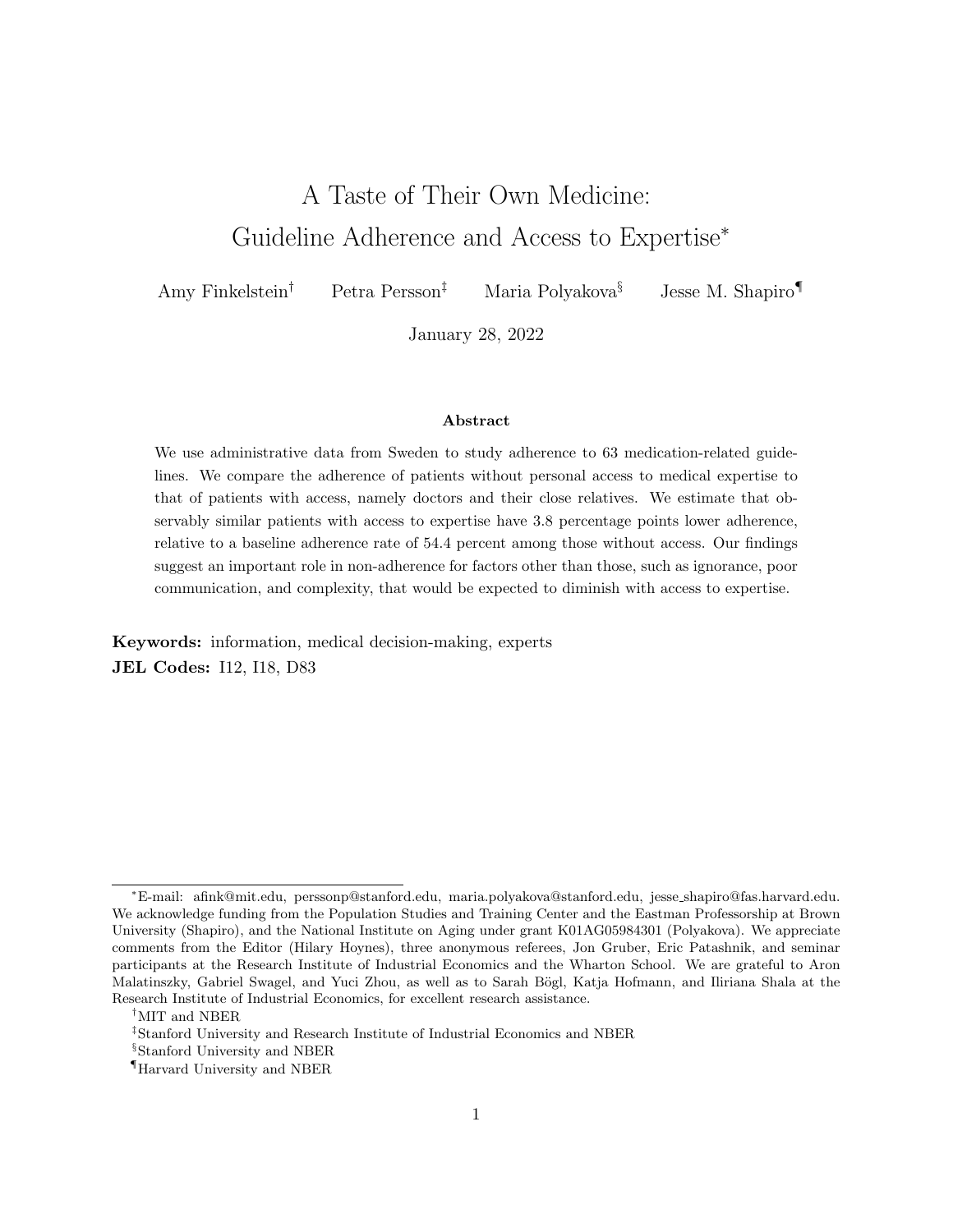| Guideline                                                                        | Risk set                                                                                                                                                        |         | Adherence                                                              |        |        | Do vs.     | Strength<br>of |
|----------------------------------------------------------------------------------|-----------------------------------------------------------------------------------------------------------------------------------------------------------------|---------|------------------------------------------------------------------------|--------|--------|------------|----------------|
|                                                                                  | De nition                                                                                                                                                       | Share   | De nition                                                              | Share  |        | don't take | evidence       |
| Take anticoagulants 0{1m af-<br>ter TIA & A b diagnoses                          | Individuals with rst inpatient di-<br>agnosis for TIA, with A b diagno-<br>sis; discharge in/after July 2005; age<br>$18+$                                      | .000093 | Prescription<br>within<br>month after discharge                        | $0{1}$ | $.5\,$ | Do take    | 1A             |
| Take anticoagulants 12{18m<br>after ischemic stroke & A b<br>diagnoses           | Individuals with rst inpatient main<br>diagnosis for ischemic stroke, with<br>A b diagnosis; discharge in/after<br>July 2005, in/before June 2016; age<br>18{79 | .00016  | Prescription within 12{18<br>months after discharge                    |        | .55    | Do take    | 1A             |
| Take anticoagulants 0{1m af-<br>ter ischemic stroke & A b di-<br>agnoses         | Individuals with rst inpatient diag-<br>nosis for ischemic stroke, with A b<br>diagnosis; discharge in/after July<br>2005; age 18+                              | .00019  | within<br>Prescription<br>month after discharge                        | 0(1)   | .55    | Do take    | 1A             |
| Take antipsychotics 12{18m<br>after schizophrenia diagnosis                      | Individuals with rst inpatient or<br>outpatient diagnosis for schizophre-<br>nia; discharge in/after July 2005,<br>in/before June 2016; age 18+                 | .00055  | Prescription within 12{18<br>months after discharge                    |        | .46    | Do take    | Below 1A       |
| Take antipsychotics 0{6m af-<br>ter schizophrenia diagnosis                      | Individuals with rst inpatient or<br>outpatient diagnosis for schizophre-<br>nia; discharge in/after July 2005;<br>age 18+                                      | .00056  | within<br>Prescription<br>months after discharge                       | 0(6)   | .69    | Do take    | 1A             |
| Take antiplatelet drugs 0{1m<br>after TIA w/o A b diagnoses                      | Individuals with rst inpatient di-<br>agnosis for TIA, without A b diag-<br>nosis; discharge in/after July 2005;<br>age $18+$                                   | .00069  | Prescription<br>within<br>month after discharge                        | 0(1)   | .71    | Do take    | 1A             |
| Take RAAS inhibitors or beta<br>blockers 12{18m after heart<br>failure diagnosis | Individuals with rst inpatient main<br>diagnosis for heart failure; discharge<br>in/after July 2005 and in/before<br>June 2016; age 20+                         | .00073  | Prescription for either drug<br>within 12{18 months after<br>discharge |        | .66    | Do take    | Below 1A       |

## Appendix Table 3: Guidelines Covering Medication Use following Specic Diagnoses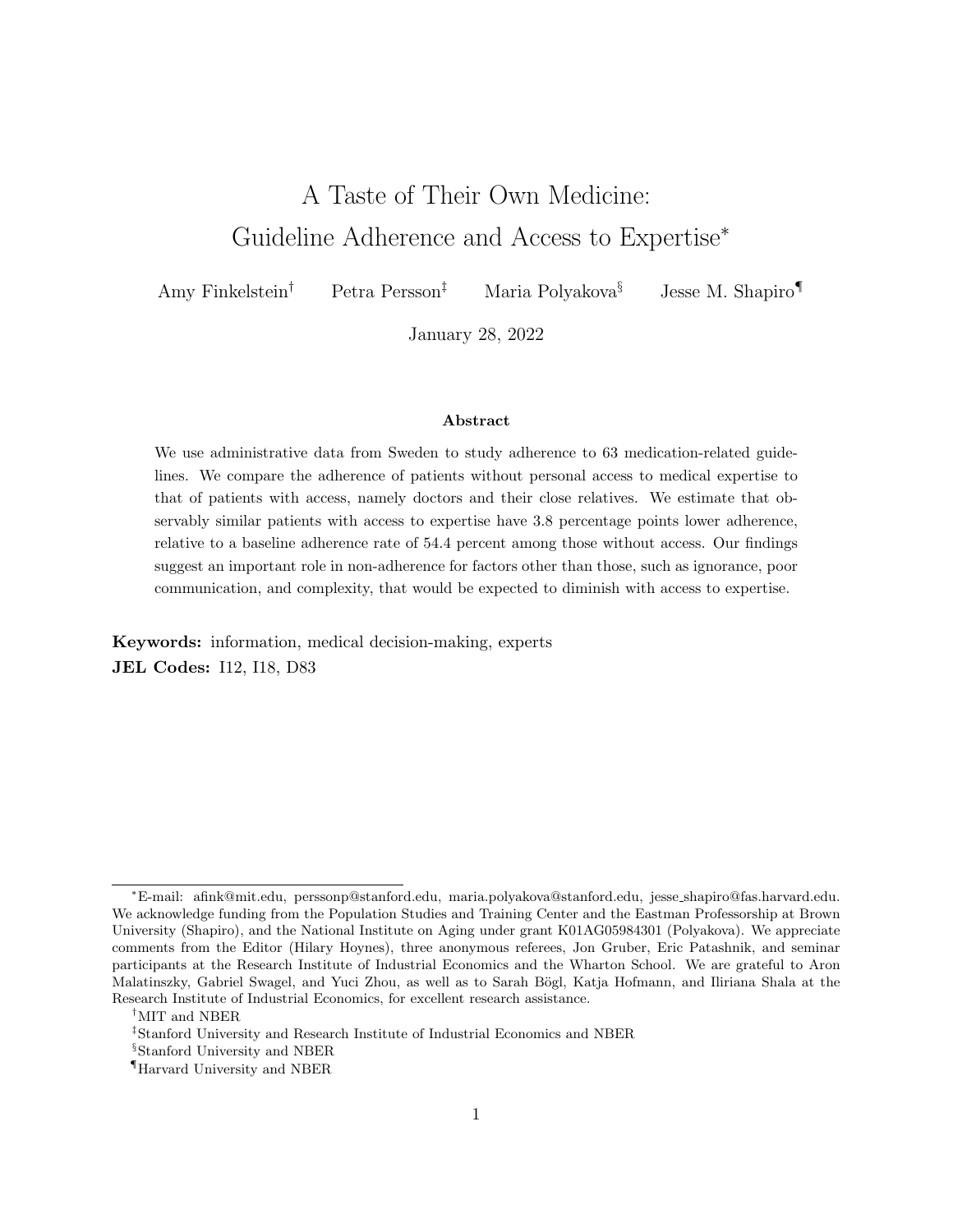| Guideline<br>(continued)                                                                                                                          | Risk set                                                                                                                                                                                                          |        |                                                                       | Adherence |        |        | Do vs.     | Strength<br>of |
|---------------------------------------------------------------------------------------------------------------------------------------------------|-------------------------------------------------------------------------------------------------------------------------------------------------------------------------------------------------------------------|--------|-----------------------------------------------------------------------|-----------|--------|--------|------------|----------------|
|                                                                                                                                                   | De nition                                                                                                                                                                                                         | Share  | De nition                                                             |           | Share  |        | don't take | evidence       |
| Take antihypertensives 0{1m<br>after TIA diagnosis                                                                                                | Individuals with rst inpatient di-<br>agnosis for TIA; discharge in/after<br>July 2005; age 18+                                                                                                                   | .00078 | Prescription<br>month after discharge                                 | within    | $0{1}$ | .32    | Do take    | Below 1A       |
| Take statins 0{1m after TIA<br>diagnosis                                                                                                          | Individuals with rst inpatient di-<br>agnosis for TIA; discharge in/after<br>July 2005; age 18+                                                                                                                   | .00078 | Prescription<br>month after discharge                                 | within    | 0(1)   | $.5\,$ | Do take    | 1A             |
| Take antiplatelet drugs 0{1m<br>after ischemic stroke w/o A b<br>diagnoses & no claim for anti-<br>coagulants within 30 days af-<br>ter discharge | Individuals with rst inpatient di-<br>agnosis for ischemic stroke, without<br>A b diagnosis and with no claim for<br>anticoagulants within 30 days after<br>discharge; discharge in/after July<br>2005; age $18+$ | .00086 | Prescription<br>month after discharge                                 | within    | 0(1)   | .74    | Do take    | 1A             |
| Take RAAS inhibitors & beta<br>blockers 0{6m after heart fail-<br>ure diagnosis                                                                   | Individuals with rst inpatient main<br>diagnosis for heart failure; discharge<br>in/after July 2005; age 20+                                                                                                      | .00088 | Prescription for both drugs<br>within 0{6 months after dis-<br>charge |           |        | .6     | Do take    | Below 1A       |
| Take ADP receptor blocker<br>0{1m after myocardial infarc-<br>tion diagnosis                                                                      | Individuals with rst inpatient diag-<br>nosis for myocardial infarction; dis-<br>charge in/after July 2005 and at age<br>18{79                                                                                    | .0011  | Prescription<br>month after discharge                                 | within    | 0(1)   | .78    | Do take    | 1A             |
| Take statins 0{1m after is-<br>chemic stroke diagnosis                                                                                            | Individuals with rst inpatient diag-<br>nosis for ischemic stroke; discharge<br>in/after July 2005; age $18+$                                                                                                     | .0011  | Prescription<br>month after discharge                                 | within    | 0(1)   | .56    | Do take    | 1A             |
| Take antihypertensives 0{1m<br>after acute stroke diagnosis                                                                                       | Individuals with rst inpatient di-<br>agnosis for TIA; discharge in/after<br>July 2005; age 18+                                                                                                                   | .0013  | Prescription<br>month after discharge                                 | within    | O(1)   | .44    | Do take    | Below 1A       |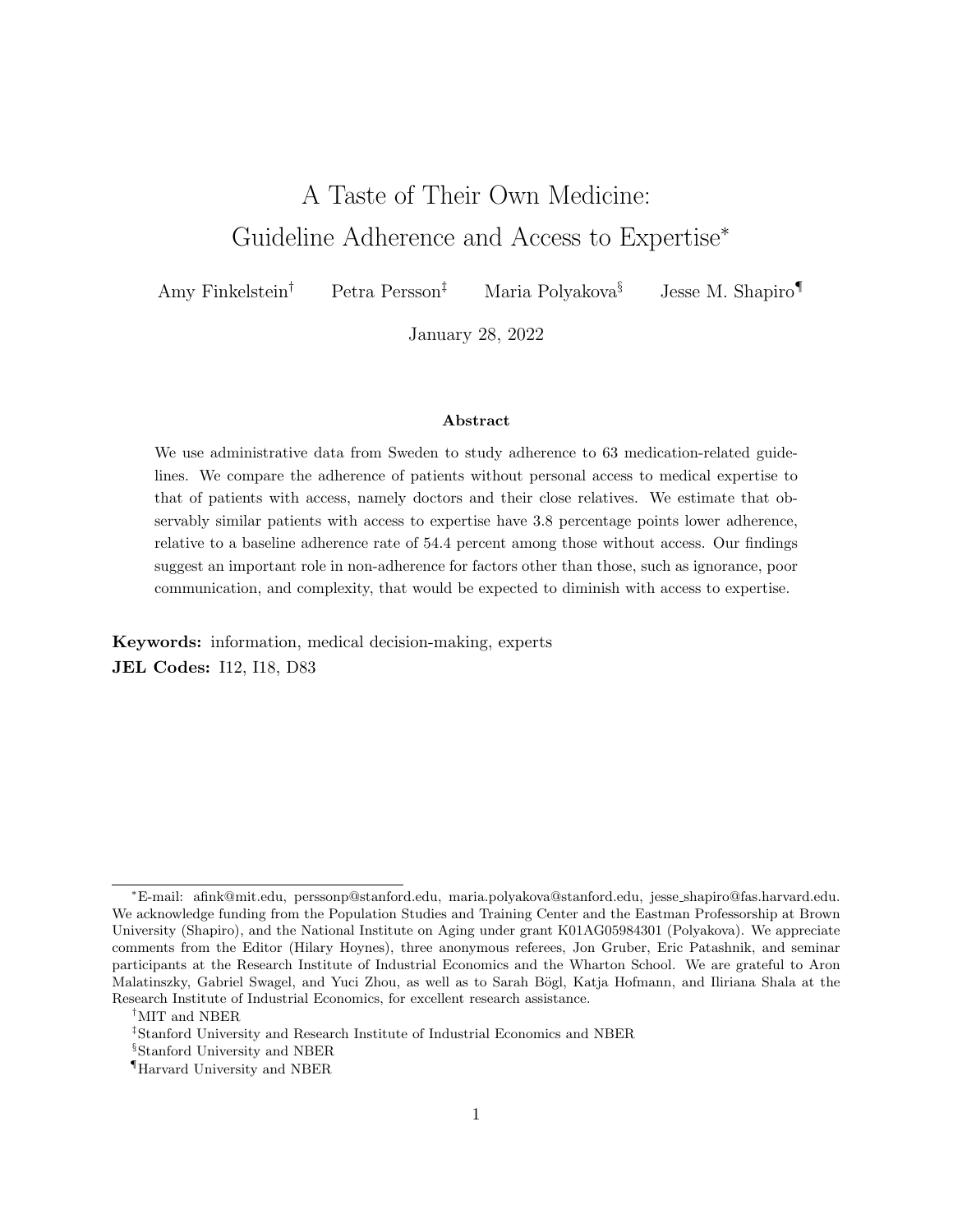| Guideline<br>(continued)                                                       | Risk set                                                                                                                                            |         | Adherence                                                              |            | Do vs.     | Strength<br>of |
|--------------------------------------------------------------------------------|-----------------------------------------------------------------------------------------------------------------------------------------------------|---------|------------------------------------------------------------------------|------------|------------|----------------|
|                                                                                | De nition                                                                                                                                           | Share   | De nition                                                              | Share      | don't take | evidence       |
| Take statins 12{18m after<br>myocardial infarction diagno-<br>sis              | Individuals with rst inpatient main<br>diagnosis for myocardial infarc-<br>tion; discharge in/after July 2005,<br>in/before June 2016; age 40{79}   | .0014   | Prescription within<br>12{18<br>months after discharge                 | .53        | Do take    | 1A             |
| Take statins 12{18m after<br>cerebral infarction diagnosis                     | Individuals with<br>rst inpatient<br>main diagnosis for cerebral infarc-<br>tion; discharge in/after July 2005,<br>in/before June 2016; age 18+     | .0014   | within 12{18<br>Prescription<br>months after discharge                 | .44        | Do take    | 1A             |
| Take osteoporosis drugs 0{<br>12m after fracture diagnosis                     | Individuals with rst inpatient diag-<br>nosis for fracture; discharge in/after<br>July 2005; age 50+                                                | .0022   | Prescription<br>within<br>0(12)<br>months after discharge              | $\cdot$ .2 | Do take    | Below 1A       |
| Take anticoagulants 0{6m af-<br>ter A b diagnosis with high<br>stroke risk     | Individuals with rst inpatient diag-<br>nosis for A b and stroke risk score<br>above two; discharge in/after July<br>2005; age 18+                  | .0026   | Prescription<br>within<br>0 <sub>6</sub><br>months after discharge     | .62        | Do take    | 1A             |
| Take RAAS inhibitors & beta<br>blockers 0{24m after heart<br>failure diagnosis | Individuals with rst inpatient or<br>outpatient diagnosis for heart fail-<br>ure; discharge in/after July 2005,<br>in/before December 2015; age 18+ | .0042   | Prescription for both drugs<br>within 0{24 months after dis-<br>charge | .78        | Do take    | Below 1A       |
| Continue with antidepressant<br>treatment                                      | Individuals with rst prescription<br>for antidepressant in/after January<br>2006; age 18+                                                           | .071    | Patient has another claim<br>within 60{150 days after the<br>rst claim | .54        | Do take    | Below 1A       |
| Average                                                                        |                                                                                                                                                     | .000084 |                                                                        | .55        |            |                |

Note: A b: atrial brillation; TIA: transient ischemic attack. We restrict the risk set to rst inpatient cases which we observe all drug prescriptions over the time period that we measure adherence|for example, for the guideline Statins after myocardial infarction diagnosis, 12-18m we restrict the sample to rst inpatient cases with discharge more<br>than 18 menths hefers Desember 2017, i.e. with dis than 18 months before December 2017, i.e., with discharge in/before June 2016. Column \share" under \risk set" lists the share of the Swedish population in each guideline'srisk set in the reference year; column \share" under \adherence" lists the adherence rate for those without access to expertise. We classify a guideline as \do take" if it recommends taking certain drug(s), and as \don't take" if it recommends against taking certain drug(s). The last row shows the average of age-speci c quideline prevalence in the reference year across all ages and guidelines and lifecycle-prevalence weighted average of adherence among those without access to expertise. For regressions involving theguidelines listed in this table, the unit of analysis is the patient.

85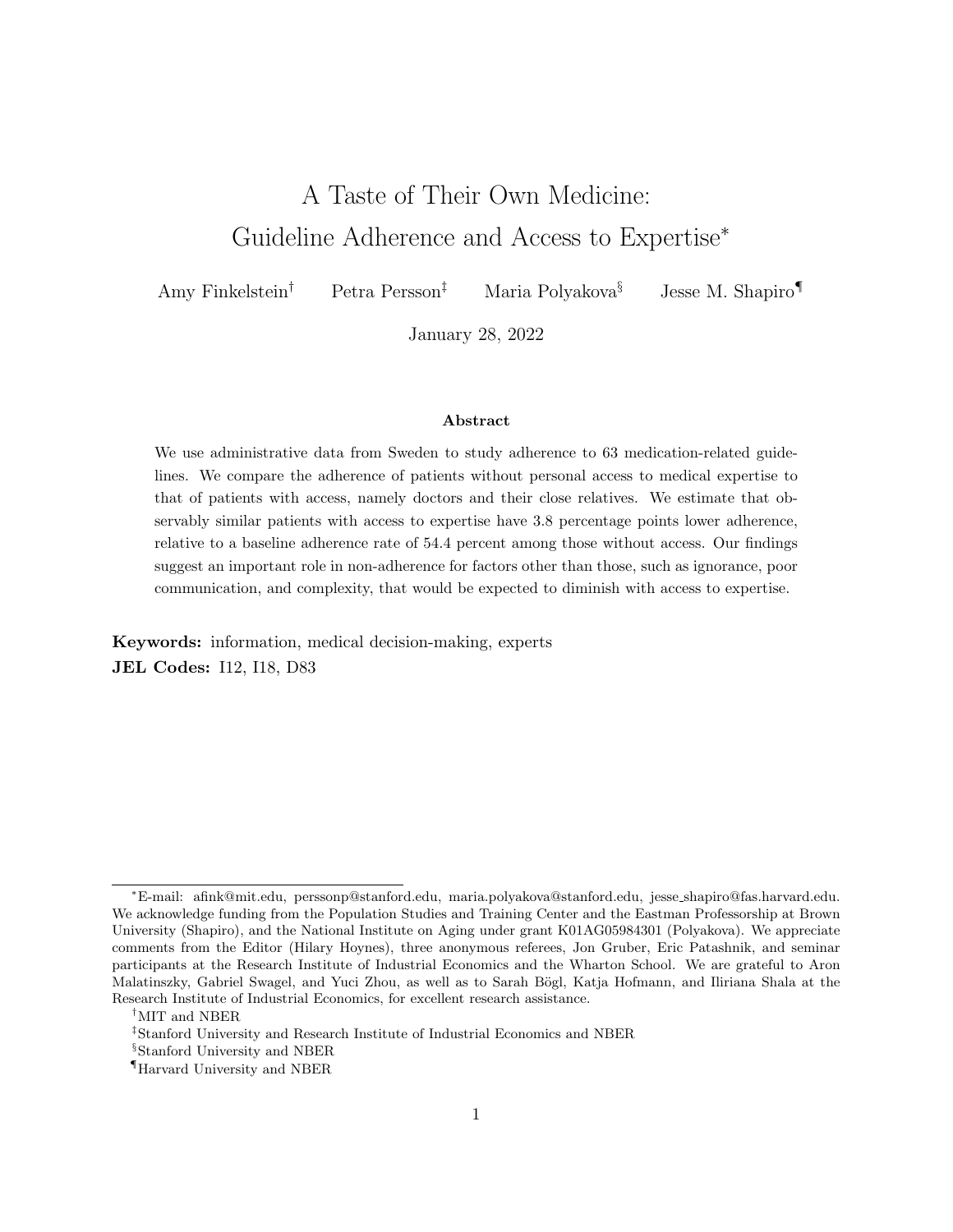| Guideline                                                                     | Share in risk set | Share adhering | Do vs. don't take | Strength<br>of evidence |
|-------------------------------------------------------------------------------|-------------------|----------------|-------------------|-------------------------|
| Don't take D-class antiepileptics, pregnancy                                  | .000032           | .66            | Don't take        | D-drug                  |
| Don't take D-class immunosuppressants, pregnancy                              | .000044           | .7             | Don't take        | D-drug                  |
| Don't take D-class macrolides, lincosamides or streptogramins, preg-<br>nancy | .000092           | .98            | Don't take        | D-drug                  |
| Don't take C-class psychostimulants, pregnancy                                | .000095           | .76            | Don't take        | C-drug                  |
| Don't take other D-drugs, pregnancy                                           | .00018            | .93            | Don't take        | D-drug                  |
| Don't take C-class hypothalamic hormones, pregnancy                           | .00033            | .85            | Don't take        | C-drug                  |
| Don't take C-class hypnotics and sedatives, pregnancy                         | .0004             | .87            | Don't take        | C-drug                  |
| Don't take D-class progestogens, pregnancy                                    | .00052            | .99            | Don't take        | D-drug                  |
| Don't take C-class corticosteroids (systemic use), pregnancy                  | .00056            | .89            | Don't take        | C-drug                  |
| Don't take D-class tetracyclines, pregnancy                                   | .00062            | .99            | Don't take        | D-drug                  |
| Don't take C-class antibiotics (other), pregnancy                             | .00067            | .86            | Don't take        | C-drug                  |
| Don't take C-class anxiolytics, pregnancy                                     | .00071            | .93            | Don't take        | C-drug                  |
| Don't take C-class corticosteroids, pregnancy                                 | .00075            | .88            | Don't take        | C-drug                  |
| Don't take C-class opioids, pregnancy                                         | .00099            | .85            | Don't take        | C-drug                  |
| Don't take C-class antidepressants, pregnancy                                 | .0011             | .68            | Don't take        | C-drug                  |
| Don't take other C-drugs, pregnancy                                           | .0013             | .72            | Don't take        | C-drug                  |
| Don't take C-class NSAIDs, pregnancy                                          | .0017             | .97            | Don't take        | C-drug                  |
| Average                                                                       | .00000593         | .86            |                   |                         |

## Appendix Table 4: Guidelines Covering Medication Use in Pregnancy

Note : NSAID: nonsteroidal anti-in
ammatory drugs. For each guideline, the risk set contains all pregnancies for which the mother has <sup>a</sup> prescription of the drug within <sup>24</sup> months before conception. The outcome variable is an indicator for not having the specied drug during the pregnancy. We classify <sup>a</sup> guideline as \do take" if it recommendstaking certain drug, and as \don't take" if it recommends against taking certain drug. The letter grade classication of <sup>a</sup> drug (as indicated in the \strength of evidence" column) is determined based on the strength of evidence about its harms to the fetus, with D capturing drugs that are likely the most harmful. Column \share in risk set"lists the share of the Swedish population in each guideline's risk set in the reference year; column \share adhering" lists the adherence rate for those without access to expertise. The last row shows the average of age-specic guideline prevalence in the reference year across all ages and guidelines and lifecycle-prevalence weighted average of adherence among those without access to expertise. For regressions involving the guidelines listed in this table, the unit of analysis is the pregnancy.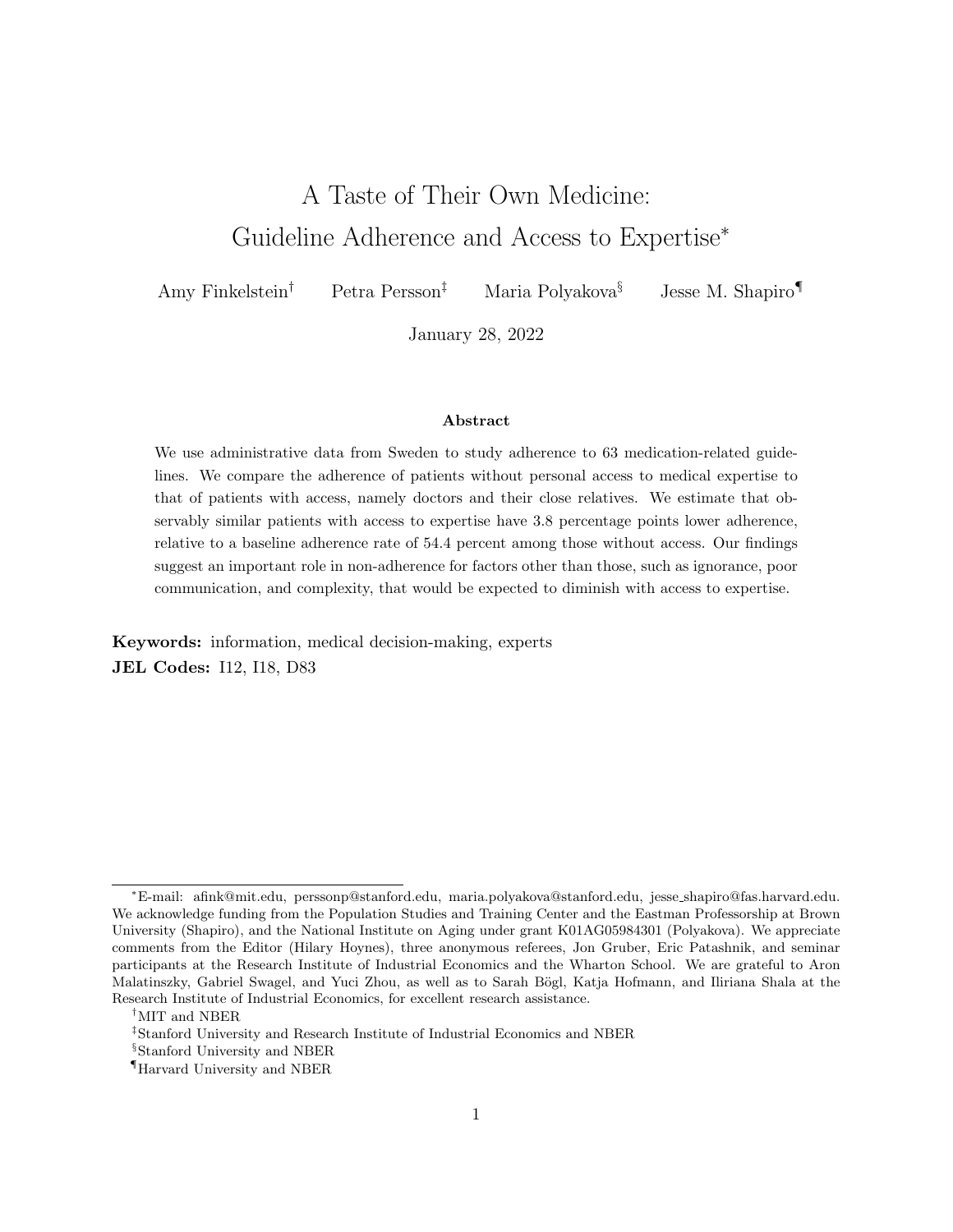Appendix Figure 1: Distribution of Adherence and Prevalence Rates Across Guidelines

(A) Prevalence Rate

(B) Adherence Rate among Individuals Without Access to Expertise

Note: Panel (A) shows the distribution of the prevalence rate (share of population in the risk set) across guidelines. Panel (B) shows the distribution of the adherence rate (share of those in the risk set adhering to the guideline) among those without access to expertise, across guidelines.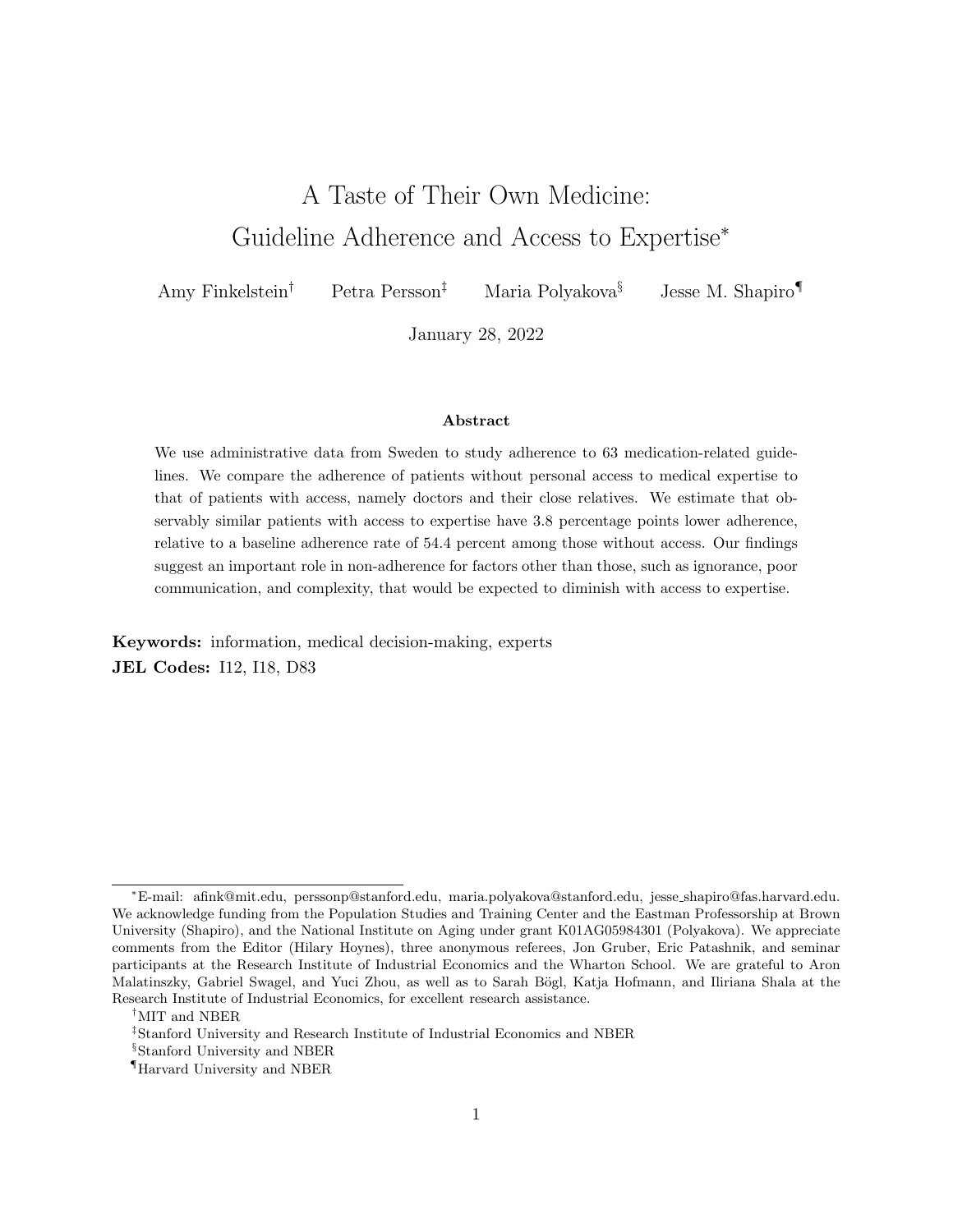Note: The graph illustrates the number of guidelines applicable to the average female and male at each age from 0 through 85. To construct this number, we compute the prevalence of each guideline (share of individuals in the risk set) in a reference year (2016 or 2017) by age and gender. The plot shows the sum of prevalence across guidelines for each age and gender.

Appendix Figure 3: Adherence and Access to Expertise, Averages by Demographic Group

Note: The plot shows the prevalence-weighted average coe cient on access to expertise from the regressions described in Figure 1. Spikes indicate upper and lower bounds of the 95% condence interval. We bootstrap the estimation with 50 replicates drawn at the patient level, and construct con dence intervals based on the bootstrap standard errors. The prevalence weights are the guideline- and age-specic empirical probabilities of being in the risk set in the reference year. Baseline includes all patients and guidelines. In Panel A, we estimate the regression described in Figure 1 separately by guideline and gender of patient and use gender-specic prevalence weights. In Panel B, we estimate the regression described in Figure 1 separately by guideline and age category of patient. We average the coecients for each age category (0-17 for children, 18-74 for non-elderly adults, and 75-85 for elderly individuals) across the guidelines applicable to them using age-specic prevalence weights.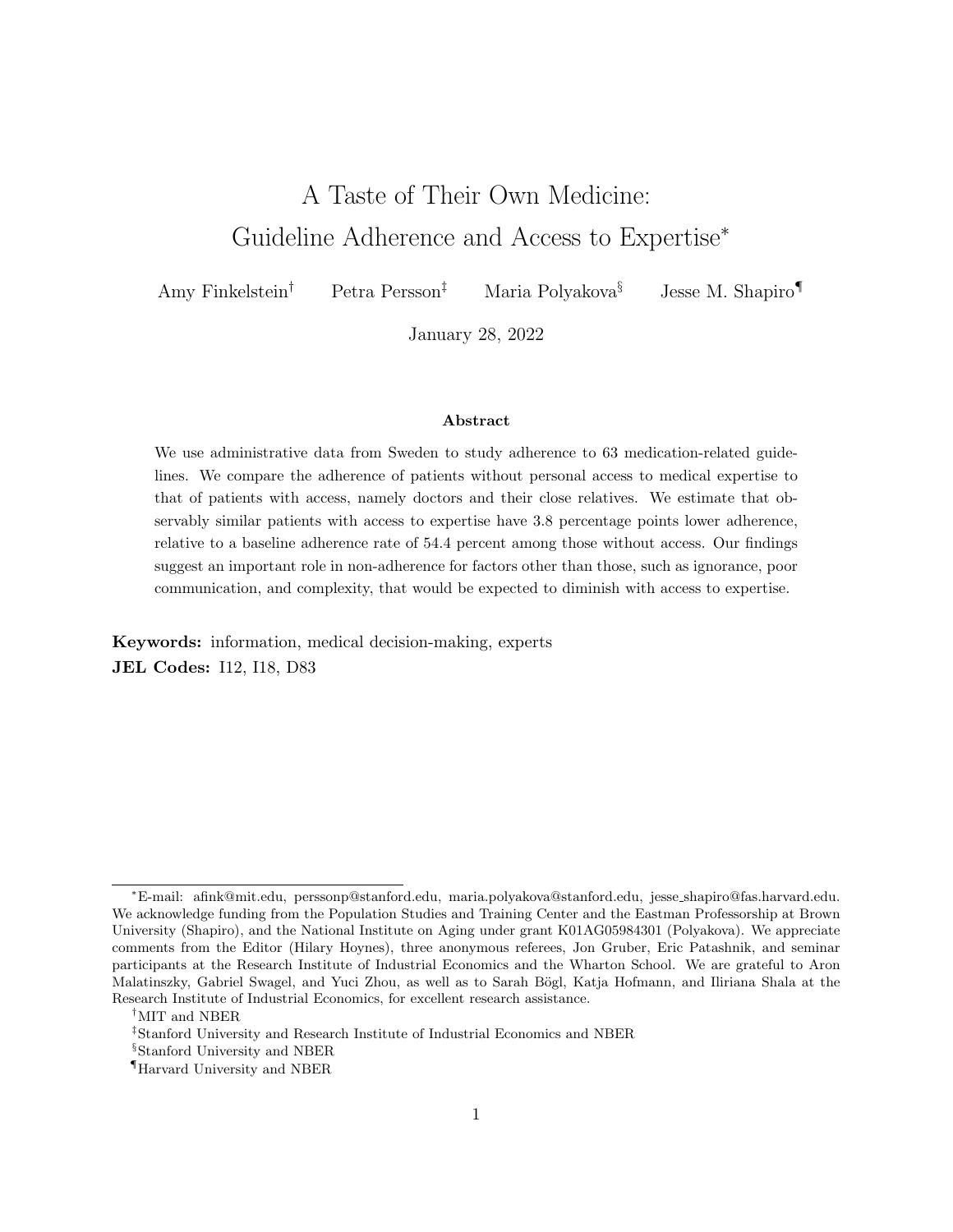### Appendix Figure 4: Adherence Gap and Adherence Rate Across Guidelines

Note: This graph plots, for all 63 guidelines, the estimated dierence in adherence between those with and without access to expertise against the share of those without access to expertise adhering to the respective guideline. The estimated dierence in adherence is computed as in Figure 1. Spikes indicate 95% condence intervals of the estimates, computed as in Figure 1. The rate of adherence among those without access to expertise is computed as in Appendix Tables 1-4. The red dashed line, the slope (and standard error) of which is noted in the top-right corner of the gure, is the line of best t based on a bivariate regression that weights each guideline equally. The color code represents eight equally-sized bins of guideline prevalence, with darker colors representing higher prevalence.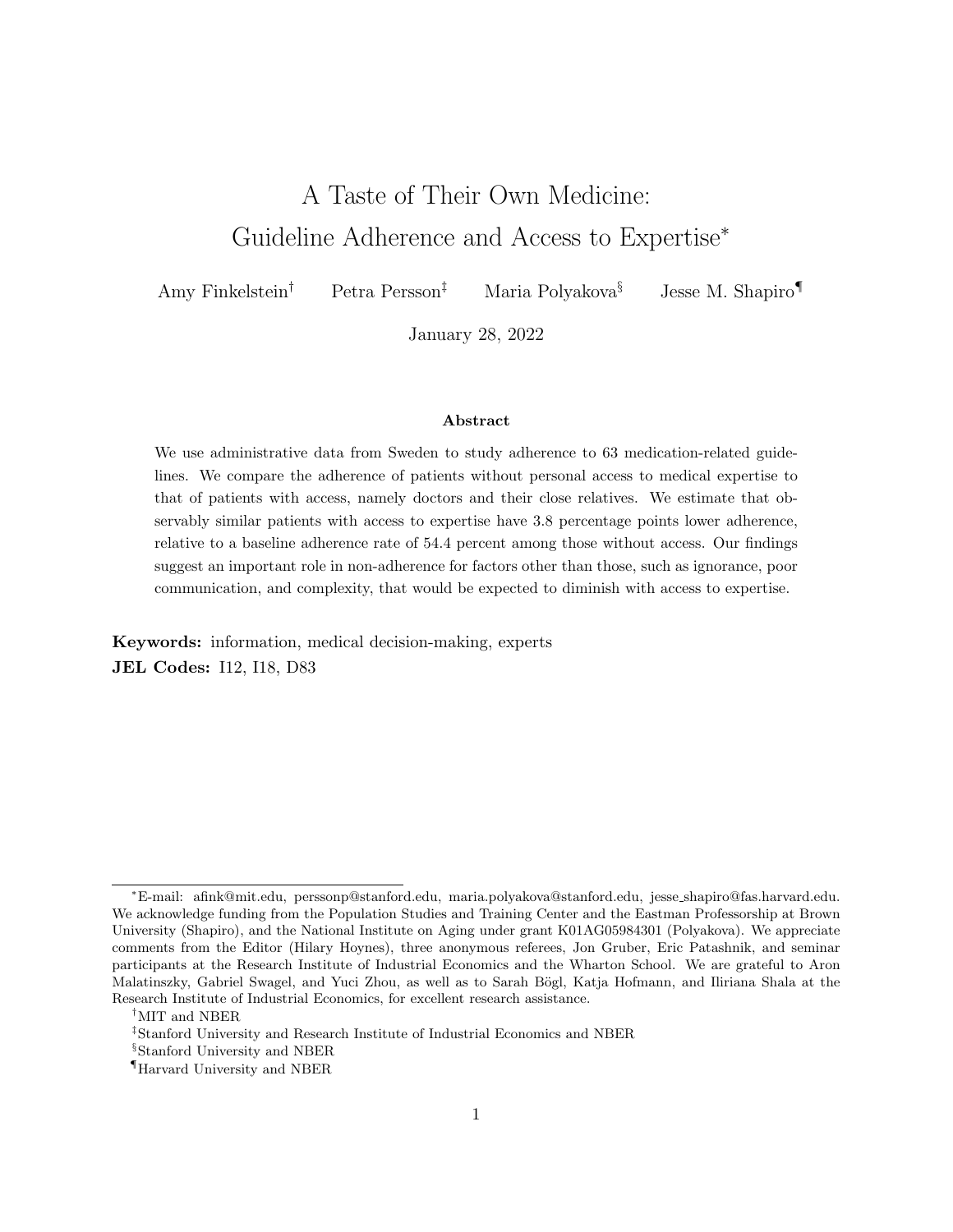Appendix Figure 5: Prevalence and Access to Expertise, by Guideline

(A) Risk Sets Based on Diagnoses

Had TIA & no Afib diagnoses, observe all prescriptions 0-1m post dis-Had Afib diagnos<sup>a</sup>is, elderly **and the community** Had TIA diagnosis, observe all prescriptions 0-1m post discharge Had ischemic stroke & no Afib diagnoses, observe all prescriptions O+1m pos Had ischemic stroke & Afib diagnoses, observe all prescriptions 12-18m post Had schizophrenia diagnosis, observe all prescriptions 0-6m post dise Had Afib diagnosis, observe all prescriptions 0-6m post dischar Had ischemic heart disease & heart failure diagnoses, elderl Had TIA & Afib diagnoses, observe all prescriptions 0-1m post discl Had dementia diagnôs s, elderly manusculous Had ischemic heart disease & Afib diagnoses, elderly Had ischemic stroke diagnosis, observe all prescriptions 0-1 mppost dis Had acute stroke diagnosis, observe all prescriptions 0-1 m post disc Had ischemic stroke & Afib diagnoses, observe all prescriptions 0-1m post Had myocardial infarction diagnosis, observe all prescriptions 0.1m post Average **Billiam Average** Had heart failure & Afib diagnoses, elderly Had cerebral infarction diagnosis, observe all prescriptions 12-40 m post Had fracture diagnosis, observe all prescriptions 0-12m pobst disch Had heart failure diagnosis, elderlyw Had heart failure diagnosis, observe all prescriptions 12-18m post dis Had myocardial infarction diagnosis, observe all prescriptions 12-18 m post Had heart failure diagnosis, observe all prescriptions 0-6mm post disent Had heart failure diagnosis, observe all prescriptions 0-24m post dis

Had schizophrenia diagnosis, observe all prescriptions 12-18m post dis

-.002-.001 0 .001

Difference in pr